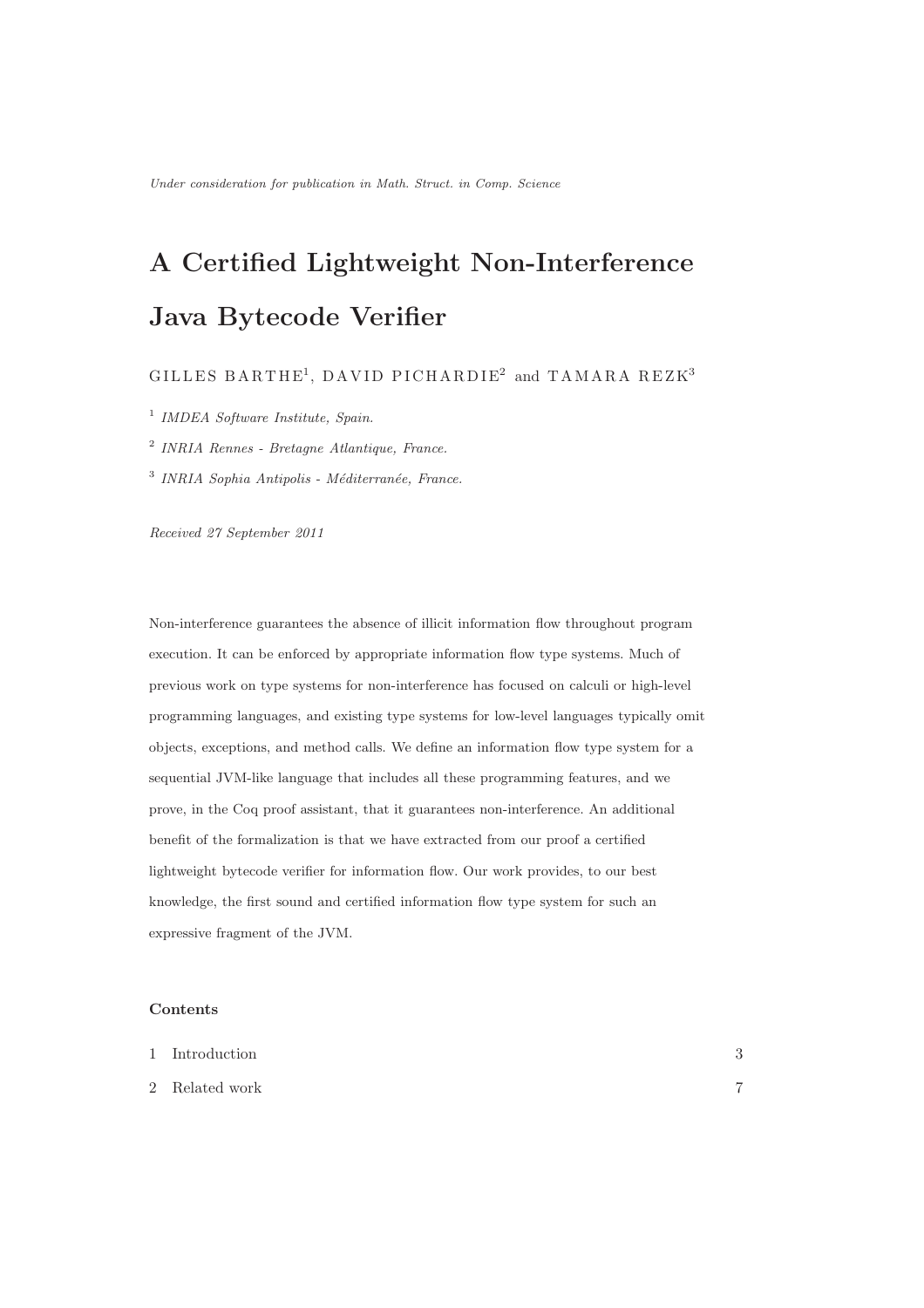|   |         | G. Barthe, D. Pichardie and T. Rezk                                           | $\overline{2}$ |
|---|---------|-------------------------------------------------------------------------------|----------------|
|   | 2.1     | Prior work                                                                    | 7              |
|   | $2.2\,$ | Companion works                                                               | $8\,$          |
|   | 2.3     | Other related work                                                            | $8\,$          |
| 3 |         | The JVM <sub><math>I</math></sub> submachine                                  | 11             |
|   | 3.1     | Programs, memory model, and operational semantics                             | 11             |
|   | $3.2\,$ | Non-Interference                                                              | 13             |
|   | 3.3     | Informal presentation of the type system                                      | 15             |
|   | 3.4     | Typing rules                                                                  | 19             |
|   | $3.5\,$ | Type system soundness                                                         | $23\,$         |
|   | $3.6\,$ | Computing and verifying the CDR structure                                     | 27             |
|   | 3.7     | Verifying typability                                                          | $28\,$         |
| 4 |         | $JVM_{\mathcal{O}}$ : The object-oriented extension of $JVM_{\mathcal{I}}$    | 29             |
|   | 4.1     | Programs, memory model, and operational semantics                             | 29             |
|   | 4.2     | Non-Interference                                                              | $32\,$         |
|   | 4.3     | Typing rules                                                                  | $35\,$         |
|   | 4.4     | Type system soundness                                                         | $38\,$         |
| 5 |         | $JVM_{\mathcal{C}}$ : The Method Extension of $JVM_{\mathcal{O}}$             | $39\,$         |
|   | 5.1     | Programs, memory model, and operational semantics                             | $39\,$         |
|   | 5.2     | Non-Interference                                                              | 40             |
|   | $5.3\,$ | Typing rules                                                                  | $43\,$         |
|   | $5.4\,$ | Type system soundness                                                         | 46             |
| 6 |         | $JVM_{\mathcal{E}}$ : The exception-handling extension of $JVM_{\mathcal{C}}$ | 46             |
|   | 6.1     | Programs, memory model and operational semantics                              | 47             |
|   | 6.2     | Non-Interference                                                              | $51\,$         |
|   | $6.3\,$ | Typing rules                                                                  | $53\,$         |
|   | 6.4     | A typable example                                                             | $55\,$         |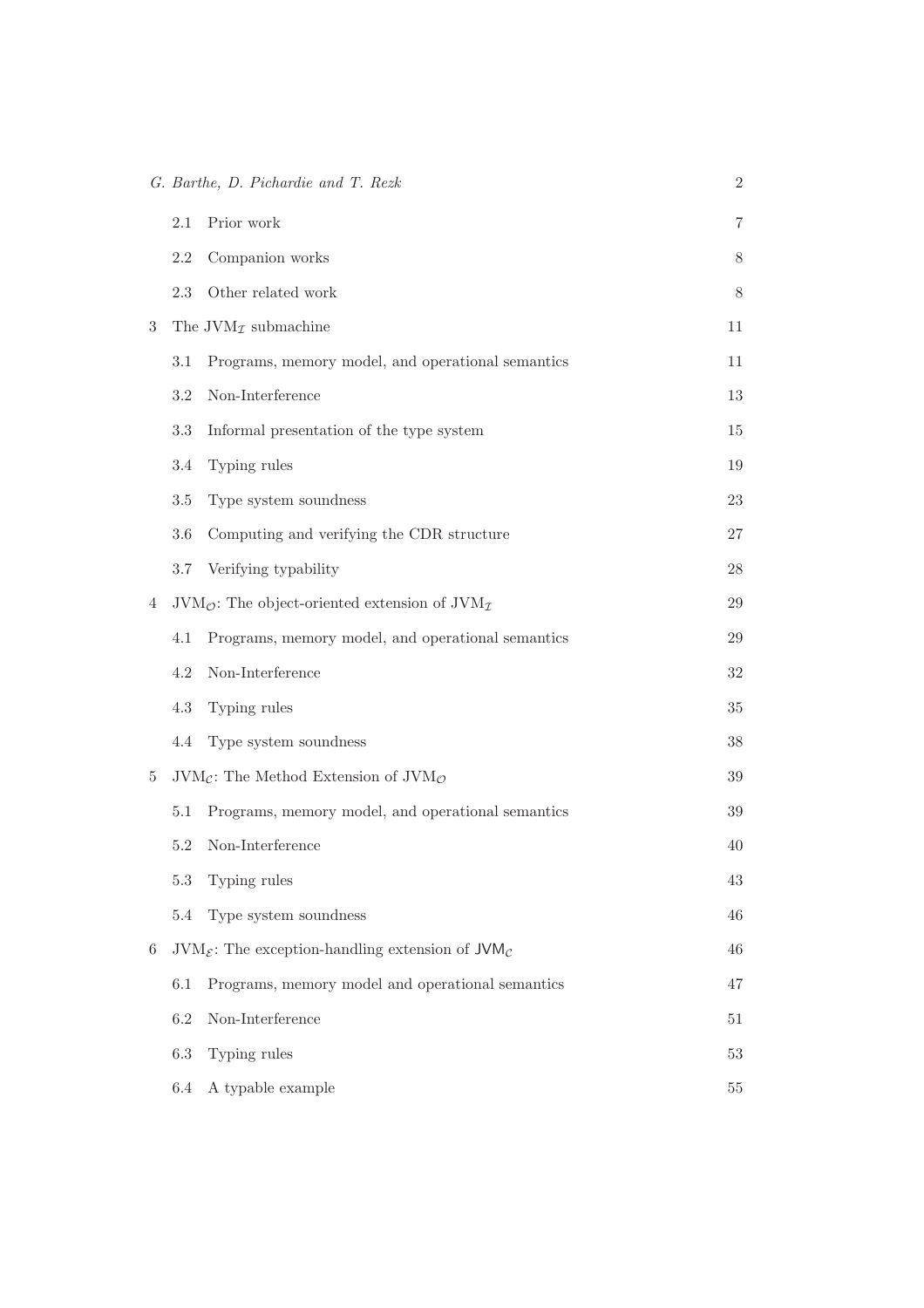|   |                       | A Certified Lightweight Non-Interference Java Bytecode Verifier | 3  |  |  |  |  |
|---|-----------------------|-----------------------------------------------------------------|----|--|--|--|--|
|   | 6.5                   | Type system soundness                                           | 56 |  |  |  |  |
| 7 | Machine-checked proof |                                                                 |    |  |  |  |  |
|   | 7.1                   | Motivation and overview                                         |    |  |  |  |  |
|   | 7.2                   | Formal semantics                                                | 60 |  |  |  |  |
|   | 7.3                   | Formalization of the security condition                         | 63 |  |  |  |  |
|   |                       | Finite maps<br>7.3.1                                            | 63 |  |  |  |  |
|   |                       | Indistinguishability relations<br>7.3.2                         | 64 |  |  |  |  |
|   | 7.4                   | Soundness proof methodology                                     | 64 |  |  |  |  |
|   | 7.5                   | Executable checkers                                             | 65 |  |  |  |  |
| 8 |                       | Conclusion                                                      | 66 |  |  |  |  |
|   | References            |                                                                 | 68 |  |  |  |  |

# 1. Introduction

The Java security architecture combines static and dynamic mechanisms to ensure that applications are not harmful to other applications or to the runtime environment. In particular, a bytecode verifier statically guarantees that a program is safe, i.e. does not perform arithmetic on references, overflows the stack, or jumps to protected memory locations. A stack inspection mechanism dynamically performs access control verifications. However, the Java security architecture lacks appropriate mechanisms to guarantee stronger confidentiality properties: for example, it has been suggested that the Java security model is not sufficient in security-sensitive applications such as smart cards (Girard, 1999; Montgomery and Krishna, 1999). One weakness of the model is that it only concentrates on who accesses sensitive information, but not how sensitive information flows through programs.

The goal of language-based security (Sabelfeld and Myers, 2003) is to provide enforcement mechanisms for end-to-end security policies that go beyond the basic isolation prop-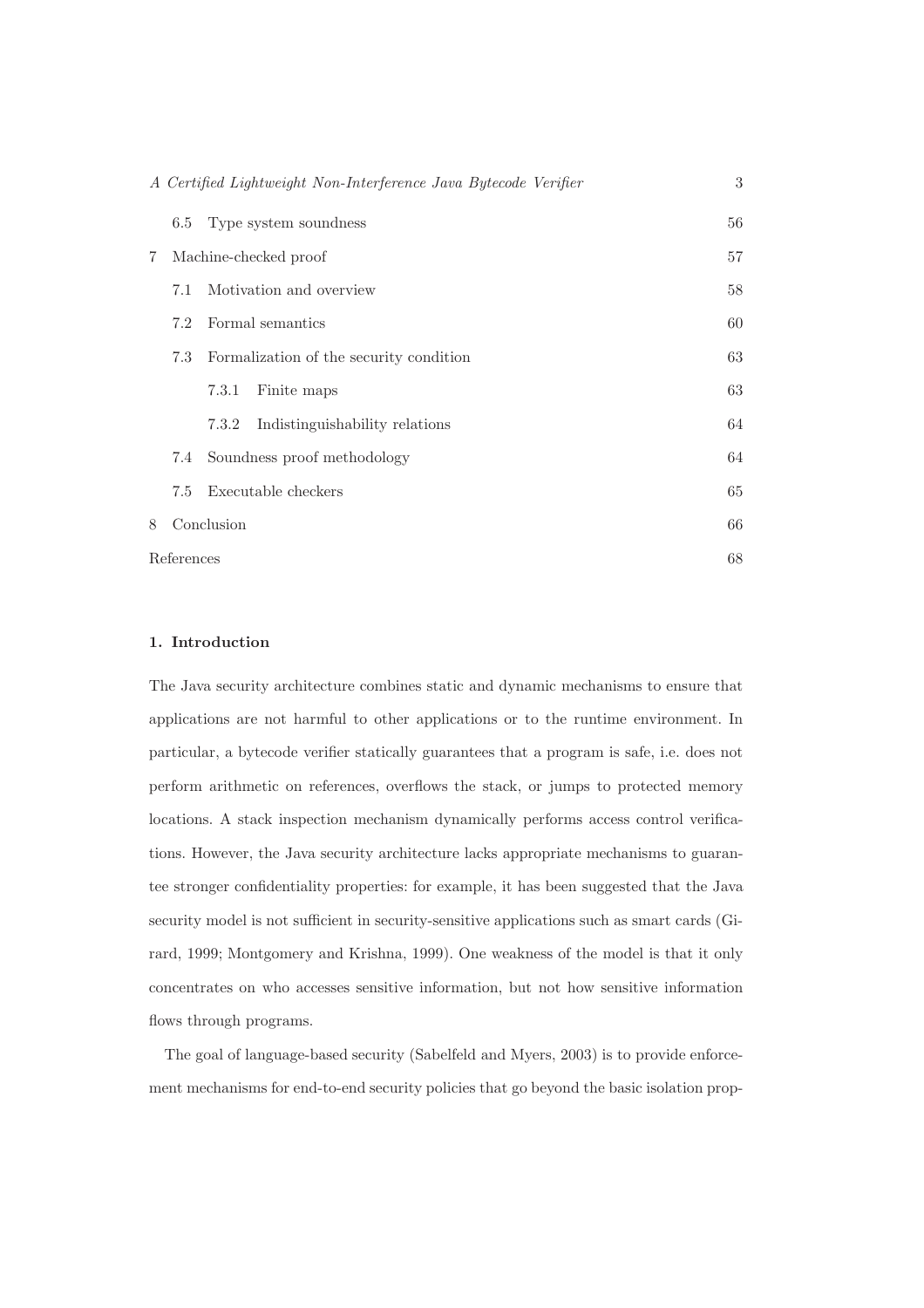erties ensured by security models for mobile code. In contrast to security models based on access control, language-based security focuses on information-flow policies that track how sensitive information is propagated during execution.

Starting from the seminal work of Volpano and Smith (Volpano and Smith, 1997), type systems have become a prominent approach for a practical enforcement of information flow policies, and type-based enforcement mechanisms have been developed for advanced programming features such as exceptions, objects (Banerjee and Naumann, 2005), interactions (O'Neill et al., 2006), concurrency (Volpano and Smith, 1998) and distribution (Mantel and Sabelfeld, 2003). In parallel to these fundamental studies, there have been efforts to design and implement information flow type systems for fully-fledged programming languages such as Java (Myers, 1999) and Caml (Pottier and Simonet, 2003). One leading effort towards the development of information-flow aware programming language is Jif (Myers, 1999), which builds upon the decentralized label model and offers a flexible and expressive framework to define information flow policies for Java programs.

The central contribution of this paper is the definition and the proof of soundness of an information flow type system for a significant subset of (sequential) Java bytecode programs including objects, arrays, methods, and exceptions—but excluding e.g. initialization, multi-threading, and garbage collection. The type system builds upon previous works by the authors (Barthe et al., 2004; Barthe and Rezk, 2005) which propose a sound information flow type system for a simple assembly language that closely resembles the JVM $<sub>I</sub>$  fragment of this paper, and an object-oriented language that resembles</sub> the  $JVM<sub>°</sub>$  fragment of this paper—extended with a simplified treatment of exceptions. This paper adopts many of the ideas and techniques of (Barthe and Rezk, 2005), but also improves substantially over it in terms of language coverage, precision of the analysis, and expressiveness of the policy: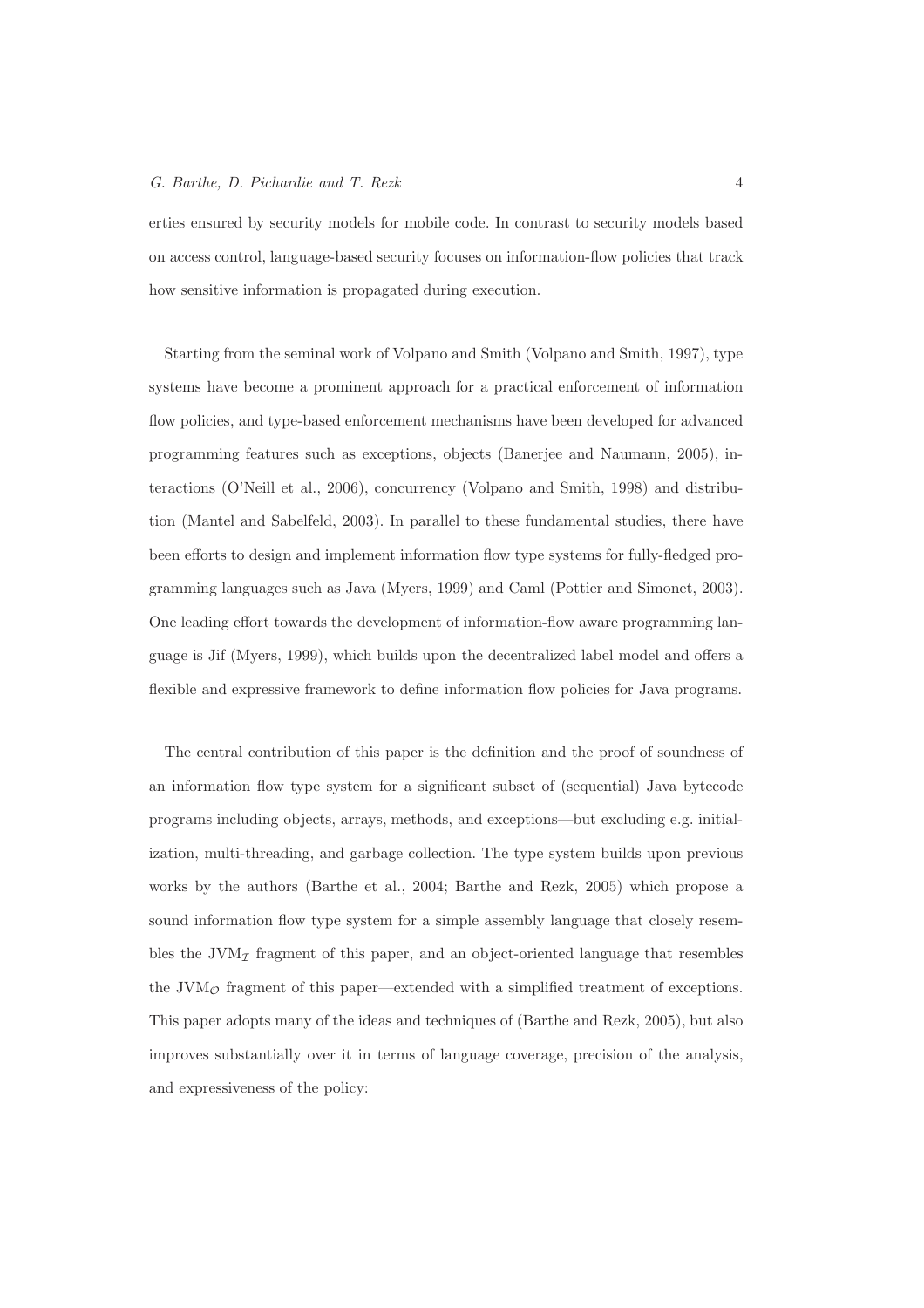#### A Certified Lightweight Non-Interference Java Butecode Verifier 5

- language coverage: we provide a treatment of exceptions that is close to Java, and include methods and arrays;
- precision of the analysis: we rely on a refined notion of control dependence region that provides a fine-grained treatment of exceptions and make the analysis able to communicate with preliminary analyses to reduce the control flow graph of applications,
- policy expressiveness: we adopt arbitrary lattices of security levels instead of twoelement lattices.

While these issues have been addressed previously in isolation, their combination yields significant complexity in soundness proofs, making it necessary to machine-check proofs rather than using pen-and-paper arguments. A second contribution of our work is a formalization in the Coq proof assistant of a lightweight information flow verifier that checks whether a program is typable according to our type system. The verifier is compatible with the Java architecture and operates in the fashion of lightweight bytecode verification, i.e. it takes a JVM program with security annotations (and some additional information on the control dependence regions of programs), and checks that the program respects the security policy purported by the annotations.

Contents of the paper We begin with an overview of related work in Section 2. Then, we analyze in turn increasingly complex fragments of the JVM:

- the machine  $JVM_{\mathcal{I}}$ , studied in Section 3, includes basic operations to manipulate operand stacks as well as conditional and unconditional jumps, and is expressive enough for compiling programs written in a simple imperative language. In this section, we define and discuss operand stack indistinguishability. The definitions and type system for  $JVM<sub>\mathcal{I}</sub>$  are adapted from our earlier work (Barthe et al., 2004);
- the machine JVM<sub>O</sub>, studied in Section 4, is an object-oriented extension of JVM<sub>I</sub> which includes features such as dynamic object creation, instance field accesses and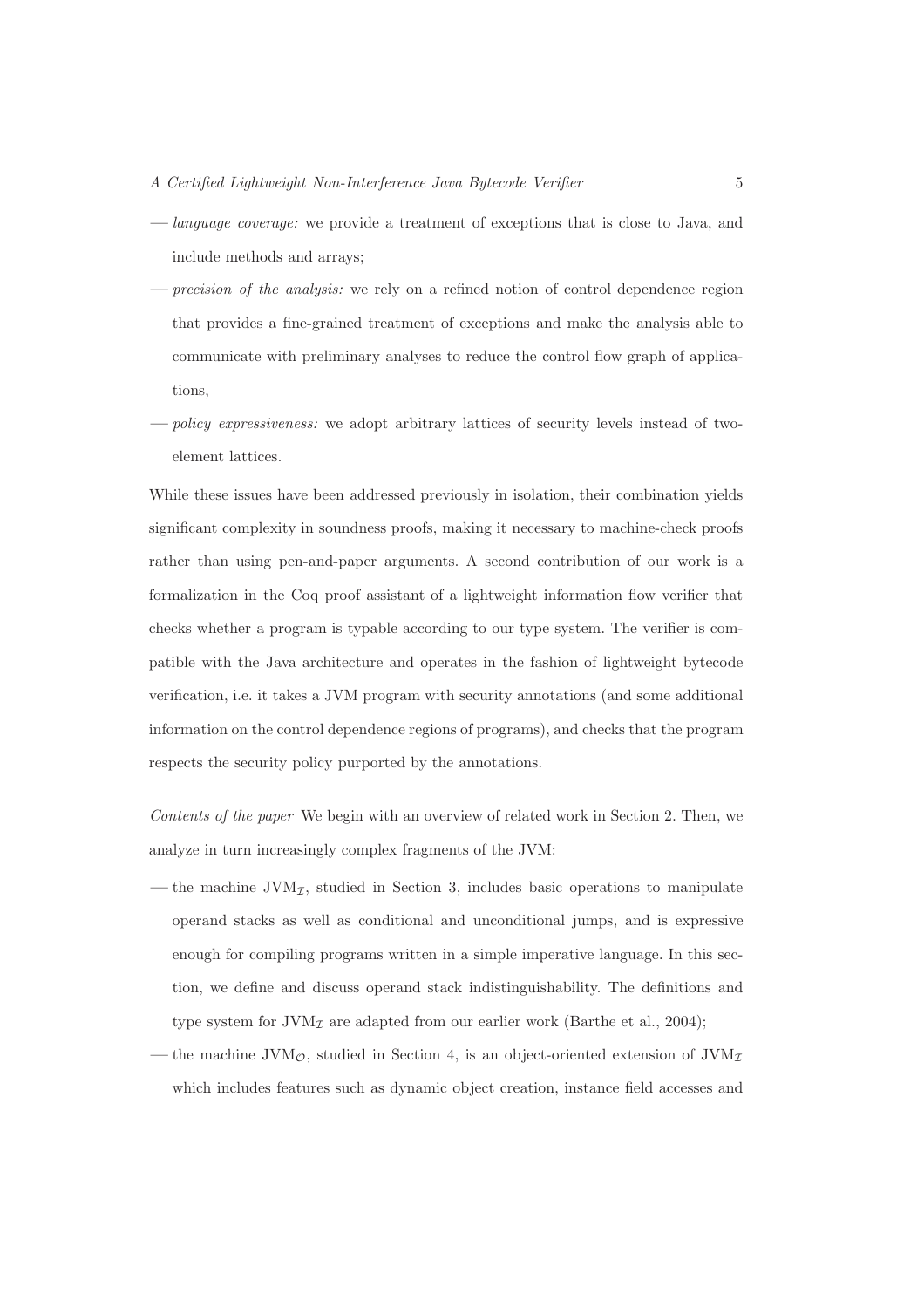updates, arrays and is expressive enough for compiling intra-procedural statements from (Banerjee and Naumann, 2005). In this section, we define and discuss heap indistinguishability. The main difficulty is to propose a sufficiently fine type system which allows public arrays to handle secret information.

- $-$  JVM $c$ , studied in Section 5, is a procedural extension of JVM $\sigma$  with method calls, and is expressive enough to compile the language of (Banerjee and Naumann, 2005). The main difficulty is to handle information leakages caused by dynamic method dispatch;
- JVM<sub> $\epsilon$ </sub>, studied in Section 6, extends JVM<sub> $c$ </sub> with exceptions. The main difficulty is to handle information leakages caused by exceptions, especially when they escape the scope of the method in which they are raised.

For each fragment, we shall define the syntax and semantics of programs; formulate the security policy and the typing rules; and finally prove soundness of the type system. Section 7 provides additional details on the formal proof developed in Coq.

This paper supersedes (Barthe et al., 2007). The main differences are the incremental presentation of different language fragments, the longer account of the machine-checked formalization, and the addition of several examples.

Notations and conventions For every function  $f \in A \to B$ ,  $x \in A$  and  $v \in B$ , we let  $f \oplus \{x \mapsto v\}$  denote the unique function  $f'$  s.t.  $f'(y) = f(y)$  if  $y \neq x$  and  $f'(x) = v$ . Further, we let  $A^*$  denote the set of A-stacks for every set A. We use hd and tl and :: and ++ to denote the head and tail and cons and concatenation operations on stacks.

For simplicity, examples throughout the paper take as partial order of security levels  $S = \{L, H\}$  with  $L \leq H$ , where H is the high level for confidential data, and L is the low level for observable data.

Finally, we also make the assumption that all methods return a result; this is a harmless departure from Java, which allows us to avoid duplicating many definitions. This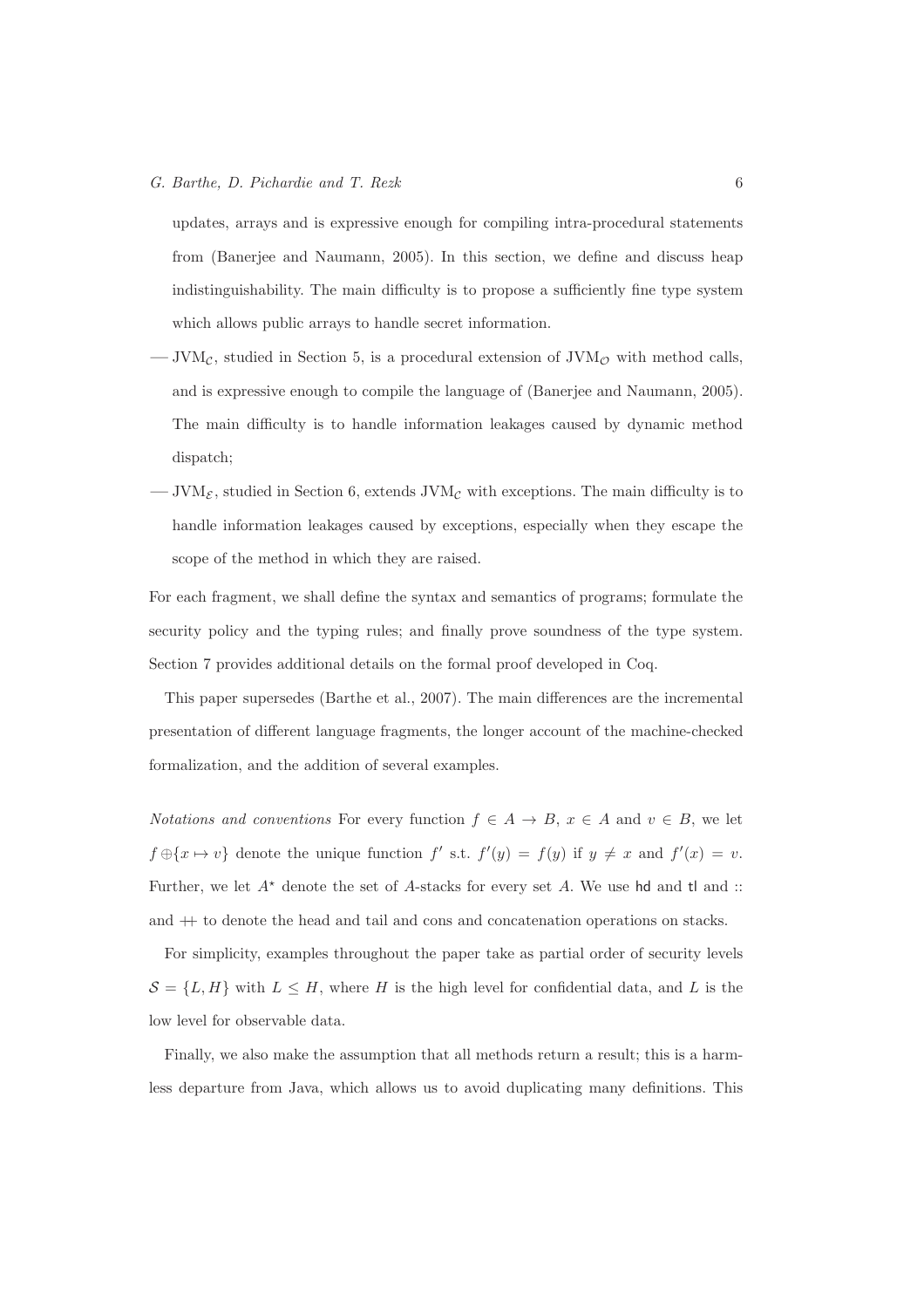assumption is done here for the sake of presentation, but the formal proofs do consider both the cases of methods returning a result, and methods returning no result.

# 2. Related work

# 2.1. Prior work

In order to realize our goal of defining a sound information flow type system for (sequential) Java bytecode, we draw influences from several earlier works that address its features in isolation. For example, our approach to deal with unstructured code is inspired from Kobayashi and Shirane (Kobayashi and Shirane, 2002), who defined the first information flow type system for a low level language for a subset of the JVM similar to the  $JVM_{\mathcal{I}}$  machine defined in Section 3. We adopt from their type system the use of: i) control dependence regions; ii) security environments. Similar concepts arise in the work of Agat (Agat, 2000), who studied the possibility of eliminating timing leaks through program transformations. For example, Agat uses control dependence regions (which he calls contexts) to detect the instructions whose timing behavior may leak information.

Many ideas of the type system originate from Jif (Myers, 1999), an information-flow aware extension of Java that builds on the decentralized label model. Our type system adopts from this work: i) the form of method signatures, ii) the use of pre-analyses to reduce the control flow graph, iii) the ability of public arrays to handle secret information. Jif supports a rich set of mechanisms for specifying and enforcing expressive and flexible security policies. The richness of the Jif type system also makes it difficult to prove soundness—and there is no fully formal description of the type system.

Banerjee and Naumann (Banerjee and Naumann, 2005) develop a provably sound information flow type system for a fragment of Java with objects and methods. Our type system adopts from (Banerjee and Naumann, 2005): i) the focus on a simpler type system that does not support declassification policies nor label polymorphism, ii) the definition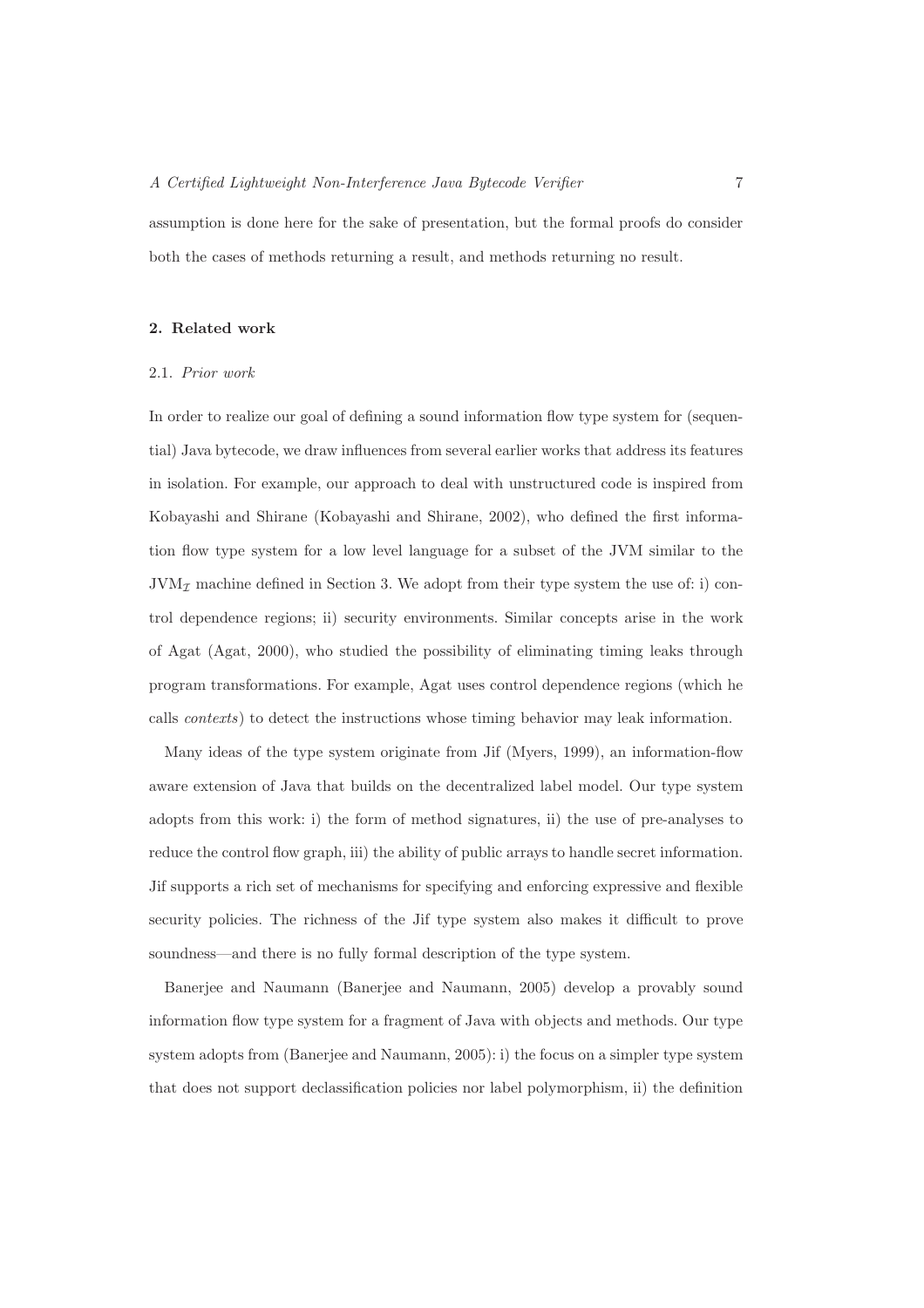of heap equivalence, iii) the typing rules for method invocations. Their type system is simpler than ours since they omit language features such as exceptions and arrays.

#### 2.2. Companion works

A companion work (Barthe et al., 2006) establishes a formal correspondence between the source type systems of (Banerjee and Naumann, 2005) and ours, in the form of a type-preservation result, showing that the compiler maps typable Java programs to typable bytecode programs. As a result, our certified verifier can be used to deploy in a Foundational Proof Carrying Code architecture any program that type-checks in an extension of the type system of (Banerjee and Naumann, 2005) to exceptions. Section 8 also discusses briefly works towards extending our type system to multi-threading (Barthe et al., 2010; Barthe and Rivas, 2011) and declassification (Barthe et al., 2008).

#### 2.3. Other related work

This section provides a short summary of other related work. A more detailed account appears in the third author's thesis (Rezk, 2006).

Java A hypothesis of the works of (Myers, 1999; Banerjee and Naumann, 2005) and of this paper is a semantics in which references are opaque, i.e. the only observations that can be made about a reference are those about the object to which it points. Hedin and Sands (Hedin and Sands, 2006) observed that implementations of the Java Virtual Machine commonly violate this assumption, and that allow references to be cast to an integer; moreover, they exhibited a typable Jif program that does not use declassification but leaks information through invoking API methods. Their attack relies on the assumption that the function that allocates new objects on the heap is deterministic; however, this assumption is perfectly reasonable and satisfied by many implementations of the JVM. In addition to demonstrating the attack, Hedin and Sands show how a refined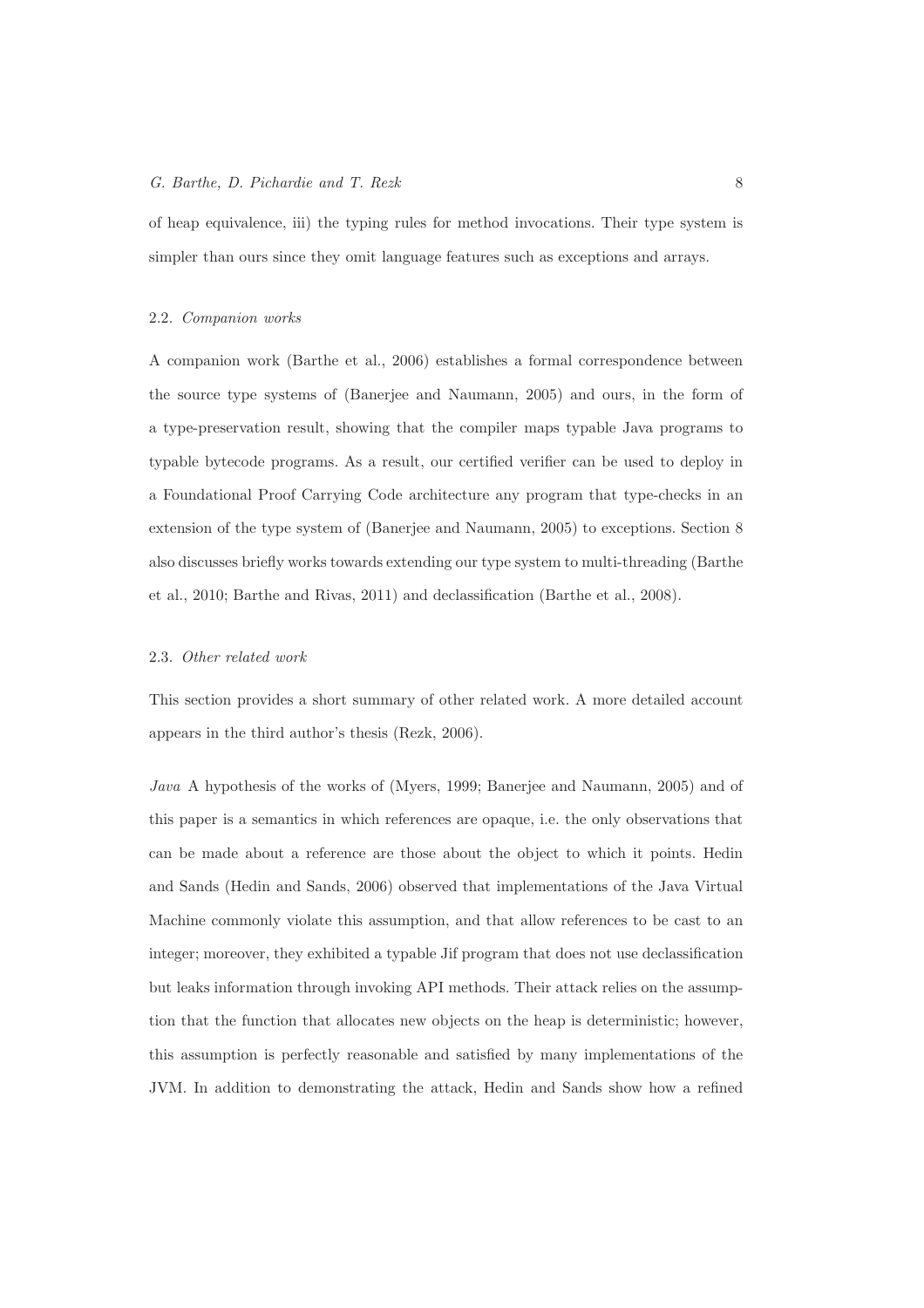information flow type system can thwart such attacks for a language that allows one to cast references as integers. Intuitively, their type system tracks the security level of references as well as the security levels of the fields of the object its points to.

Information flow has close connections with slicing and dependence analyses (Abadi et al., 1999), and it is possible to adapt methods from this field to analyze the security of programs. For example, Hammer, Krinke and Snelting (Hammer et al., 2006) have developed an automatic and flow-sensitive information flow analysis for Java based on control dependence regions; they use path conditions to achieve precision in their analysis, and to exhibit security leaks if the program is insecure.

JVM Bieber et al. (Bieber et al., 2002) provide an early study of information flow in the JVM. Their method consists in specifying in the SMV model checker an abstract transition semantics of the JVM that manipulates security levels, and that can be used to verify that an invariant that captures the absence of illicit flows is maintained throughout the (abstract) program execution. Their method is directed towards smart card applications, and thus only covers a sequential fragment of the JVM. While their method has been used successfully to detect information leaks in a case study involving multi-application smartcards, it is not supported by any soundness result. In a series of papers initiating with (Bernardeschi and Francesco, 2002), Bernardeschi and co-workers also propose to use abstract interpretation and model-checking techniques to verify secure information.

There are alternative approaches to verify information flow properties of bytecode programs. For example, Genaim and Spoto (Genaim and Spoto, 2005) have shown how to represent information flow for Java bytecode through boolean functions; the representation allows checking via binary decision diagrams. Their analysis is fully automatic and does not require that methods are annotated with security signatures.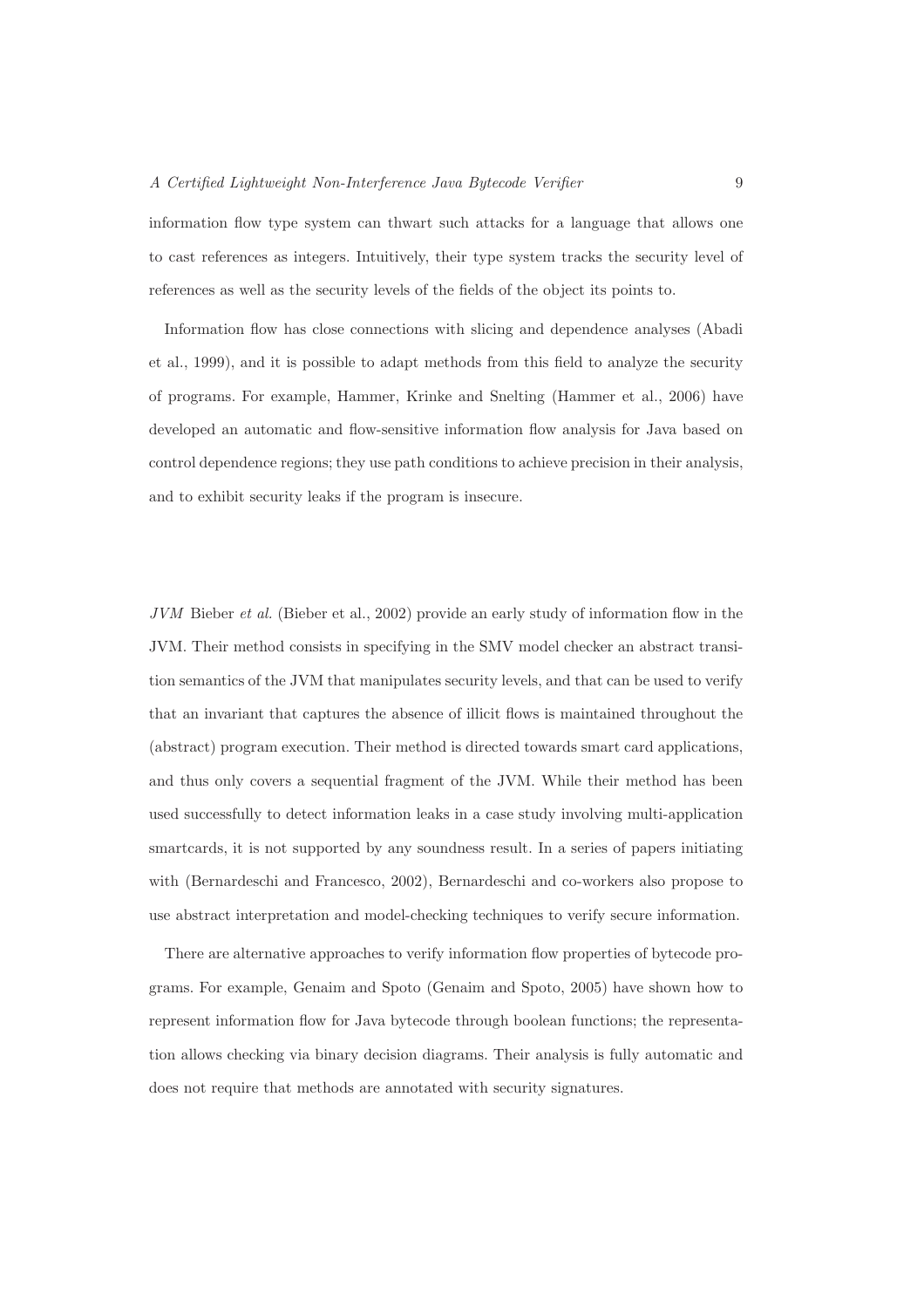Typed assembly languages The idea of typing low-level programs and ensuring that compilation preserves typing is not original to information flow, and has been investigated in connection with type-directed compilation. Morrisett, Walker, Crary and Glew (Morrisett et al., 1999) develop a typed assembly language (TAL) based on a conventional RISC assembly language, and show that typable programs of System F can be compiled into typable TAL programs.

The study of non-interference for typed assembly languages has been initiated by Bonelli, Compagnoni, and Medel (Bonelli et al., 2005), who developed a sound information flow type system for a simple assembly language called SIFTAL. A specificity of SIFTAL is to introduce pseudo-instructions that are used to enforce structured control flow using a stack of continuations; more concretely, the pseudo-instructions are used to push or retrieve linear continuations from the continuation stack. Unlike the stack of call frames that is used in the JVM to handle method calls, the stack of continuations is used for control flow within the body of a method. The use of pseudo-instructions allows to formulate global constraints in the type system, and thus to guarantee non-interference. More recent work by the same authors (Medel et al., 2005) and by Yu and Islam (Yu and Islam, 2006) avoids the use of pseudo-instructions. In addition, Yu and Islam consider a richer assembly language and prove type-preserving compilation for an imperative language with procedures.

Flow-sensitive type systems and relational logics The type system presented in this paper is flow-insensitive, in the sense that the security level of a variable is fixed throughout the program execution. While it simplifies the description of the type system and its soundness proof, flow-insensitivity restricts the generality of the type system, and leads to secure programs being rejected. In contrast, flow-sensitive verification methods allow the security level of variables to evolve throughout execution, and makes it possible to type more programs. Examples of flow-sensitive methods include the logic of Banerjee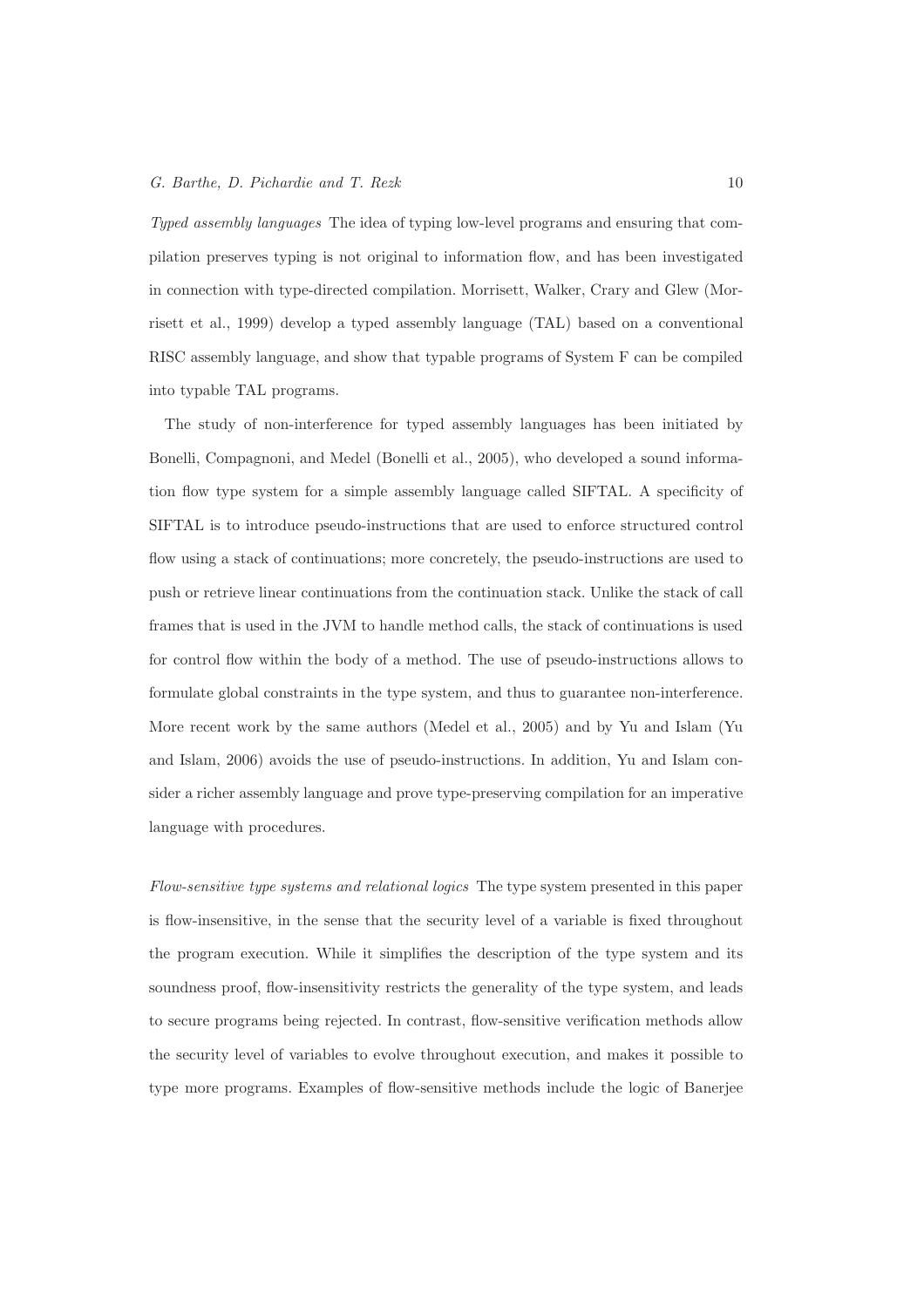et al (Amtoft et al., 2006), that allows to verify non-interference for an object-oriented language, using independence assertions inspired from separation logic, the type system of Hunt and Sands (Hunt and Sands, 2006), and the aforementioned analysis of Hammer et al (Hammer et al., 2006).

While flow sensitivity adds useful expressiveness for a source language, its role is less prominent in the case of type systems, like ours, that aim at verifying bytecode (or executable code), as there exist SSA-like transformations that transform programs that are accepted by flow-sensitive type systems into programs that are accepted by a flowinsensitive one (Hunt and Sands, 2006).

#### 3. The JVM $<sub>I</sub>$  submachine</sub>

In this section, we define an information flow type system for a fragment of the JVM with conditional and unconditional jumps and operations to manipulate the stack.

#### 3.1. Programs, memory model, and operational semantics

*Programs* A JVM<sub>I</sub> program P is given by a list of instructions, taken from the instruction set of Figure 1. We let the set X be the set of local variables and we let V be the set of values, i.e.  $V = \mathbb{Z}$ . Each program has a set of program points  $\mathcal{PP}$ , which is defined as  $\{1 \dots n\}$ , where *n* is the length of the list of instructions of *P*.

States The set State<sub>I</sub> of JVM<sub>I</sub> states is defined as the set of triples  $\langle i, \rho, os \rangle$ , where  $i \in \mathcal{PP}$  is the program counter that points to the next instruction to be executed;  $\rho \in \mathcal{X} \to \mathcal{V}$  is a partial function from local variables to values, and  $os \in \mathcal{V}^*$  is an operand stack.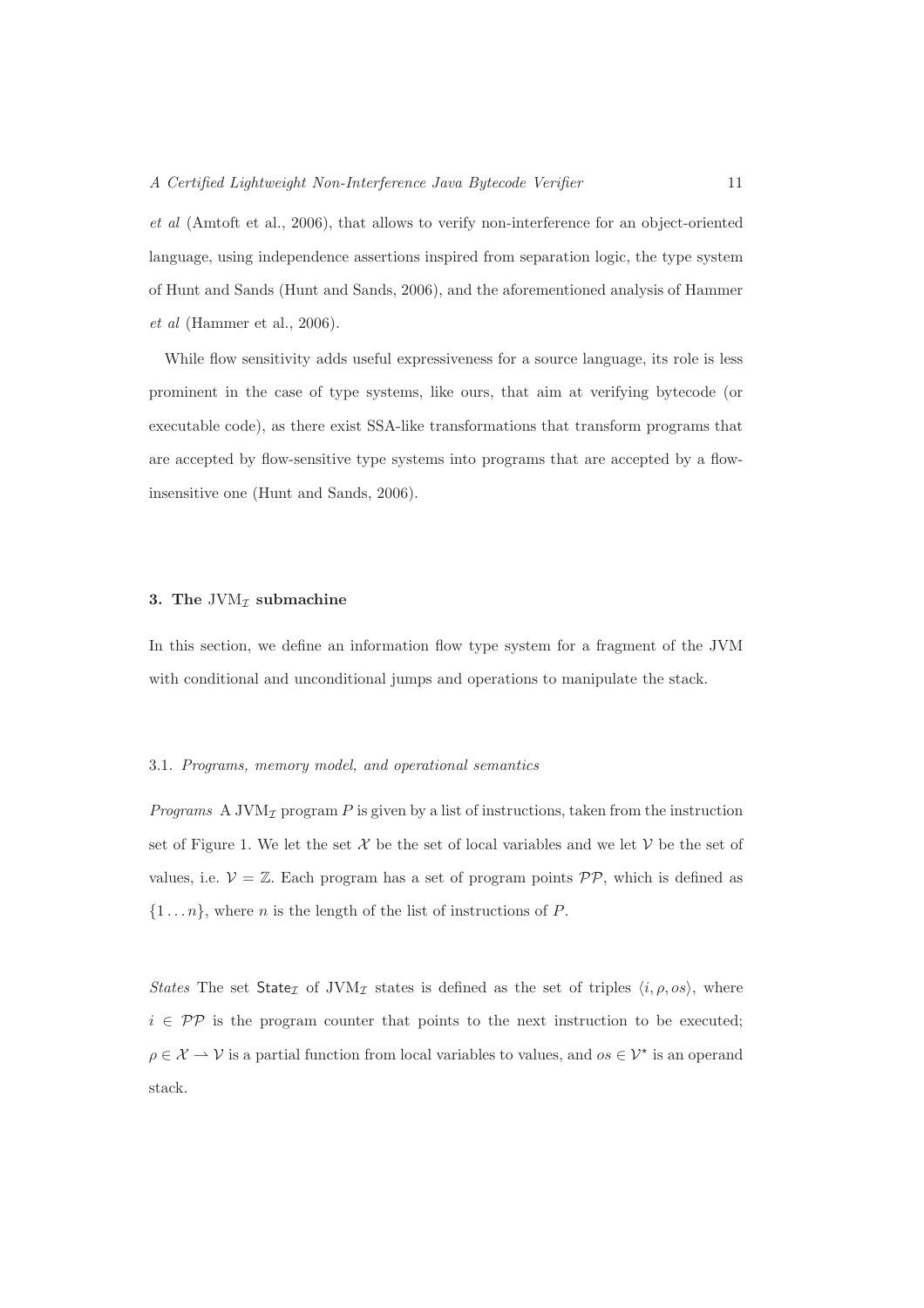|                                          | $instr ::= binop op$<br>push $c$<br>pop<br>swap<br>load $x$<br>store $x$<br>ifeq $j$<br>goto $i$<br>return | binary operation on stack<br>push value on top of stack<br>pop value from top of stack<br>swap the top two operand stack values<br>load value of $x$ on stack<br>store top of stack in variable $x$<br>conditional jump<br>unconditional jump<br>return the top value of the stack |
|------------------------------------------|------------------------------------------------------------------------------------------------------------|------------------------------------------------------------------------------------------------------------------------------------------------------------------------------------------------------------------------------------------------------------------------------------|
|                                          |                                                                                                            | where $op \in \{+, -, \times, / \}, c \in \mathbb{Z}, x \in \mathcal{X}, \text{ and } j \in \mathcal{PP}.$                                                                                                                                                                         |
| Fig. 1. INSTRUCTION SET FOR $JVM_{\tau}$ |                                                                                                            |                                                                                                                                                                                                                                                                                    |

*Operational semantics* The small-step operational semantics of the  $JVM<sub>I</sub>$ , is given in Figure 2 as a relation  $\leadsto \subseteq$  State<sub> $\mathcal{I} \times$ </sub> (State<sub> $\mathcal{I} + \mathcal{V}$ ), and is implicitly parametrised by a</sub> program P.

In the figure,  $op$  denotes the standard interpretation of operation  $op$  in the domain of values  $V$ . The semantics of each instruction is standard. Instruction push  $c$ , pushes a constant c on top of the operand stack. Instruction binop  $op$  pops the two top operands of the stack and pushes the result of the binary operation op using these operands. Instruction pop just pops the top of the operand stack. Instruction swap swaps the two top operand stack values. Instruction return ends the execution with the top value of the operand stack. Instruction load  $x$  pushes, on top of the operand stack, the value currently found in local variable x. Instruction store  $x$  pops the top of the stack and stores it in local variable x. Instruction if eq j pops the top of the stack and depending on whether it is a null value or not, it jumps to the program point  $j$  or continue to the next program point. Instruction goto  $j$  unconditionally jumps to program point  $j$ .

The transitive closure of  $\sim$  is denoted by  $\sim^+$ .

Successor relation It is often convenient to view programs as graphs. The graph representation of programs is given by specifying its entry point—by convention it is always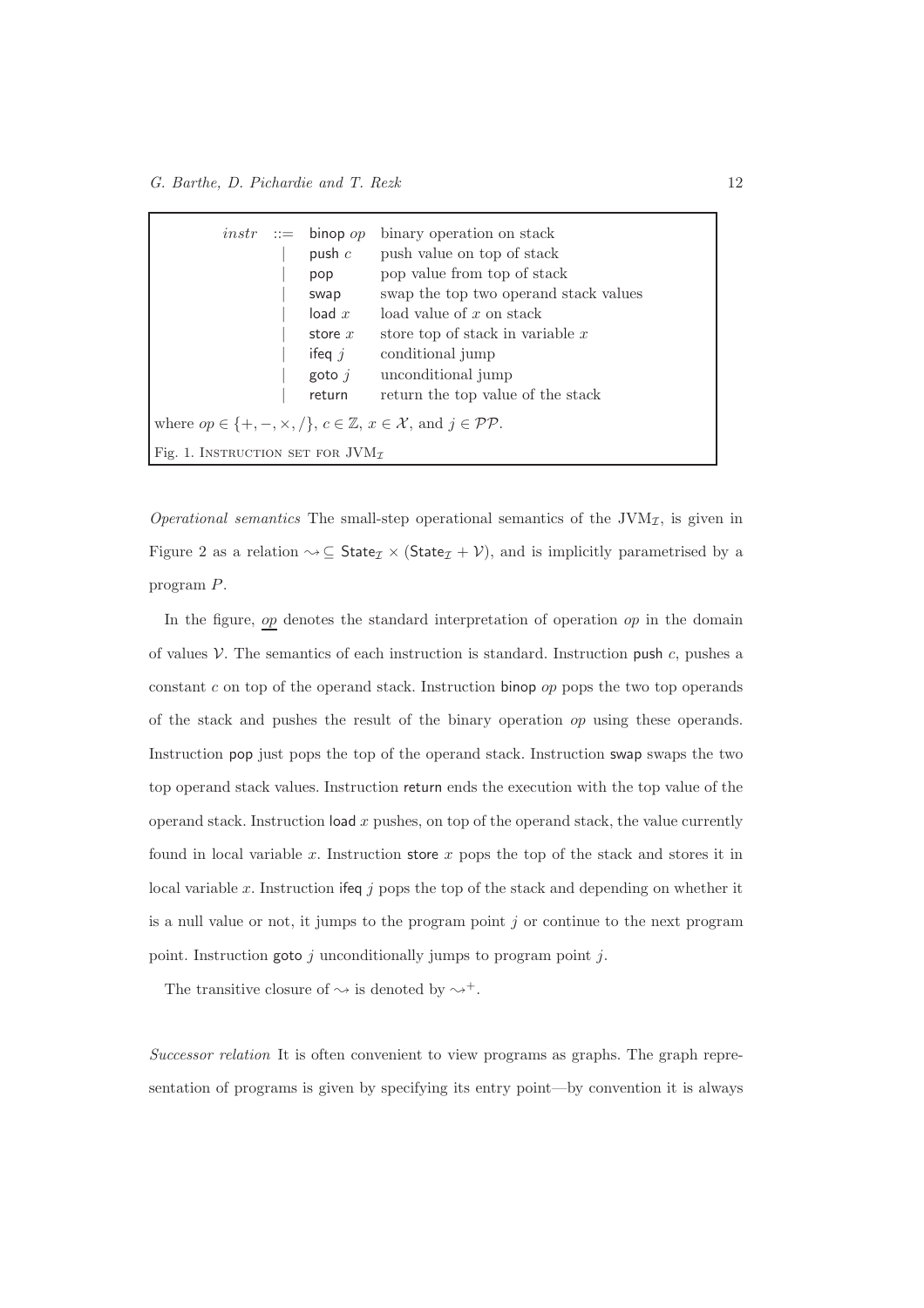| $P[i] = \text{push } n$                                                                                                 | $P[i] = \text{binop } op \qquad n_2 \underline{op} n_1 = n$                                                                  |
|-------------------------------------------------------------------------------------------------------------------------|------------------------------------------------------------------------------------------------------------------------------|
| $\langle i, \rho, \rho s \rangle \rightsquigarrow \langle i+1, \rho, n :: \rho s \rangle$                               | $\langle i, \rho, n_1 :: n_2 :: \textit{os} \rangle \rightarrow \langle i+1, \rho, n :: \textit{os} \rangle$                 |
| $P i  = pop$                                                                                                            | $P[i] = swap$                                                                                                                |
| $\langle i, \rho, v : : \text{os} \rangle \rightsquigarrow \langle i+1, \rho, \text{os} \rangle$                        | $\langle i, \rho, v_1 :: v_2 :: \textit{os} \rangle \rightsquigarrow \langle i + 1, \rho, v_2 :: v_1 :: \textit{os} \rangle$ |
| $P[i]$ = return                                                                                                         | $P[i] = \text{load } x \qquad x \in \text{dom}(\rho)$                                                                        |
| $\langle i, \rho, v :: \textit{os} \rangle \rightarrow v$                                                               | $\langle i, \rho, \rho s \rangle \rightsquigarrow \langle i+1, \rho, \rho(x) :: \rho s \rangle$                              |
| $P[i] =$ store $x \text{ } x \in \text{dom}(\rho)$                                                                      | $P[i] = \text{ifeq } j$                                                                                                      |
| $\langle i, \rho, v : : \text{os} \rangle \rightsquigarrow \langle i+1, \rho \oplus \{x \mapsto v\}, \text{os} \rangle$ | $\langle i, \rho, 0 : : \text{os} \rangle \rightsquigarrow \langle j, \rho, \text{os} \rangle$                               |
| $P[i] = \text{ifeq } j \qquad n \neq 0$                                                                                 | $P[i] = \text{goto } j$                                                                                                      |
| $\langle i, \rho, n : : \text{os} \rangle \rightsquigarrow \langle i + 1, \rho, \text{os} \rangle$                      | $\langle i, \rho, \, os \rangle \rightsquigarrow \langle j, \rho, \overline{os} \rangle$                                     |

1—its exit points and the successor relation between program points. Intuitively,  $j$  is a successor of  $i$  if performing a one-step execution from a state whose program point is  $i$ may lead to a state whose program point is j. Besides, j is a return point if it corresponds to a return instruction. Formally, the successor relation  ${\mapsto} \subseteq \mathcal{PP} \times \mathcal{PP}$  of a program  $P$ is defined by the clauses:

$$
f[i] = \text{goto } j, \text{ then } i \mapsto j;
$$

$$
f[i] = \text{ifeq } j, \text{ then } i \mapsto i + 1 \text{ and } i \mapsto j;
$$

- if  $P[i]$  = return, then i has no successors, and we write  $i \mapsto$ ;
- otherwise,  $i \mapsto i + 1$ .

One also defines for each program P its set  $\mathcal{PP}_r$  of return points, i.e. of programs points with no successor—or equivalently, program points that are mapped to a return instruction. By abuse of notation, we write  $i \mapsto \text{if } i \in \mathcal{PP}_r$ .

# 3.2. Non-Interference

The security policy is given by a lattice  $(S, \leq)$  of security levels, and the policy of the program. In the JVM<sub>I</sub> fragment, the policy of a program  $P$  is given by a statement of the form  $\vec{k_v} \longrightarrow k_r$ , where  $\vec{k_v}$  assigns a security level to the each local variables, and  $k_r$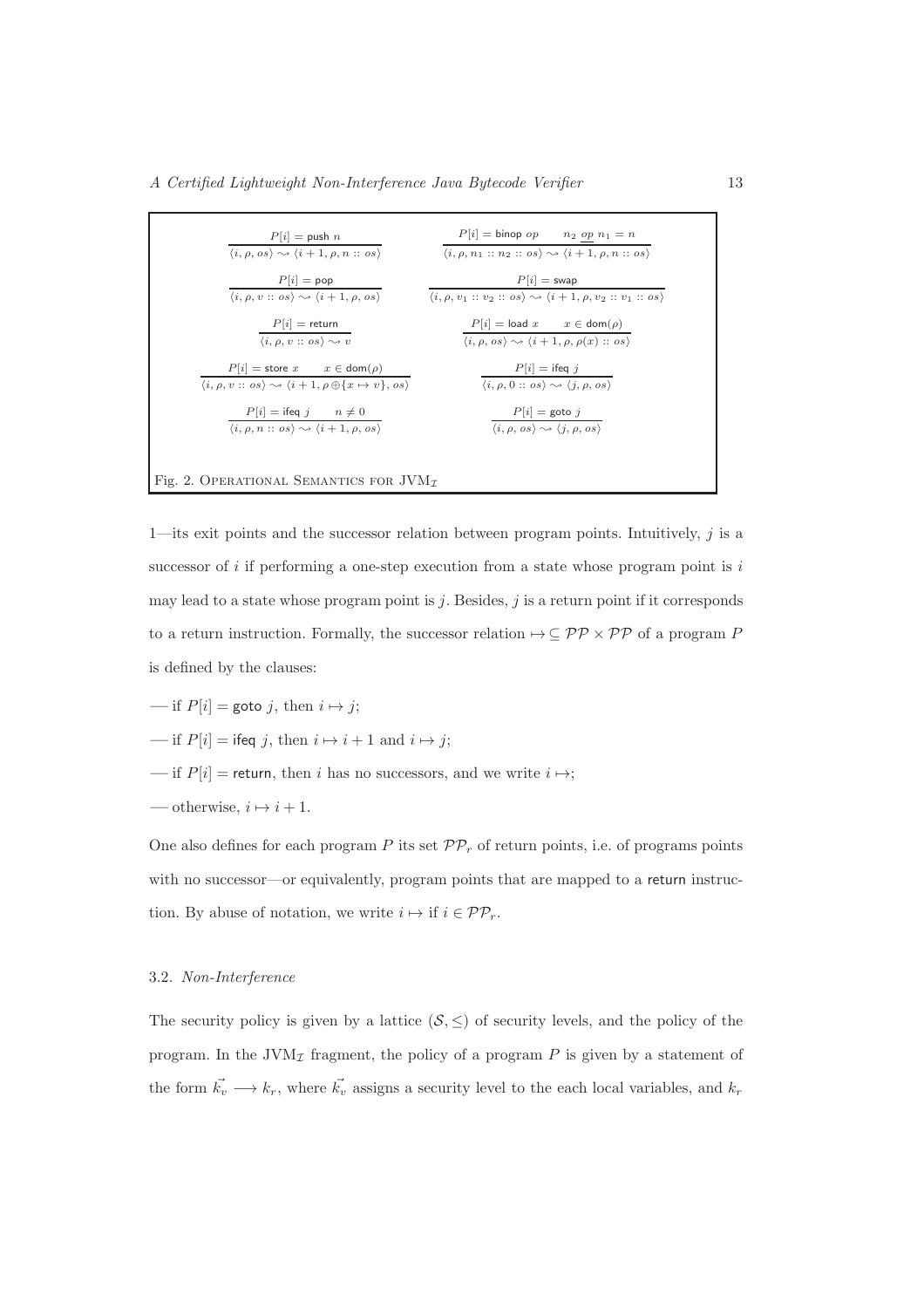sets a security level of its output. In the sequel, we often view  $\vec{k_v}$  as a partial mapping from variables to security levels. The notion of non-interferent program is also defined relative to a security level  $k_{obs}$  corresponding to the attacker; essentially, the attacker can observe return values and variables whose level is less than or equal to  $k_{\text{obs}}$ .

The policy of the program and the security level of the attacker induce a notion of indistinguishability between local variable maps.

**Definition 3.1 (Local variables indistinguishability).** For  $\rho, \rho' : \mathcal{X} \to \mathcal{V}$ , we have  $\rho \sim_{\vec{k_v}, k_{\text{obs}}} \rho'$  if  $\rho$  and  $\rho'$  have the same domain and  $\rho(x) = \rho'(x)$  for all  $x \in \text{dom}(\rho)$  such that  $\vec{k_v}(x) \leq k_{\text{obs}}$ .

In the remaining of the paper, we shall sometimes omit the subscripts  $\vec{k_v}$  and  $k_{obs}$  whenever there is no risk of confusion. Next, we define the notion of non-interferent program: first, we define a weak notion of non-interferent program for a fixed attacker level; then, we say that a program is non-interferent iff it is non-interferent for all attacker levels.

Definition 3.2 (Non-interferent JVM<sub>I</sub> program). A program P is non-interferent w.r.t. policy  $\vec{k_v} \longrightarrow k_r$  and attacker level  $k_{\text{obs}}$ , if either  $k_r \not\leq k_{obs}$  or  $v_1 = v_2$  for every  $\rho_1, \rho_2, v_1, v_2$  such that  $\langle 1, \rho_1, \epsilon \rangle \leadsto^+ v_1$  and  $\langle 1, \rho_2, \epsilon \rangle \leadsto^+ v_2$  and  $\rho_1 \sim_{\vec{k_v}, k_{\text{obs}}} \rho_2$ .

Moreover, a program P is non-interferent w.r.t. policy  $\vec{k_v} \longrightarrow k_r$  iff for all attacker levels  $k_{\text{obs}}$ , P is non-interferent w.r.t.  $\vec{k_v} \longrightarrow k_r$  and  $k_{\text{obs}}$ .

Our definition of non-interference is termination-insensitive, i.e. does not take into account non-terminating executions of programs. Stronger definitions, that reject programs whose termination behaviour depend on high inputs, have been considered in the literature, but the type systems enforcing such policies tend to impose strong restrictions on loops.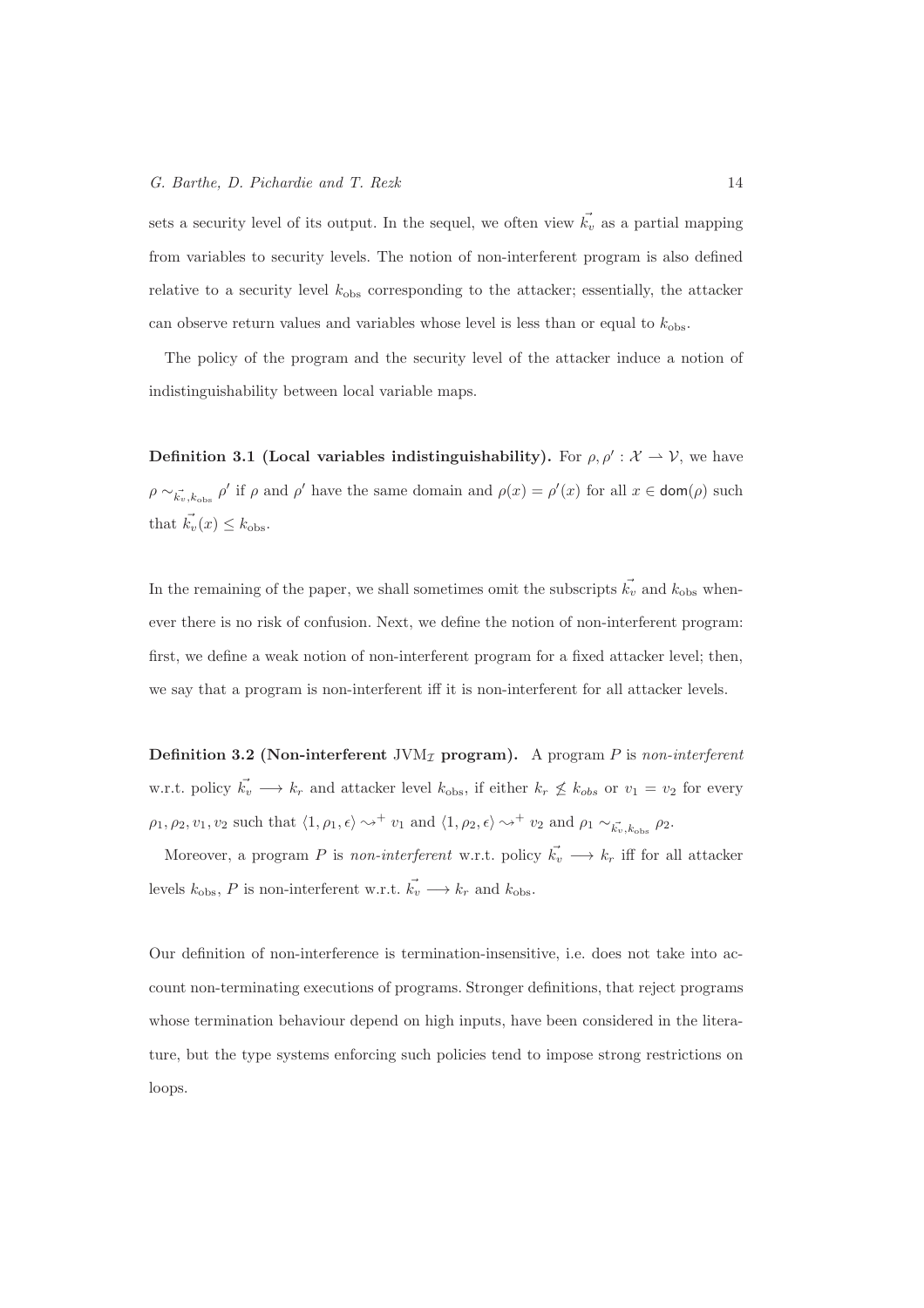#### 3.3. Informal presentation of the type system

This paragraph is devoted to pointing out issues about enforcing non-interference for unstructured programs, and providing an informal account of the solutions.

Like any other information flow type system, our type system must prevent leakages that occur through assigning secret values to public variables (direct flows), or through branching over expressions that depend on secrets, and performing in the branches operations that affect the visible part of the state (indirect flows). Our type system prevents direct flows through stack types, and indirect flows through a combination of control dependence regions and security environment.

Direct flows In a high level language, direct flows are prevented by the typing rule for assignments, which is usually of the form (Volpano and Smith, 1997)

$$
\frac{\vdash e : k \qquad k \leq \vec{k_v}(x)}{\vdash x := e : \vec{k_v}(x)}
$$

where  $\vec{k_v}(x)$  is the security given to variable x by the policy and k is an upper bound of the security level of the variables occurring in the expression e. The constraint  $k \leq \vec{k_v}(x)$ ensures that the value stored in  $x$  does not depend of any variable whose security level is not less than and not equal to that of x, and thus that there is no illicit flow to x.

In a low level language where intermediate computations are performed with an operand stack, direct information flows are prevented by assigning a security level to each value in the operand stack, via a so-called stack type, and by rejecting programs that attempt to store a value in a low variable when the top of the stack type is high:

$$
\frac{P[i] = \text{load } x}{i \vdash st \Rightarrow \vec{k_v}(x) :: st} \quad \frac{P[i] = \text{store } x \quad k \leq \vec{k_v}(x)}{i \vdash k :: st \Rightarrow st}
$$

where st represents a stack type (a stack of security levels) and  $\Rightarrow$  represents a relation between the stack type before execution and the stack type after execution of load.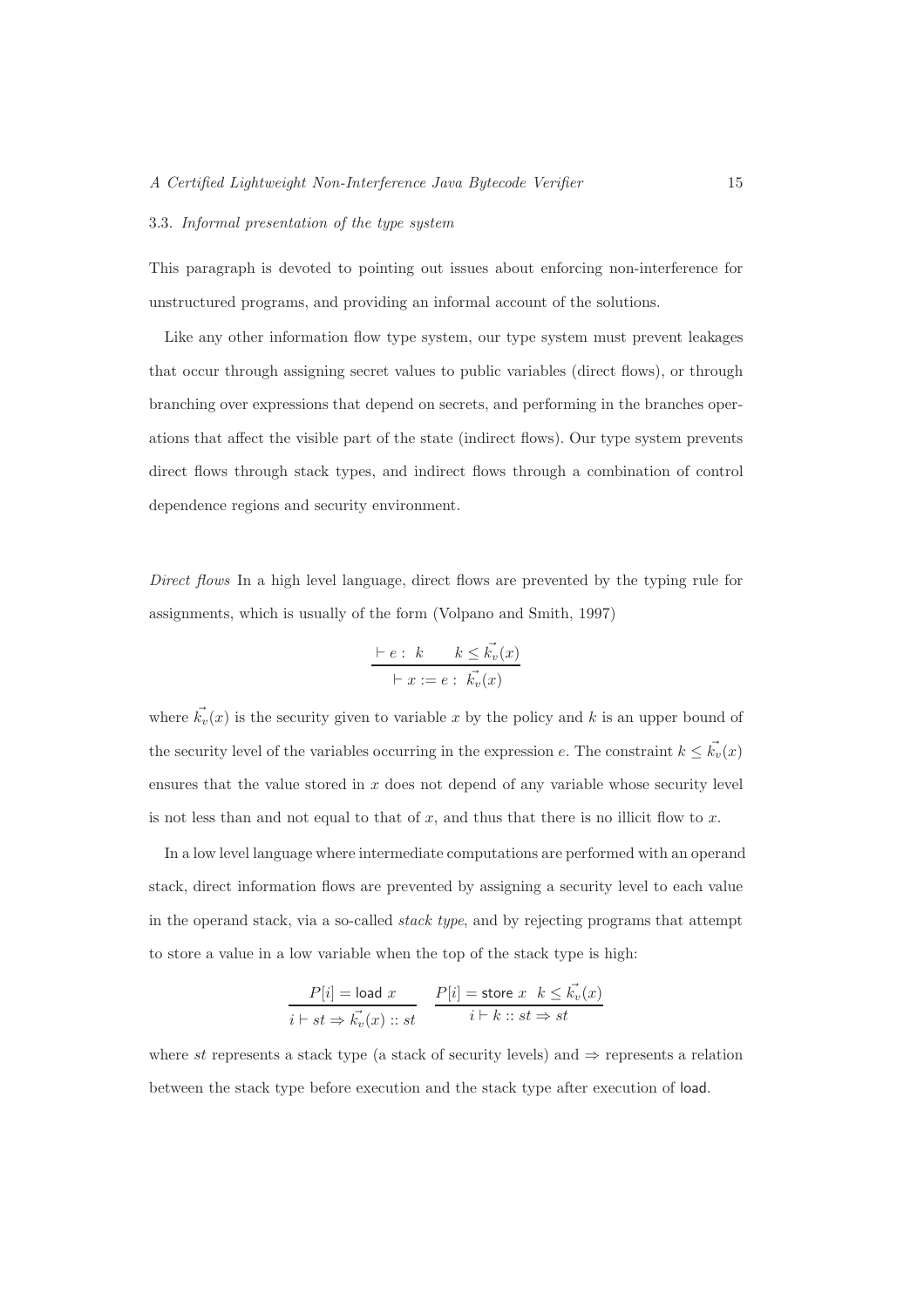For instance,  $x_L := y_H$  is rejected by any sound information flow type system for a while language, because the constraint  $H \leq L$  generated by the typing rule for assignment is violated. Likewise, the low level counterpart

# load  $y_H$

#### store  $x_L$

cannot be typed as the typing rule for load forces the top of the stack type as high after executing the instruction, and the typing rule for store generates the constraint  $H \leq L$ .

Indirect flows In a high level language with structured control flow, typing judgements are of the form  $\vdash c : k$ . Informally, if a command c is typable then it is non-interfering, and moreover if  $\vdash c : H$  then c does not modify any low variable. In such systems, indirect flows are prevented by the typing rules branching statements, which for if-thenelse statements is usually of the form (Volpano and Smith, 1997):

$$
\frac{\vdash e : k \qquad \vdash c_1 : k_1 \qquad \vdash c_2 : k_2 \qquad k \leq k_1, k_2}{\vdash \text{if } e \text{ then } c_1 \text{ else } c_2 : k}
$$

and thus ensures that the write effects of  $c_1$  and  $c_2$  are not less or equal to the guard of the branching statement.

To prevent illicit flows in a low-level language, the typing rules for branching instructions cannot simply enforce local constraints, i.e. they cannot talk only about the current program point and its successors. Instead, the typing rules must also enforce global constraints that prevent low assignments and updates to occur under high guards. Therefore, the typing rules rely on a graph representation of the program, and an approximation of the scope of branching statements using control dependence regions.

Control dependence regions Our type system assumes that programs are bundled with additional information about their control dependence regions. This assumption is in line with the intended usage of our type checker as a lightweight bytecode verifier and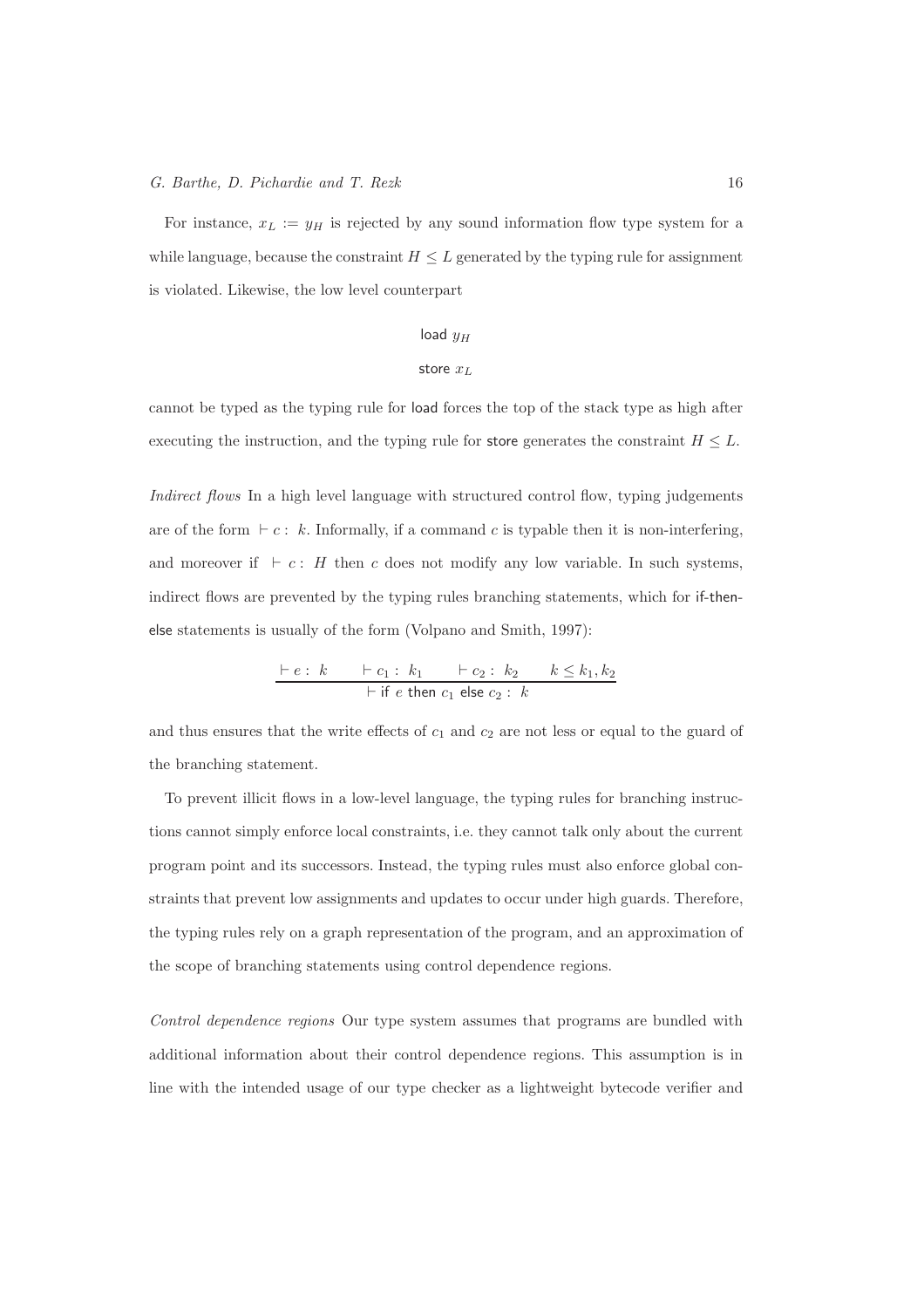streamlines the presentation by allowing us to focus on the information flow analysis itself. The information is given in the form of two functions region and jun. The intuition behind regions and junction points is that  $\text{region}(i)$  includes all program points executing under the guard at i and that  $\text{jun}(i)$ , if it exists, is the sole exit from the region of i; in particular, whenever jun(i) is defined there should be no return instruction in region(i). Figure 3 provides examples of regions of two compiled programs. Note that in the rightmost picture, which corresponds to an if-then-else statement, the branching point  $i$  does not belong to its region, whereas in the leftmost picture, which corresponds to a while-do statement, the branching point i does belong to its region.



The soundness of the type system requires that the functions verify the following properties: any successor of i either belongs to the region of i, or is equal to  $\mu$  (if defined), and  $\text{jun}(i)$  is the sole exit to the region of i; in particular if  $\text{jun}(i)$  is defined there should be no return instruction in region $(i)$ .

Definition 3.3 (SAFE CDR structure). A control dependence region (CDR) struc-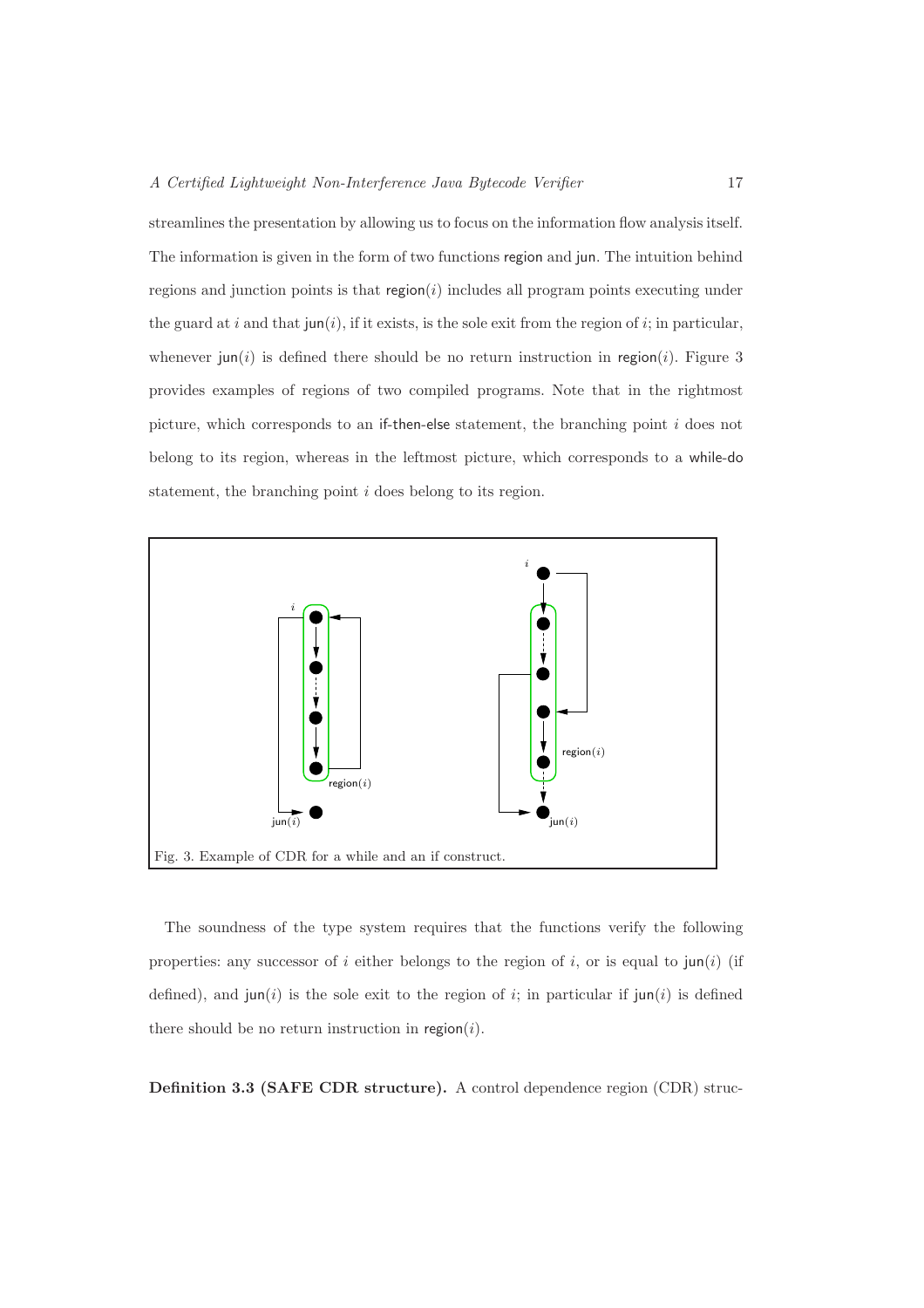ture (region, jun) given by a total function region and a partial function jun is safe if the following properties hold:

- **CDR1** for all program points i and all successors j, k of i  $(i \rightarrow j$  and  $i \rightarrow k$ ) such that  $j \neq k$  (*i* is hence a branching point),  $k \in \text{region}(i)$  or  $k = \text{jun}(i);$
- **CDR2** for all program points  $i, j, k$ , if  $j \in \text{region}(i)$  and  $j \mapsto k$ , then either  $k \in \text{region}(i)$ or  $k = \text{jun}(i);$

**CDR3** for all program points  $i, j$ , if  $j \in \text{region}(i)$  and  $j \mapsto \text{then } \text{jun}(i)$  is undefined.

Subsection 3.6 provides additional information on computing and checking CDR structures. For the purpose of the soundness of the type system, it is sufficient to know that the program is packaged with a CDR structure that satisfies the above properties.

Security environments The type system is further parametrised by a security environment that attaches a security level to each program point. Informally, the security level of a program point is an upper bound of all the guards under which the program point executes.

The security environment is used in conjunction with the CDR information to prevent implicit flows. This is done in two steps: on the one hand, the typing rule for branching statements enforces that the security environment of a program point is indeed an upper bound of the guard under which it executes; for instance, the rule for ifeq bytecode is of the form:

$$
P[i] = \text{ifeq } j \qquad \forall j' \in \text{region}(i), \ k \leq se(j')
$$

$$
i \vdash k :: st \Rightarrow \cdots
$$

On the other hand, the typing rules for instructions with write effect, e.g. store, must check that the security level of the variable or field to be written is at least as high as the current security environment. For instance, the rule for store becomes: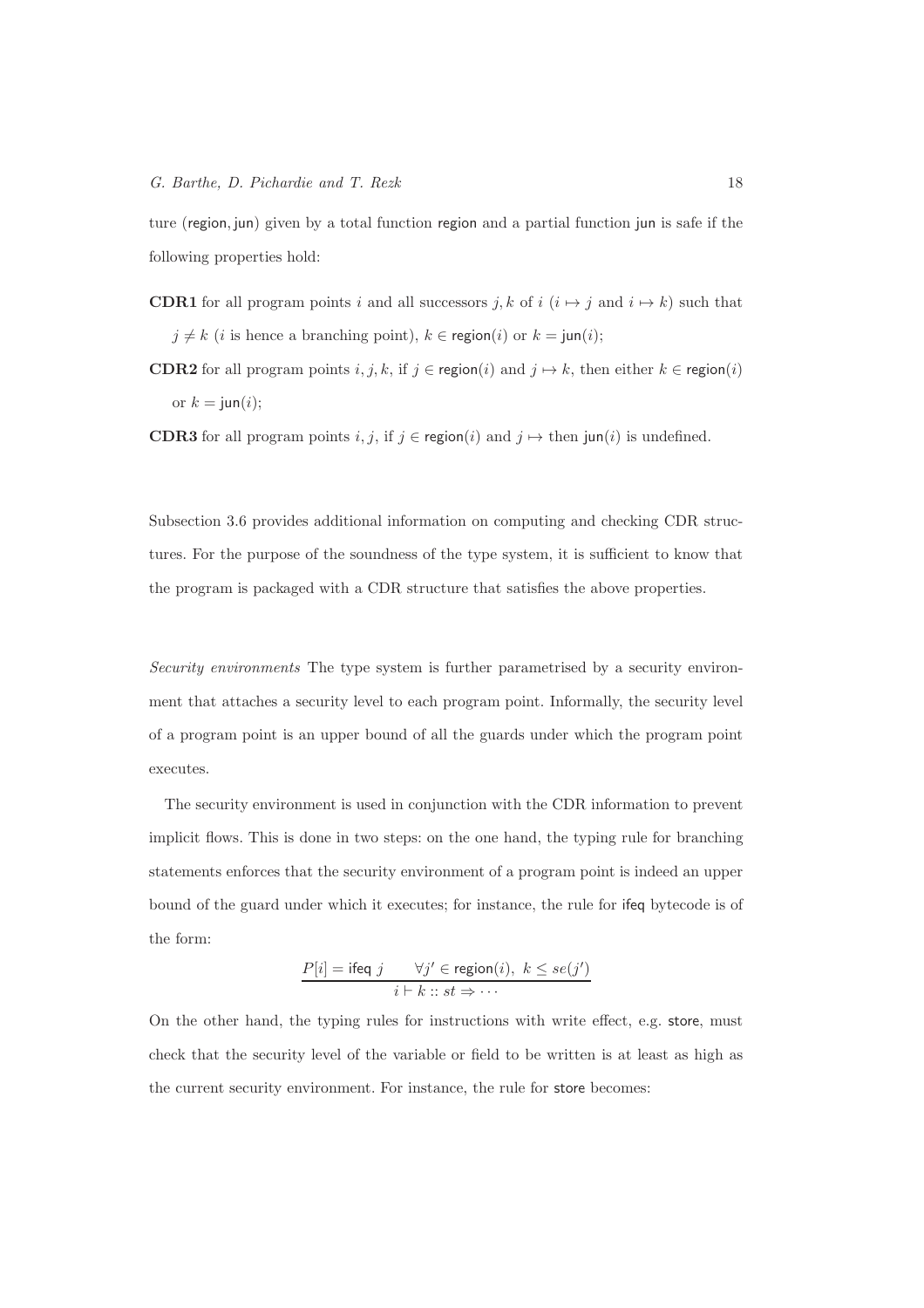$$
\frac{P[i] = \text{store } x \qquad k \sqcup se(i) \leq \vec{k_v}(x)}{i \vdash k :: st \Rightarrow st}
$$

The combination of both rules allows to prevent indirect flows. For instance, the standard example of indirect flow if  $(y_H)$  { $x_L = 0$ ; } else { $x_L = 1$ ; } is compiled in our low-level language as

```
load y_Hifeq l_1push 0
     store x_Lgoto l_2l_1: push 1
     store x_Ll_2: \ldots
```
By requiring that  $se(i) \leq \vec{k_v}(x)$ , where i is the program point of the store instruction, and by requiring a global constraint on the security environment in the for ifeq, the type system ensures that the above program will be rejected:  $se(i)$  must be H if the store instruction is under the influence of a high ifeq, and thus the transition for the store instruction cannot be typed.

# 3.4. Typing rules

Our typing rules are of the form:

$$
\frac{P[i] = ins \quad constraints}{\vec{k_v} \longrightarrow k_r, \text{region}, se, i \vdash st \Rightarrow st'} \qquad \frac{P[i] = ins \quad constraints}{\vec{k_v} \longrightarrow k_r, \text{region}, se, i \vdash st \Rightarrow}
$$

where  $\vec{k_v} \longrightarrow k_r$  is a policy,  $st, st' \in S^*$  are stacks of security levels, and ins is an instruction found at point  $i$  in program  $P$ . Our type rules do not record the types of variables: indeed, our type system is flow-insensitive.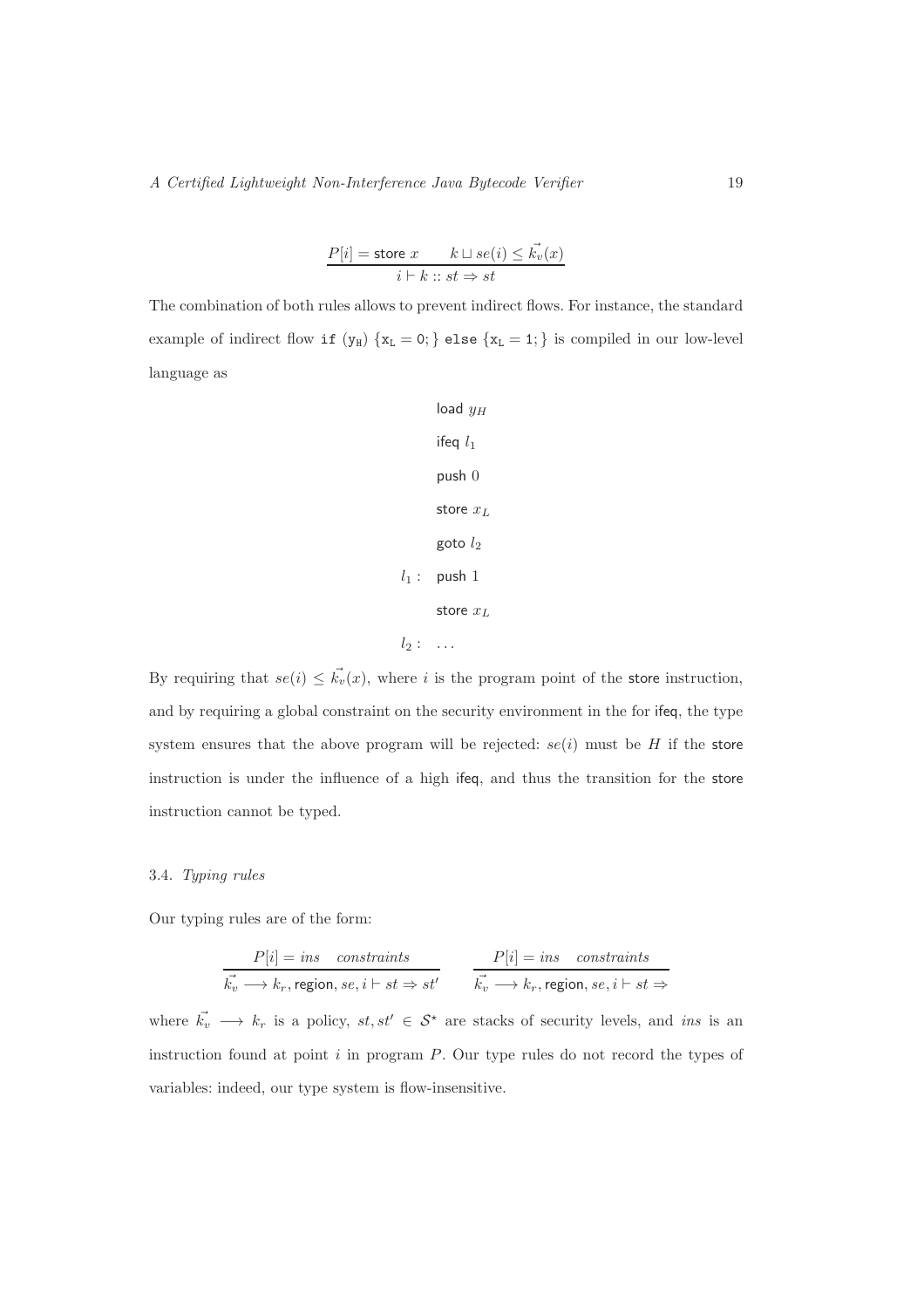| $P[i] = pop$                                                                    | $P[i] = \text{binop } op$                                                                                       |
|---------------------------------------------------------------------------------|-----------------------------------------------------------------------------------------------------------------|
| $\vec{k_v} \rightarrow k_r$ , region, se, $i \vdash k :: st \Rightarrow st$     | $k_v \rightarrow k_r$ , region, $se, i \vdash k_1 :: k_2 :: st \Rightarrow (k_1 \sqcup k_2 \sqcup se(i)) :: st$ |
| $P[i] = \text{push } n$                                                         | $P i $ = swap                                                                                                   |
| $\vec{k_v} \rightarrow k_r$ , region, $se, i \vdash st \Rightarrow se(i) :: st$ | $k_v \rightarrow k_r$ , region, se, $i \vdash k_1 :: k_2 :: st \Rightarrow k_2 :: k_1 :: st$                    |
| $P[i] =$ store $x$ $se(i) \sqcup k \leq \overrightarrow{k_v}(x)$                | $P[i] = \text{load } x$                                                                                         |
| $\vec{k_v} \rightarrow k_r$ , region, se, $i \vdash k :: st \Rightarrow st$     | $\vec{k_v} \rightarrow k_r$ , region, $se, i \vdash st \Rightarrow (\vec{k_v}(x) \sqcup se(i)) :: st$           |
| $P[i] = \text{goto } j$                                                         | $P[i] = \text{return} \qquad se(i) \sqcup k \leq k_r$                                                           |
| $\vec{k_v} \rightarrow k_r$ , region, se, $i \vdash st \Rightarrow st$          | $\vec{k_v} \rightarrow k_r$ , region, se, $i \vdash k :: st \Rightarrow$                                        |
|                                                                                 | $P[i] = \mathsf{ifeq}\ j \qquad \forall j'\in \mathsf{region}(i),\ k \leq se(j')$                               |
|                                                                                 | $\vec{k_v} \rightarrow k_r$ , region, $se, i \vdash k :: st \Rightarrow \text{lift}_k(st)$                      |
|                                                                                 |                                                                                                                 |
| Fig. 4. TRANSFER RULES FOR INSTRUCTIONS IN $JVM_{\tau}$                         |                                                                                                                 |

Typing rules are used to establish a notion of typability. Following Freund and Mitchell (Freund and Mitchell, 2003), typability stipulates the existence of a function, that maps program points to stack types, such that each transition is well-typed.

**Definition 3.4 (Typable program).** A program  $P$  is typable w.r.t. a given policy  $\vec{k_v} \longrightarrow k_r$ , a CDR structure region :  $\mathcal{PP} \rightarrow \wp(\mathcal{PP})$ , and a security environment se :  $PP \to S$  if there exists a function  $S:PP \to S^*$ , called a global typing, such that  $S_1 = \varepsilon$ (the operand stack is empty at the initial program point 1), and for all  $i, j \in \mathcal{PP}$ :

- $1 \ i \mapsto j$  implies that there exists  $st \in \mathcal{S}^*$  such that  $\vec{k_v} \longrightarrow k_r$ , region,  $se, i \vdash S_i \Rightarrow st$  and  $st \sqsubseteq S_j$ ;
- $2~i \mapsto \text{implies that} \ \vec{k_v} \longrightarrow k_r, \text{region}, \text{se}, i \vdash S_i \Rightarrow;$

where we write  $S_i$  instead of  $S(i)$  and  $\subseteq$  denotes the point-wise partial order on type stack with respect to the partial order taken on security levels. Two type stacks are in relation only if they have the same size.

It may be helpful to read the definition of typable program from the view of abstract interpretation. Informally, a program  $P$  has type  $S$  iff  $S$  is a post-fixpoint of the system of data flow equations induced by the transfer rules.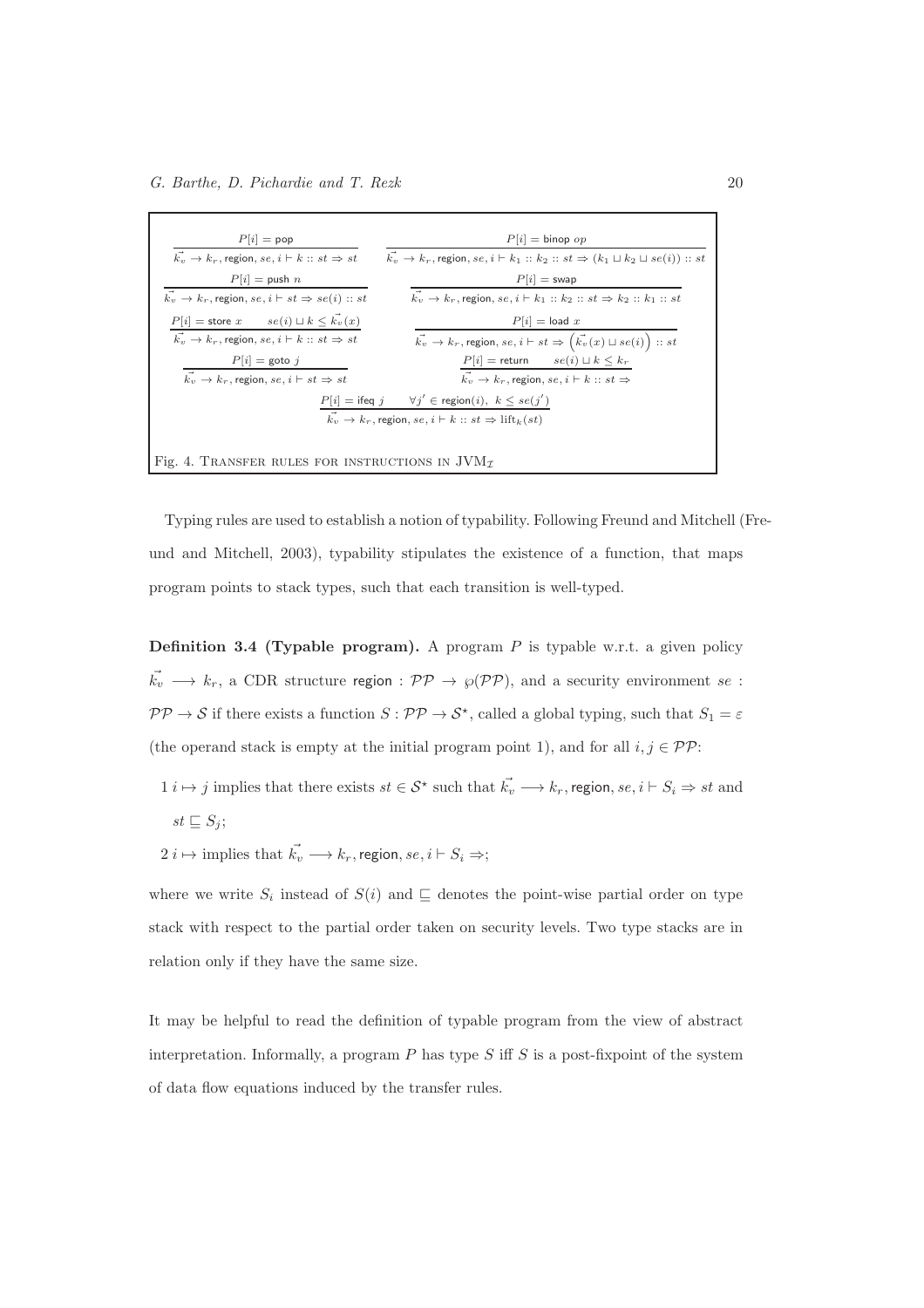Figure 4 presents the typing rules for the JVM<sub>I</sub>. We let  $\sqcup$  denote the lub of two security levels, and for every  $k \in \mathcal{S}$ , we let lift<sub>k</sub> be the point-wise extension to stack types of  $\lambda l$ .  $k \sqcup l$ . All rules are parametrised by a CDR region, a security environment se and a policy  $\vec{k_a} \longrightarrow k_r$ .

Below we comment on some essential rules:

— The transfer rule for an instruction push  $n$  prevents indirect flows by requiring that the value pushed on top of the operand stack has a security level greater than the security environment at the current program point. The following example, compiled from the source program return  $y_H$  ? 0 : 1;, illustrates the need for this constraint:

| $l_1$ : $ifeq l_2$ |
|--------------------|
| $l_1$ : $ifeq l_2$ |
| $push 0$           |
| $goto l_3$         |
| $l_2$ : $push 1$   |
| $l_3$ : return     |

The program is interferent with respect to the policy  $(y_H : H) \longrightarrow L$ , and hence it should not typable. The typing rule for return instruction rightfully rejects this program because the top of the stack is typed as high when reaching point  $l_3$ . Indeed, the instructions push 0 and push 1 are in the region of the branching instruction if eq  $l_1$ and the security environment se is high at this point.

the typing rule for ifeq requires the stack type on the right hand side of  $\Rightarrow$  to be lifted by the level of the guard, i.e. the top of the input stack type. It is necessary to perform this lifting operation to prevent illicit flows through operand stack leakages. The following example illustrates why we need to lift the operand stack. This is a contrived example because it does not correspond to any simple source code, but it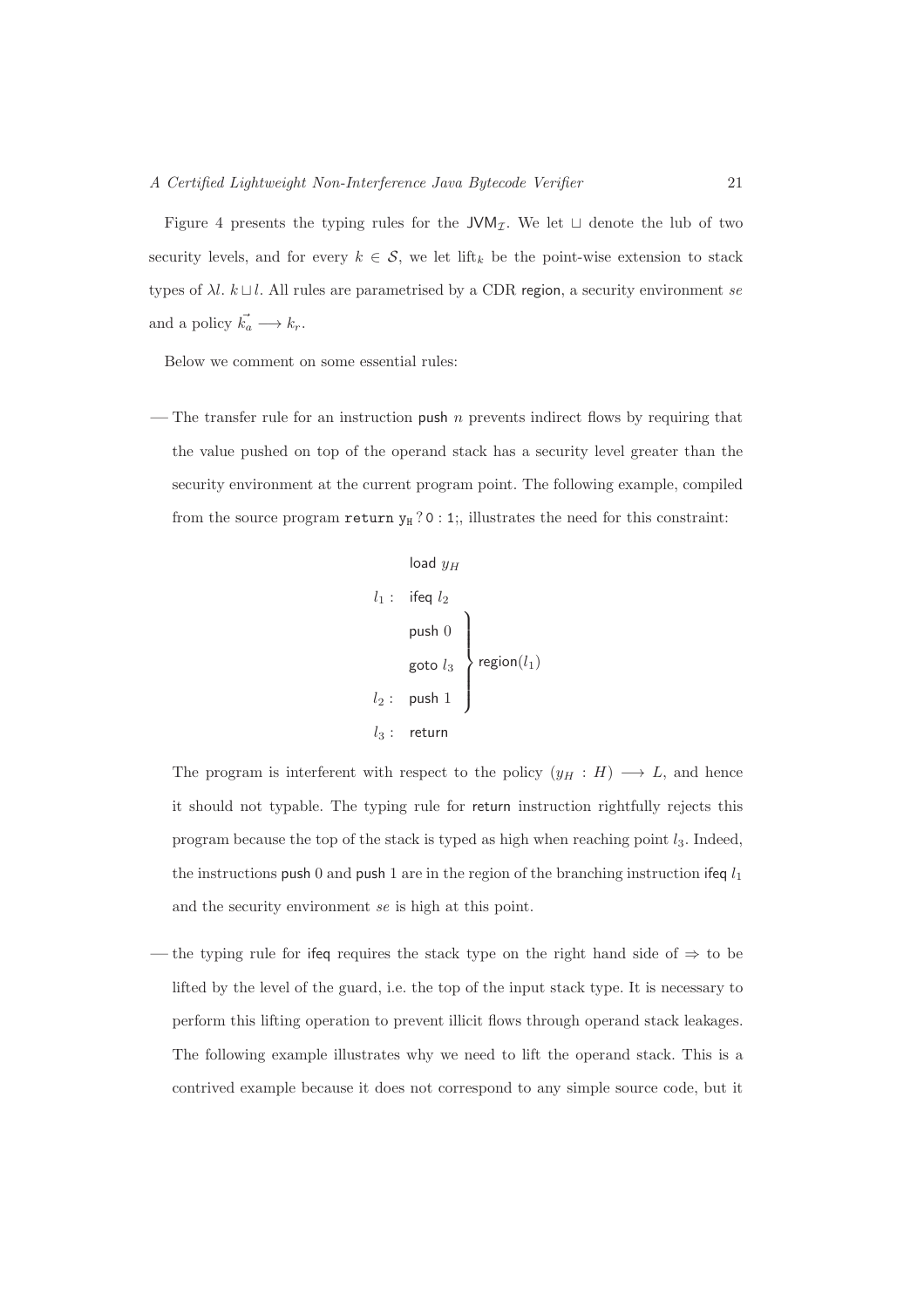is nevertheless accepted by a standard bytecode verifier.

```
\n
$$
\begin{array}{c}\n \text{push } 0 \\
 \text{push } 1 \\
 \text{load } y_H \\
 \text{load } y_H \\
 \text{load } y_H \\
 \text{load } y_H \\
 \text{swap } \\
 \text{swap } \\
 \text{pop } \\
 \text{region}(l_1) \\
 \text{goto } l_3 \\
 l_2: \text{pop } \\
 l_3: \text{ store } x_L\n \end{array}
$$
\n
```

In this example, the final value of variable  $x<sub>L</sub>$  is equal to 0 or 1 and reveals if the value of  $y_H$  is 0 or not. So the program is interferent. Our type system rightfully rejects this program. Indeed, the rule for ifeq at point  $l_1$  lifts the operand stack as high and in particular constrains the top of the stack at point  $l_3$  to be a high value; as the rule for store prevents the assignment from high to low, the program is rejected.

One may argue that lifting the entire stack is too restrictive, as it leads the typing system to reject safe programs; indeed, it should be possible, at the cost of added complexity, to refine the type system to avoid lifting the entire stack.

One may also argue that lifting the stack is unnecessary, because in most programs† the stack at branching points only has one element, in which case a more restrictive rule of the form below is sufficient:

$$
\frac{P[i] = \text{ifeq } j \qquad \forall j' \in \text{region}(i). k \le s e(j')}{i \vdash k :: \epsilon \Rightarrow \epsilon}
$$

— The transfer rule for return requires  $se(i) \leq k_r$  that prevents return instructions under

<sup>†</sup> And even if this condition does not hold, code transformation is able to obtain an equivalent program respecting it (Leroy, 2002).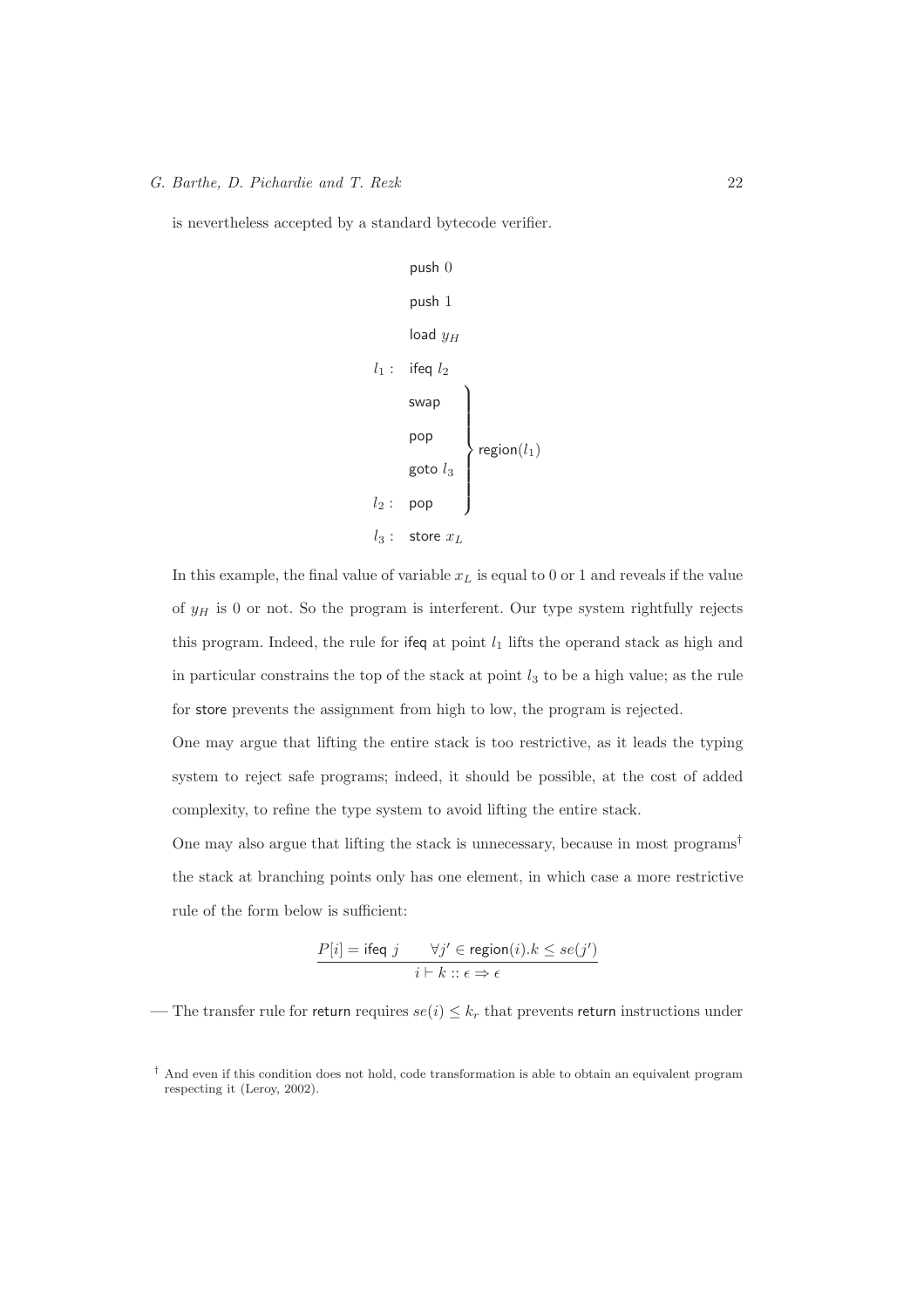the guard of expressions with a security level greater than  $k_r$ . In addition, the rule requires that the value on top of the operand stack has a security level  $\leq k_r$ , since it will be observed by the attacker at level  $k_r$ . The following example illustrates the need for preventing return instructions in high regions. It corresponds to the source program if  $(y_H)$  {return 0; } else {return 1; }.

| $l_1$ : ifeq $l_2$ |
|--------------------|
| $l_1$ : ifeq $l_2$ |
| $push\ 0$          |
| $return$           |
| $l_2$ : push 1     |
| $return$           |

This program is interferent w.r.t a policy  $\vec{k}_v \longrightarrow L$  because there is a return in a high ifeq and the result will be observed by the attacker. This program is rightfully rejected by the type system: the rule for the ifeq forces the operand stack to be high upon reaching the return instruction, and the return rule prevents the program from returning an observable value in a high security environment.

#### 3.5. Type system soundness

The type system is sound, in the sense that if a program is typable then it is noninterferent.

**Theorem 3.5.** Let P be a typable  $JVM<sub>I</sub>$  program w.r.t. a safe CDR (region, jun) and with a policy  $\vec{k_a} \longrightarrow k_r$ . Then P is non-interferent with respect to the policy associated with  $\vec{k_a} \longrightarrow k_r$ .

The proof of soundness is based on some assumptions concerning the CDR information, two unwinding lemmas and two lemmas about preserving high contexts.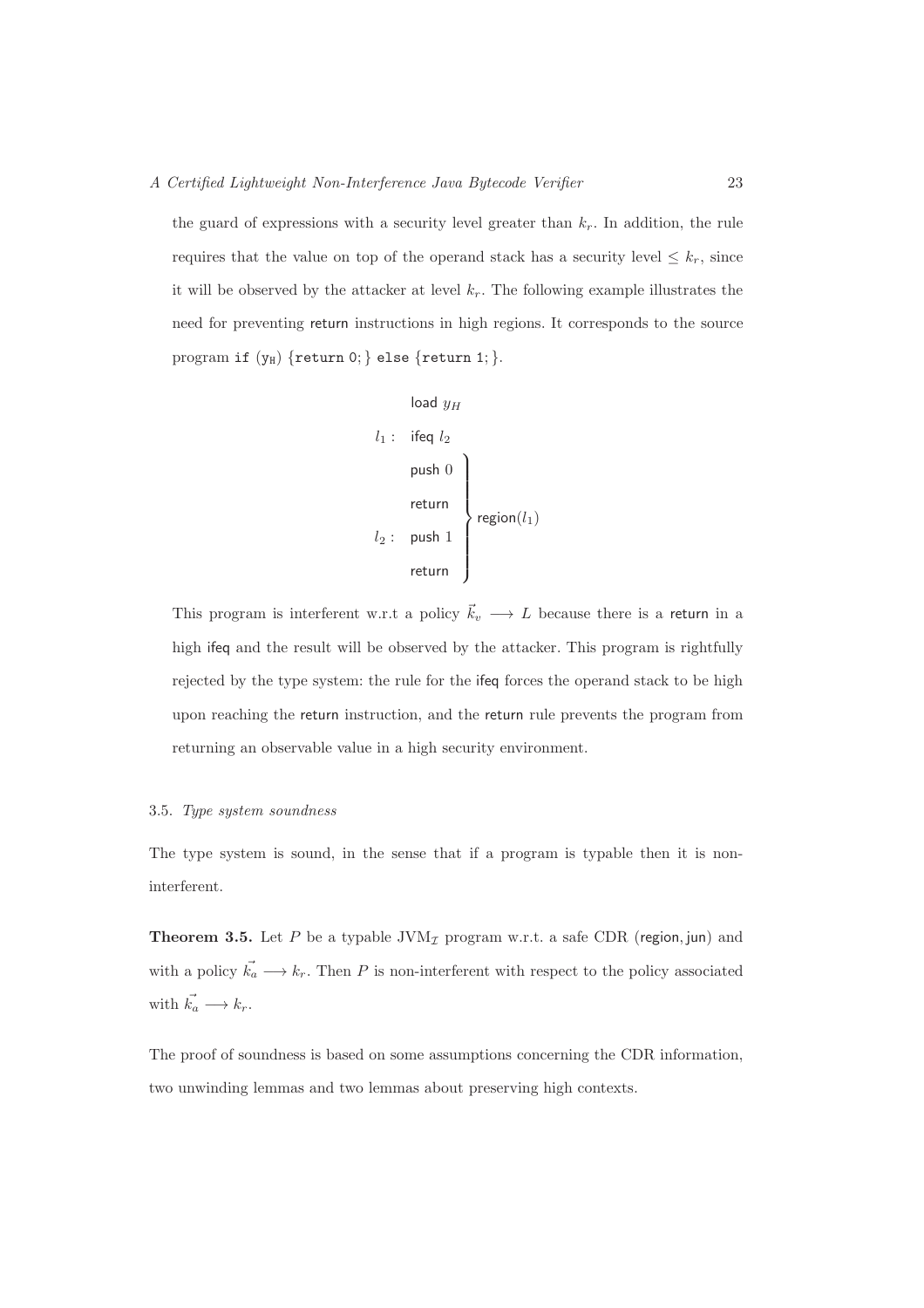The unwinding lemmas show that the execution of typable programs does not reveal secret information. They are stated relative to the small-step semantics  $\sim$  and to a notion of state indistinguishability ∼. The main difficulty in defining state indistinguishability resides in defining a good notion of operand stack indistinguishability. In order to account for high branching instructions, and to allow proving the step consistent unwinding lemmas—see below—indistinguishability between states must encompass states that have operand stacks of different length.

We require operand stacks to be indistinguishable point-wise on some common top part, and then to be high in the bottom part on which they may not coincide as shown in Figure 5. High operand stacks are defined relative to a stack type.

Definition 3.6 (High operand stack). Let  $os \in \mathcal{V}^*$  be an operand stack and  $st \in \mathcal{S}^*$ be a stack type; we write high(os, st) if os and st have the same length n and  $st[i] \nleq k_{\text{obs}}$ for every  $1 \leq i \leq n$ .

Definition 3.7 (Operand stack indistinguishability). Let  $os, os' \in \mathcal{V}^*$  and  $st, st' \in \mathcal{V}$  $\mathcal{S}^*$ . Then  $\textit{os}$  :  $\textit{st} \sim \textit{os}'$  :  $\textit{st}'$  is defined inductively as follows:

$$
\frac{\text{high}(os, st)}{os : st \sim os' : st'}
$$
\n
$$
\frac{os : st \sim os' : st'}{os : st' \quad v = v' \quad k \leq k_{\text{obs}}}
$$
\n
$$
v :: os : k :: st \sim v' :: os' : k :: st'
$$
\n
$$
\frac{os : st \sim os' : st' \quad k \not\leq k_{\text{obs}} \quad k' \not\leq k_{\text{obs}}}{v :: os : k :: st \sim v' :: os' : k' :: st'}
$$

Note that in the second rule the top of the two stack types are necessary equal (and low), while in the last rule they can be distinct (but not low). This distinction is necessary because we handle an arbitrary lattice of security levels.

State indistinguishability can then be defined component-wise on state structure.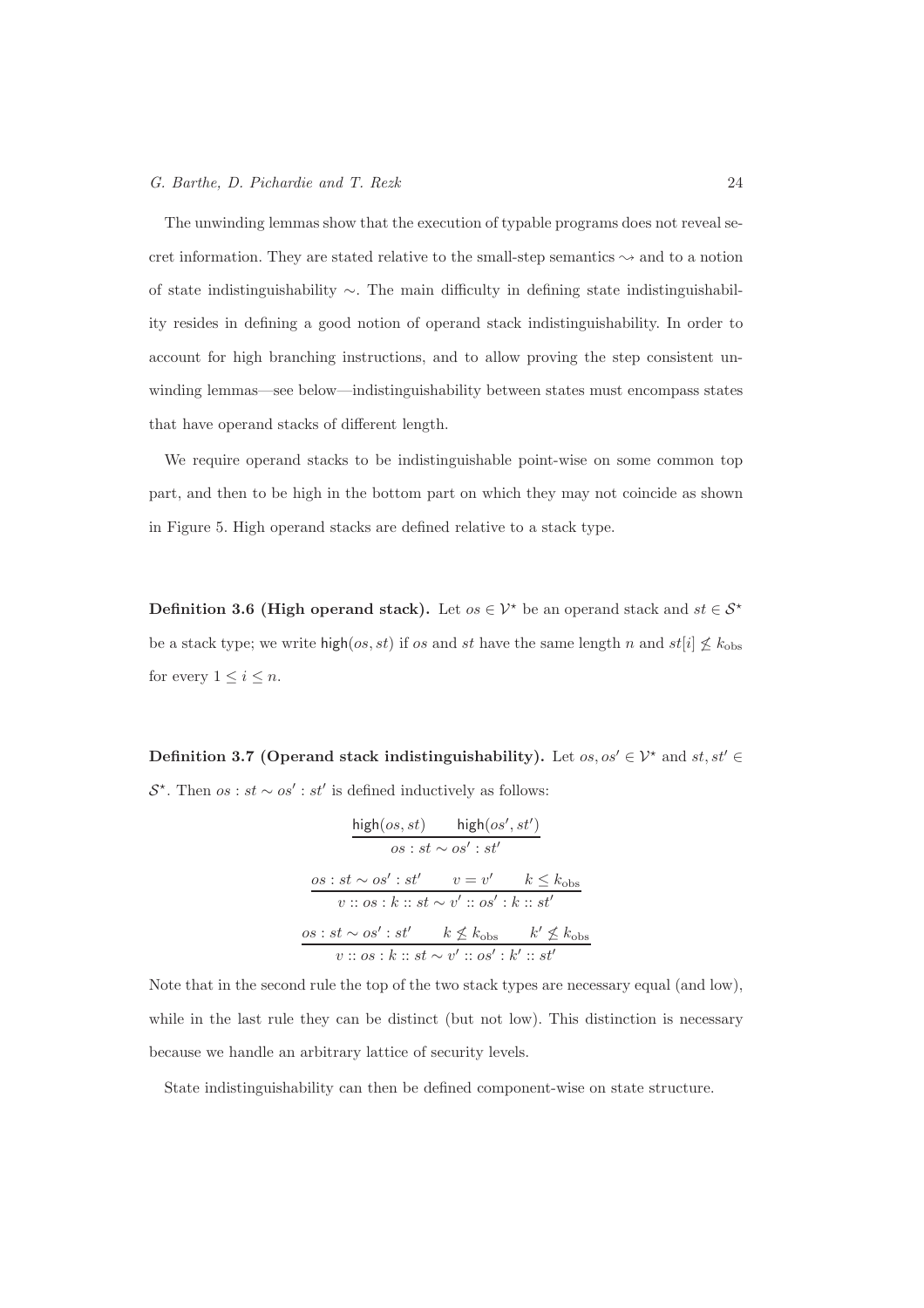

**Definition 3.8 (State indistinguishability).** Two states  $\langle i, \rho, \omega \rangle$  and  $\langle i', \rho', \omega' \rangle$  are indistinguishable w.r.t.  $st$ ,  $st' \in S^*$ , denoted  $\langle i, \rho, os \rangle : st \sim \langle i', \rho', os' \rangle : st'$ , iff  $\omega(s) : st \sim \omega s' : st'$  and  $\rho \sim \rho'$  hold.

Besides, we say that the security environment se is high in region region(i) if  $se(j) \nleq k_{\text{obs}}$ for all  $j \in \text{region}(i)$ . A state  $\langle i, \rho, \infty \rangle$  and a stack type st are high if high(os, st) holds.

We now turn to the unwinding lemmas. The lemmas consider a program  $P$  that comes equipped with its policy  $\vec{k_v} \longrightarrow k_r$ , its CDR structure (region, jun) and security environment se. All are left implicit in the rest of this section. The lemmas state:

- locally respects: if  $s_1 : st_1 \sim s_2 : st_2$ , and  $\mathsf{pc}(s_1) = \mathsf{pc}(s_2) = i$ , and  $s_1 \rightsquigarrow s'_1$ ,  $s_2 \rightsquigarrow s'_2$ ,  $i \vdash st_1 \Rightarrow st'_1$ , and  $i \vdash st_2 \Rightarrow st'_2$ , then  $s'_1 : st'_1 \sim s'_2 : st'_2$ .
- step consistent: if  $s_1$  :  $st_1 \sim s_2$  :  $st_2$  and  $s_1 \sim s'_1$  and  $\mathsf{pc}(s_1)$  ⊢  $st_1 \Rightarrow st'_1$ , and  $se(\mathsf{pc}(s_1)) \not\leq k_{obs}$ , and  $(st_1, s_1)$  is high, then  $s'_1 : st'_1 \sim s_2 : st_2$ .

Both lemmas are proved by a case analysis on the instruction to be executed.

To repeatedly apply unwinding lemmas, we need to have a family of results that deals with preservation of high contexts.

— high branching: if  $s_1 : st_1 \sim s_2 : st_2$  with  $pc(s_1) = pc(s_2) = i$  and  $pc(s'_1) \neq pc(s'_2)$ , if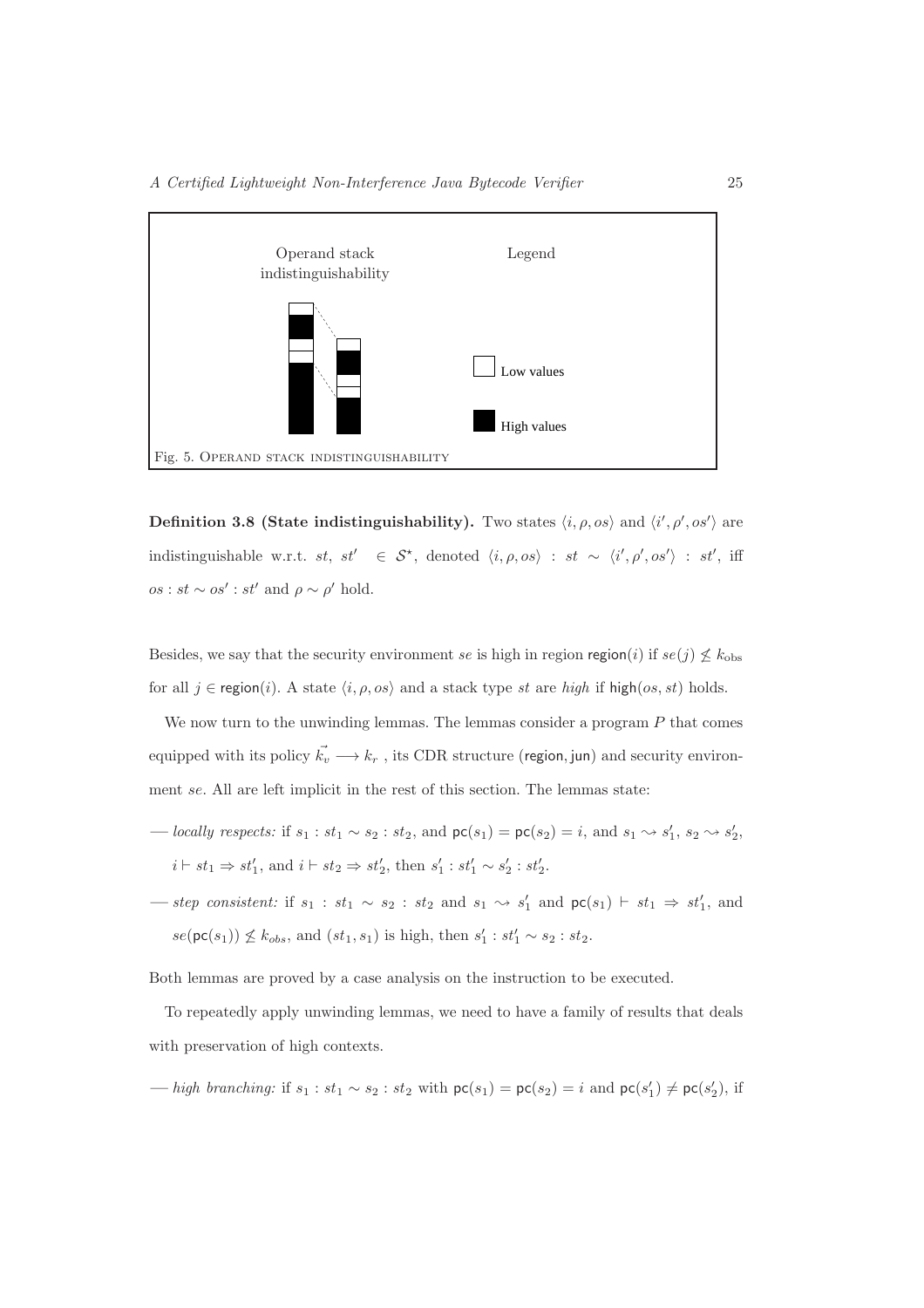$s_1 \rightsquigarrow s'_1$ ,  $s_2 \rightsquigarrow s'_2$ ,  $i \vdash st_1 \Rightarrow st'_1$  and  $i \vdash st_2 \Rightarrow st'_2$ , then  $(s'_1, st'_1)$  and  $(s'_2, st'_2)$  is high and se is high in region region $(i)$ .

 $\text{—} \text{high step: if } s \rightarrow s', \text{ and } \text{pc}(s) \vdash st \Rightarrow st', \text{ and } \text{se}(\text{pc}(s)) \not\leq k_{obs}, \text{ and } (s, st) \text{ is high,}$ then  $(s', st')$  is high.

These lemmas are proved by case analysis on the instruction being executed, and rely on the CDR properties.

The second family of results deals with monotonicity of indistinguishability.

- high stack type sub-typing: if  $(s, st)$  is high and  $st \subseteq st'$  then  $(s, st')$  is high.
- $-$  indistinguishability double monotonicity: if  $s_1 : st_1 \sim s_2 : st_2, st_1 ⊆ st$  and  $st_2 ⊆ st$ then  $s_1 : st \sim s_2 : st$ .
- $-$  *indistinguishability single monotonicity:* if  $s_1 : st_1 \sim s_2 : st_2, st_1 ⊆ st'_1$  and  $(s_1, st_1)$ is high then  $s_1 : st'_1 \sim s_2 : st_2$ .

The proof makes use of the unwinding lemmas, the high context lemmas, the monotonicity lemmas and the CDR properties, and proceeds by induction on execution traces. In the induction step<sup>†</sup> we have two executions  $s_0 \sim \cdots \sim s_n$  and  $s'_0 \sim \cdots \sim s'_m$  such that  $\mathsf{pc}(s_0) = \mathsf{pc}(s'_0)$  and  $s_0 : S_{\mathsf{pc}(s_0)} \sim s'_0 : S_{\mathsf{pc}(s'_0)}$  and we want to establish that states  $s_n$ and  $s'_{m}$  are indistinguishable:

$$
s_n : S_{\mathsf{pc}(s_n)} \sim s'_m : S_{\mathsf{pc}(s'_m)}
$$

or both  $(s_n, S_{\mathsf{pc}(s_n)})$  and  $(s'_m, S_{\mathsf{pc}(s'_m)})$  are high.

We assume the property holds for any strictly shorter execution traces (induction hypothesis) and suppose  $n > 0$  and  $m > 0$ . We write  $i_0 = \mathsf{pc}(s_0) = \mathsf{pc}(s'_0)$ . We first remark that by the *locally respects* lemma and the typability hypothesis,  $s_1 : st \sim s'_1 : st'$ for some stack types st and st' such that  $i_0 \vdash S_{i_0} \Rightarrow st$ ,  $st \sqsubseteq S_{\mathsf{pc}(s_1)}$ ,  $i_0 \vdash S_{i_0} \Rightarrow st'$ ,  $st' \sqsubseteq S_{\mathsf{pc}(s'_1)}.$ 

<sup>‡</sup> Base cases depend on technical properties about return points that we omit in this Section.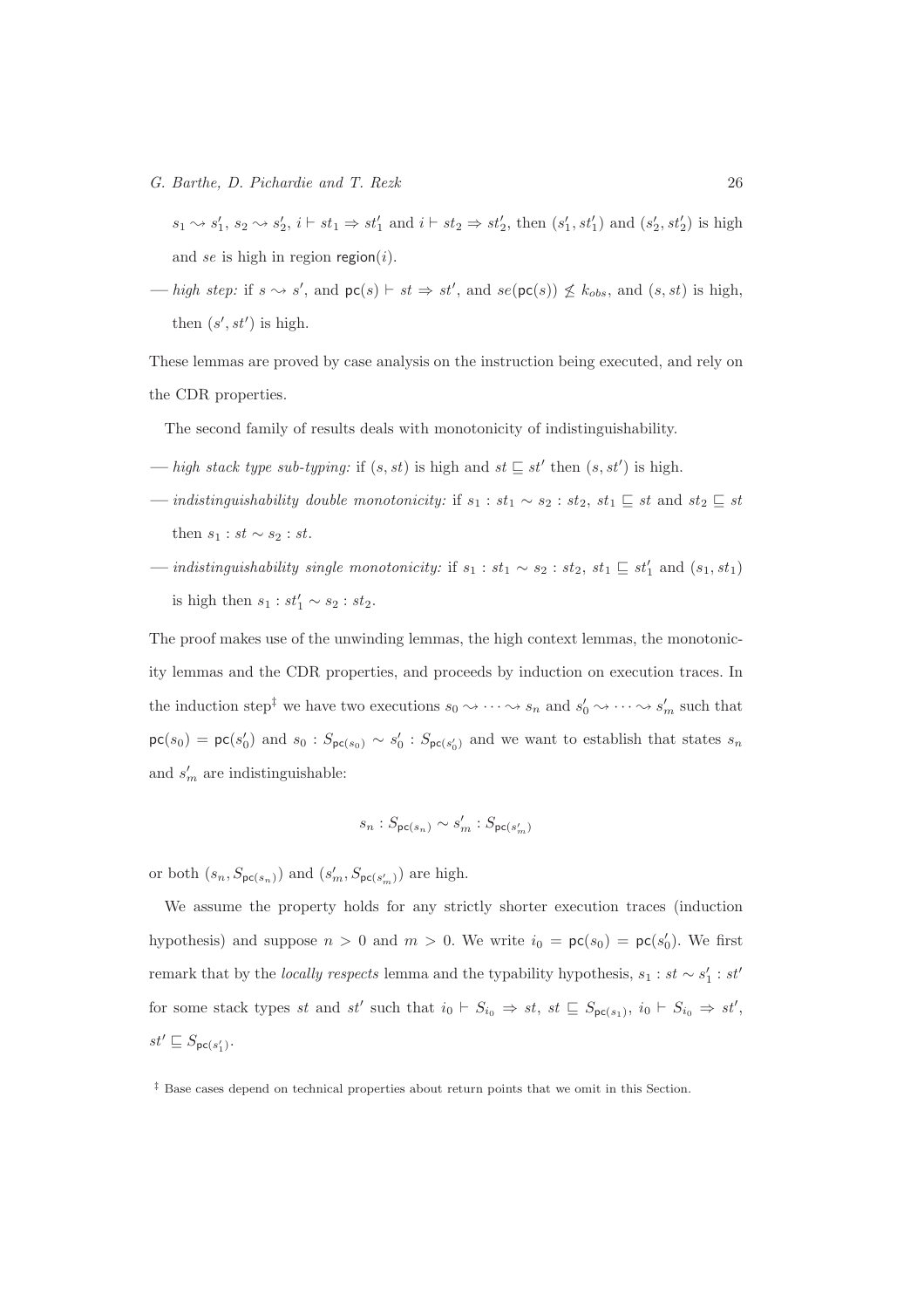- $\text{If } \mathsf{pc}(s_1) = \mathsf{pc}(s'_1) \text{ we can apply the *indistinguishability double monotonicity* lemma.}$ to establish that  $s_1 : S_{\mathsf{pc}(s_1)} \sim s_1' : S_{\mathsf{pc}(s_1')}$  and conclude by induction hypothesis.
- $\text{If } \mathsf{pc}(s_1) \neq \mathsf{pc}(s'_1) \text{ we know by the high branching lemma that se is high in region.}$ region(i<sub>0</sub>) and  $(s_1, st)$  and  $(s'_1, st')$  are high. Thanks to the *high stack type sub-typing* lemma it implies that both  $(s_1, S_{\mathsf{pc}(s_1)})$  and  $(s'_1, S_{\mathsf{pc}(s'_1)})$  are high. By CDR1 we know that  $\mathsf{pc}(s_1) \in \mathsf{region}(i_0)$  or  $\mathsf{pc}(s_1) = \mathsf{jun}(i_0)$ . Now by induction on the trace  $s_1 \rightsquigarrow$  $\cdots \leadsto s_n$  we easily show that either there exists  $k, 1 \leq k \leq n$  such that  $k = \text{jun}(i_0)$ and  $s_k$ :  $S_{\mathsf{pc}(s_k)} \sim s'_0$ :  $S_{i_0}$  (the junction point is reached) or  $\mathsf{pc}(s_n) \in \mathsf{region}(i_0)$ and  $(s_n, S_{\mathsf{pc}(s_n)})$  is high (the trace stays in the region of  $i_0$ ). This is proved thanks to CDR2, high step lemma and indistinguishability single monotonicity lemma. Note that in the second case where  $\mathsf{pc}(s_n) \in \mathsf{region}(i_0)$ , we have necessarily jun(i<sub>0</sub>) undefined by CDR3. A similar property holds for trace  $s'_1 \leadsto \cdots \leadsto s'_m$  and we can group the different cases in two main cases:

 $1 \text{ jun}(i_0)$  is defined and there exists  $k, k', 1 \leq k \leq n$  and  $1 \leq k' \leq m$  such that  $k = k' = \text{jun}(i_0) \text{ and } s_k : S_{\text{pc}(s_k)} \sim s'_0 : S_{i_0} \text{ and } s_0 : S_{i_0} \sim s'_{k'} : S_{\text{pc}(s'_{k'})}$ . Since  $s_0: S_{i_0} \sim s'_0: S_{i_0}$  we have by transitivity and symmetry of  $\sim, s_k: S_{\mathsf{pc}(s_k)} \sim s'_{k'}$ :  $S_{\mathsf{pc}(s'_{k'})}$  with  $\mathsf{pc}(s_k) = \mathsf{pc}(s'_{k'})$  and we can conclude by induction hypothesis.  $2 \text{ jun}(i_0)$  is undefined and both  $(s_n, S_{\text{pc}(s_n)})$  and  $(s'_m, S_{\text{pc}(s'_m)})$  are high.

# 3.6. Computing and verifying the CDR structure

The CDR information comes bundled with the code and hence is untrusted. Therefore, it must be verified by a CDR checker; specifically, the CDR checker will ensure that the CDR information complies with the CDR properties—we have shown that these properties are sufficient to guarantee soundness of the type system. The CDR properties can be checked naively in cubic time, and under specific hypotheses, one can design more effective verification methods.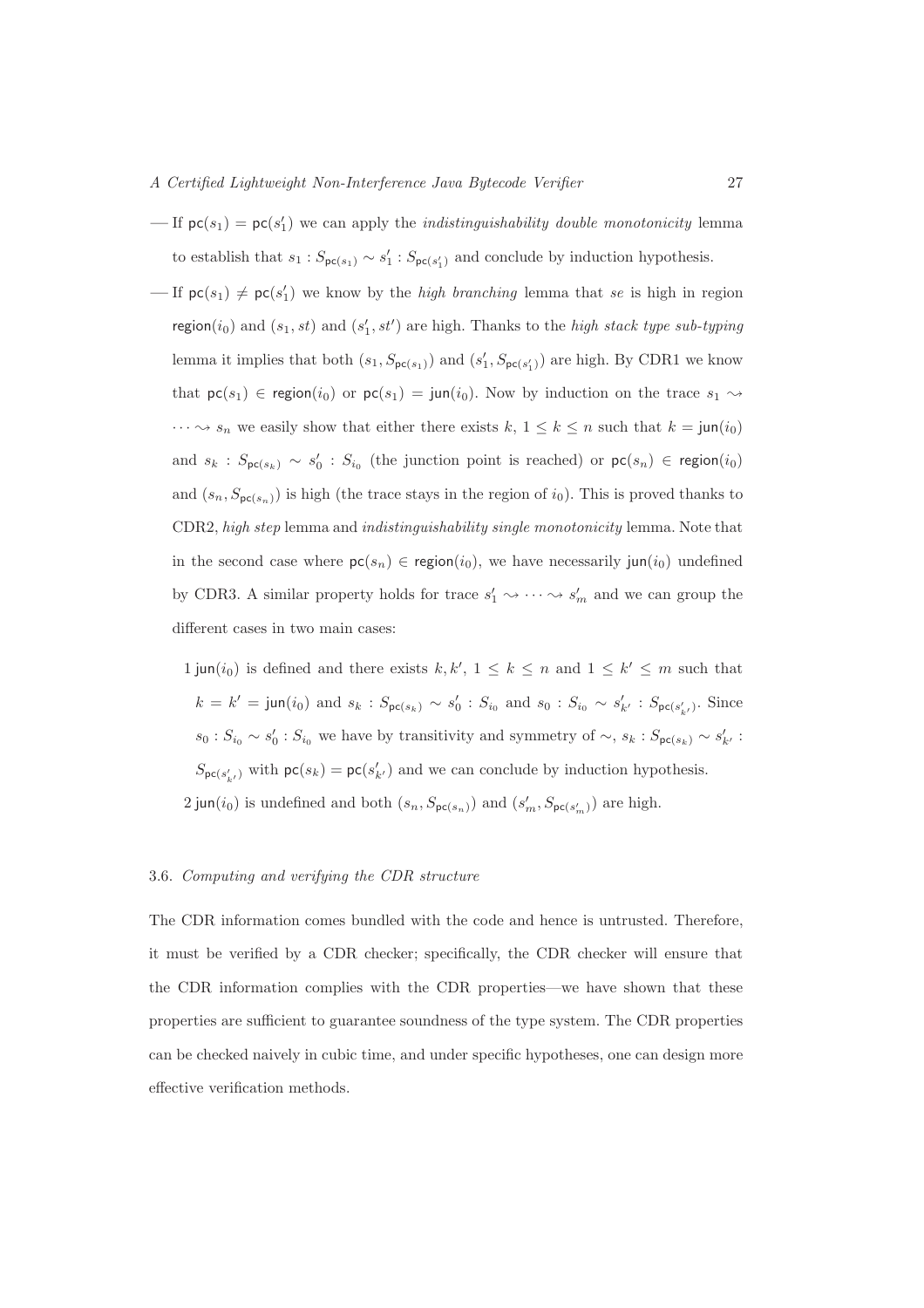A related issue is how to compute control dependence regions that satisfy the CDR properties. In fact, CDRs are tightly connected to post-dominators, and it is reasonably easy to prove that the CDR properties hold whenever the CDR information is computed using post-dominators. Recall that a program point  $j$  post-dominates another program point i, if  $i \mapsto i$ , i.e. j is reachable from i in a non-zero number of steps, and for every return point k, all paths from i to k go through j. Then, we say that j is the junction point of i, written jun(i), if i is a branching point and j is equal to or is post-dominated by all post-dominators of  $i$ . With such a definition, the junction point is a partial function: for example, a branching point that contains a return statement in one of its branches does not have a junction point. Finally, we define  $\text{region}(i)$  as the set of points that can be reached from i and that are post-dominated by  $\text{jun}(i)$ , i.e.  $j \in \text{region}(i)$  iff  $i \mapsto^+ j$  and jun(i) post-dominates j—in particular, jun(i) is defined; if not,  $j \in \text{region}(i)$  iff  $i \mapsto^+ j$ . Note that, under this construction,  $i \in \text{region}(i)$  entails  $i \mapsto^+ i$ .

# 3.7. Verifying typability

Typability of a program against a policy can be verified via a dataflow analysis (Hankin et al., 2005). More specifically, the checker takes as input a program with its CDR information and with its security annotations, in this case a security environment, a security level for each variable and the result, and a type (i.e. a map from program points to stack type), and checks that the program is typable using a lightweight variant of Kildall's algorithm, see e.g. (Rose, 2003). Since programs are annotated, the checker does not perform a fixpoint computation, but verifies the program in one pass.

We briefly comment on some practical issues regarding using our lightweight information flow checker in a Proof Carrying Code scenario. First, our checker requires programs to carry a significant amount of annotation; however, its role is merely to check that the program is secure, whereas the task of automatically inferring annotations and alleviating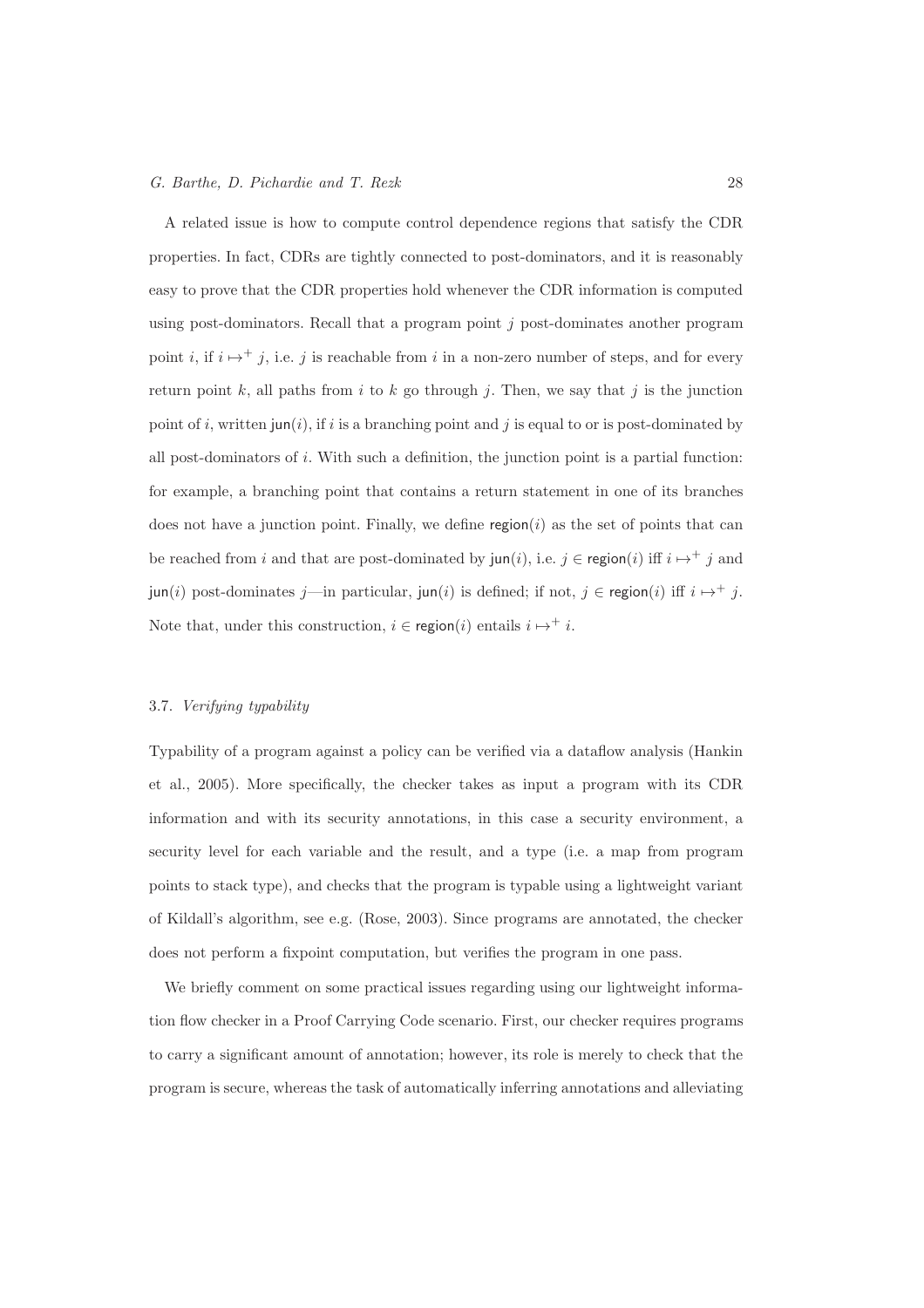| instr<br>$\therefore = \dots$ |                                                                             |                                                            |
|-------------------------------|-----------------------------------------------------------------------------|------------------------------------------------------------|
|                               | new $C$                                                                     | create new object in the heap                              |
|                               | getfield $f$                                                                | load value of field $f$ on stack                           |
|                               | putfield $f$                                                                | store top of stack in field $f$                            |
|                               | newarray $t$                                                                | create new array of element of type $t$ in the heap        |
|                               | arraylength                                                                 | get the length of an array                                 |
|                               | arrayload                                                                   | load value from an array                                   |
|                               | arraystore                                                                  | store value in array                                       |
|                               | where $C \in \mathcal{C}$ , $f \in \mathcal{F}$ and $t \in \mathcal{T}_J$ . |                                                            |
|                               |                                                                             | Fig. 6. ADDITIONAL INSTRUCTION SET FOR $JVM_{\mathcal{O}}$ |

the programmer's burden is typically done at source level. Second, the security environment, program type, and control dependence regions can be generated automatically by a certifying compiler; hence, the process of generating an annotated JVM program that is processable by our checker from a typable Java program can be automated. Finally, the information flow checker is "reasonably efficient", in the sense that the CDR information can be computed efficiently, the data flow analysis is performed in a single pass, and the constraints generated by the transfer rules only involve inequalities on security levels.

# 4. JVM $_{\mathcal{O}}$ : The object-oriented extension of JVM $_{\mathcal{I}}$

The object-oriented extension of  $JVM<sub>I</sub>$ , namely  $JVM<sub>O</sub>$ , includes arrays, instance fields, creation of new instances, and null pointers. On the other hand, it does not feature methods, which are only added in Section 5.

# 4.1. Programs, memory model, and operational semantics

*Programs* JVM<sub> $\mathcal{O}$  programs are extended JVM<sub>I</sub> programs, equipped with a set  $\mathcal{C}$  of class</sub> names, a set  $\mathcal F$  of identifiers representing field names and a set  $\mathcal T_J$  of Java types (a precise description of these types is not necessary here).

Programs use an extended set of instructions, given in Figure 6.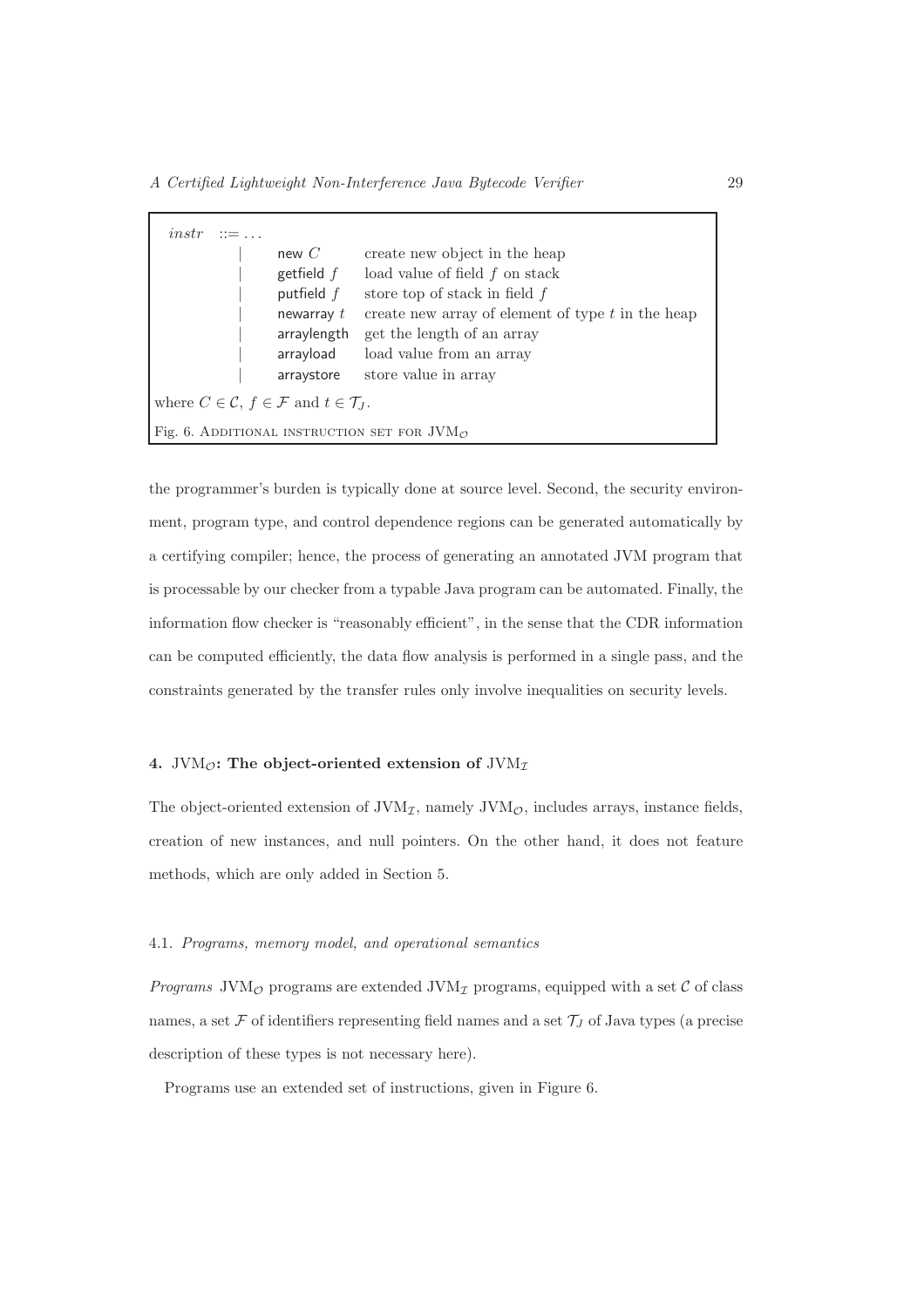States The set of JVM<sub>O</sub> values is extended to  $\mathcal{V} = \mathbb{Z} \cup \mathcal{L} \cup \{null\}$ , where  $\mathcal{L}$  is an (infinite) set of locations and null denotes the null pointer. By distinguishing between locations and integer values, we can enforce in the semantics of programs that they do not perform pointer arithmetic in  $JVM_{\mathcal{O}}$ .

A JVM<sub>O</sub> state is now of the form  $\langle i, \rho, os, h \rangle$ , where i,  $\rho$ , and os are defined as in JVM<sub>I</sub> and  $h$  is a heap, that accommodates dynamically created objects and arrays. Heaps are modelled as partial functions  $h : \mathcal{L} \to \mathcal{O} + \mathcal{A}$ , where the set  $\mathcal O$  of objects is model-ed as  $\mathcal{C} \times (\mathcal{F} \to \mathcal{V})$ , i.e. each object  $o \in \mathcal{O}$  possesses a class (written as class(*o*)) and a partial function to access field values, and the set A of arrays is model-ed as  $\mathbb{N} \times (\mathbb{N} \to \mathcal{V}) \times \mathcal{PP}$ , i.e. each array  $a \in \mathcal{A}$  possesses a length (written as a length), a partial function to access array values and a creation point. We write  $o.f$  for the access to the value of field  $f$ ,  $o \oplus \{f \mapsto v\}$  denotes the update of an object  $o$  at field  $f$  with a value  $v \in (h \oplus \{l \mapsto o\})$  is used in the same way for heap update) and Heap is the set of heaps.

Operational semantics The operational semantics for the new instructions relies on an allocator function fresh : Heap  $\rightarrow \mathcal{L}$  that given a heap returns the location for a fresh object, and on a function default  $: \mathcal{C} \to \mathcal{O}$  that returns for each class a default object of that class. Function default is specified according to the standard Java convention§ : for all defined field  $f \in \mathcal{F}$  of a class  $C \in \mathcal{C}$ ,

$$
\mathsf{default}(C).f = \begin{cases} 0 & \text{if } f \text{ has a numeric type} \\ null & \text{if } f \text{ has a object type} \end{cases}
$$

A similar operator  $\mathsf{defaultArray} : \mathbb{N} \times \mathcal{T}_J \to (\mathbb{N} \rightharpoonup \mathcal{V})$  models array initialisation.

The semantics is given in Figure 7 as a relation  $\sim \subseteq$  State $_{\mathcal{O}} \times$  (State $_{\mathcal{O}} + (\mathcal{V} \times$  Heap)). Instruction new C pushes a fresh location on top of the operand stack associated to a new initialised object. The heap is updated with this new object. Instruction getfield  $f$  pops

 $§$  We assume each field  $f$  has a declared type.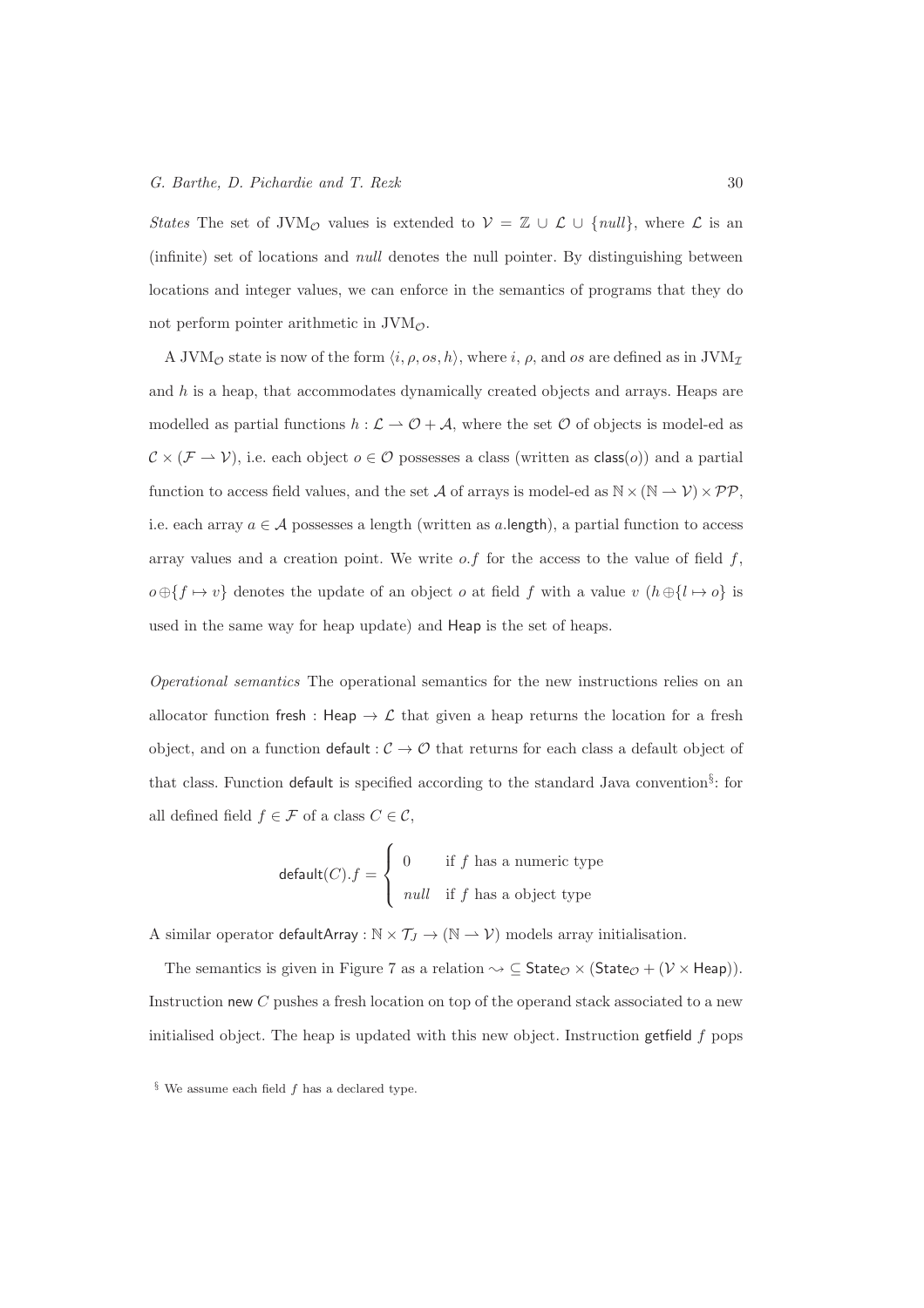| $\frac{P[i] = \text{new } C \qquad l = \text{ fresh}(h)}{\langle i, \rho, \text{os}, h \rangle \rightsquigarrow \langle i+1, \rho, l:: \text{os}, h \oplus \{ l \mapsto \text{default}(C) \} \rangle}$          |
|-----------------------------------------------------------------------------------------------------------------------------------------------------------------------------------------------------------------|
|                                                                                                                                                                                                                 |
| $\frac{P[i] = \text{getfield } f \quad l \in dom(h) \quad f \in dom(h(l))}{\langle i, \rho, l : : os, h \rangle \sim \langle i+1, \rho, h(l), f : : os, h \rangle}$                                             |
|                                                                                                                                                                                                                 |
| $P[i] = \text{putfield } f \qquad l \in dom(h) \qquad f \in dom(h(l))$<br>$\langle i, \rho, v : : l : : os, h \rangle \sim \langle i + 1, \rho, os, h \oplus \{l \mapsto h(l) \oplus \{f \mapsto v\} \}\rangle$ |
|                                                                                                                                                                                                                 |
| $P[i]$ = return                                                                                                                                                                                                 |
| $(i, \rho, v :: \textit{os}, h) \rightarrow v, h$                                                                                                                                                               |
| $P[i]$ = newarray $t$ $l = \text{fresh}(h)$ $n \ge 0$                                                                                                                                                           |
| $\langle i,\rho,\overline{n::\textit{os},h}\rangle\leadsto\langle\overline{i+1,\rho,l::\textit{os},h\oplus\{l\mapsto(n,\textsf{defaultArray}(n,t),i)\}\rangle$                                                  |
| $P[i]$ = arraylength $l \in dom(h)$                                                                                                                                                                             |
| $\langle i, \rho, l \rangle$ : $\langle os, h \rangle \rightarrow \langle i+1, \rho, h(l) \rangle$ . length : $\langle os, h \rangle$                                                                           |
| $P[i] = \text{arrayload}$ $l \in dom(h)$ $0 \leq j < h(l)$ . length                                                                                                                                             |
| $\langle i, \rho, i : l : l : \text{os}, h \rangle \rightarrow \langle i + 1, \rho, h(l) [j] : \text{os}, h \rangle$                                                                                            |
| $P[i] = \textsf{arraystore} \qquad \text{$l \in dom(h)$} \qquad 0 \leq j < h(l). \textsf{length}$                                                                                                               |
| $\langle i, \rho, v : i : i : b : \text{os}, h \rangle \rightsquigarrow \langle i + 1, \rho, \text{os}, h \oplus \{l \mapsto h(l) \oplus \{j \mapsto v\}\}\rangle$                                              |
|                                                                                                                                                                                                                 |
| Fig. 7. OPERATIONAL SEMANTICS FOR ADDITIONAL JVM $_{\mathcal{O}}$ INSTRUCTIONS                                                                                                                                  |

a location  $l$  from the operand stack. The value of the field  $f$  in location  $l$  is fetched and pushed onto the operand stack. Instruction putfield  $f$  uses the top of the stack to update the object associated with the location under the top of the operand stack. Instruction return now returns the top of the operand stack, and the current heap. Instruction newarray t pops a positive integer  $n$  from the operand stack to create a new initialised array and pushes the corresponding fresh location on top of the operand stack. The heap is updated with this new array including its length  $n$  and its creation point  $i$ . Instruction arraylength pops a location  $l$  from the operand stack and pushes the length of the corresponding array. Instruction arrayload pops an index  $j$  and a location  $l$  from the operand stack. The content of the array in location  $l$  at index  $j$  is fetched and pushed onto the operand stack. Instruction arraystore stores the top of the stack into the  $j$ -th element of an array  $a$ , where  $j$  and  $a$  are determined by the second and third values in the stack respectively.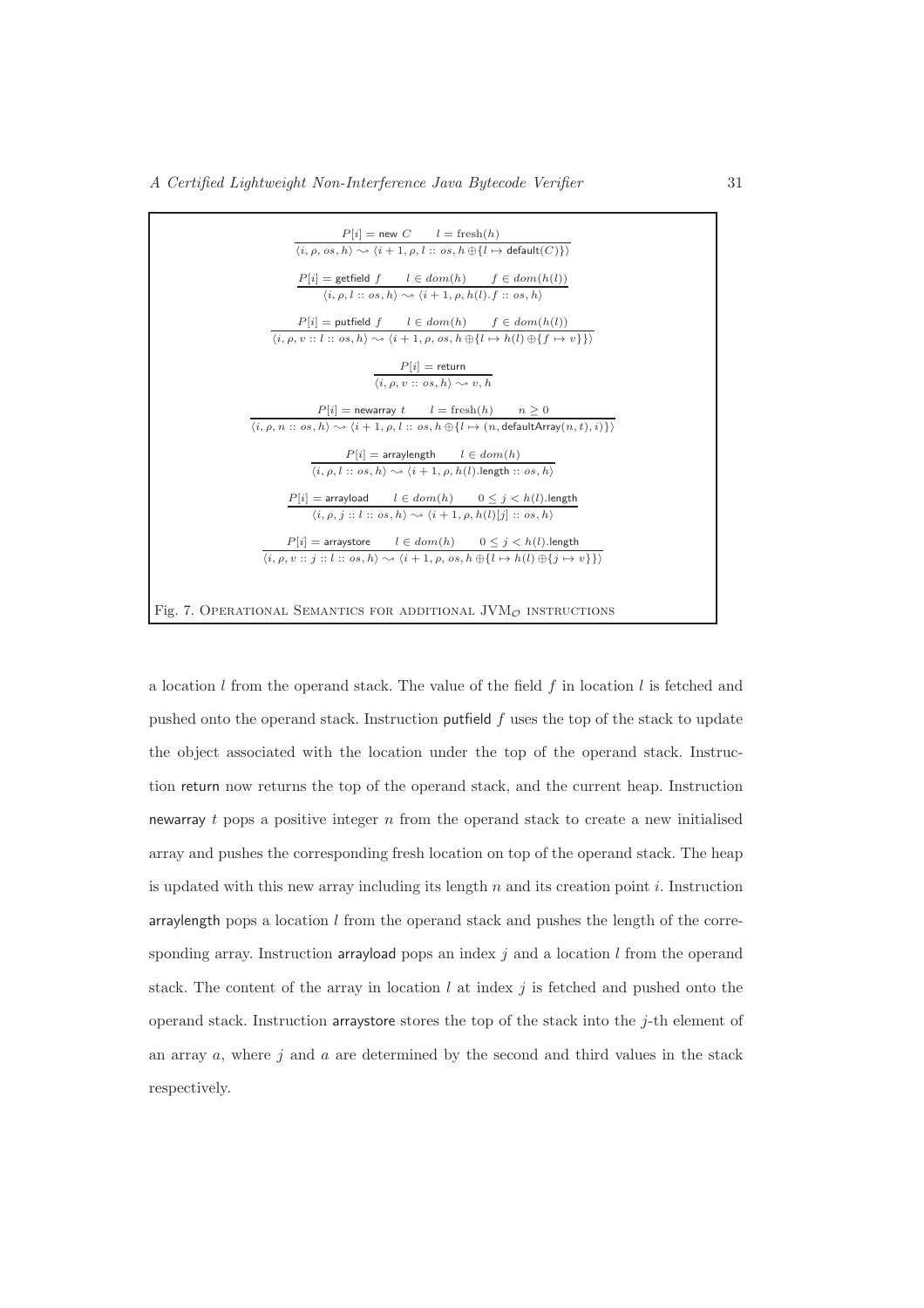Successor relation The successor relation is extended with the clause  $i \mapsto i + 1$  for all new instructions.

#### 4.2. Non-Interference

In order to extend the notion of indistinguishability to heaps we follow (Banerjee and Naumann, 2005): we consider that heaps with different locations for "high" objects (i.e. objects that have been created in a high security environment) are indistinguishable by an attacker; therefore indistinguishability is defined relative to a bijection  $\beta$  on (a partial set of) locations in the heap. The bijection maps low objects (low objects are objects whose references might be stored in low fields or low variables) allocated in the heap of the first state to low objects allocated in the heap of the second state. The objects might be indistinguishable, even if their locations are different during execution. Since values can now also be locations, value indistinguishability is defined relative to the bijection  $\beta$ .

For array objects, we extend security levels, with array levels of the form  $k[k_c]$ . These levels represent the security level of an array, distinguishing the level  $k_c$  of the content of the array (which could be itself an array) and the level k of the length of the array and of the reference itself. Hence an array of type  $L[H]$  can be only updated in a high context (its content is high) but allocated in any context (its length and the value of its reference are low). We denote by  $S^{\text{ext}}$  the extension of security levels S with array security levels. The partial order on S is extended to  $\leq^{\text{ext}}$  with the following inductive definition

$$
\frac{k \leq k' \quad k, k' \in \mathcal{S}}{k \leq \text{ext}_{k'}} \qquad \frac{k \leq k' \quad k, k' \in \mathcal{S} \quad k_c \in \mathcal{S}^{\text{ext}}}{k[k_c] \leq \text{ext}_{k'[k_c]}}
$$

An extended level  $k[k_c]$  is considered to be low (written as  $k[k_c] \leq k_{\text{obs}}$ ) if  $k \leq k_{\text{obs}}$ . More generally, every time we compare an element  $k[k_c] \in \mathcal{S}^{\text{ext}}$  with an element  $k_0 \in \mathcal{S}$ , we just compare k and  $k_0$  w.r.t. the partial order on S only. Apart from  $k_{obs}$  and the elements of the security environments, every previous types (security types of variable and stack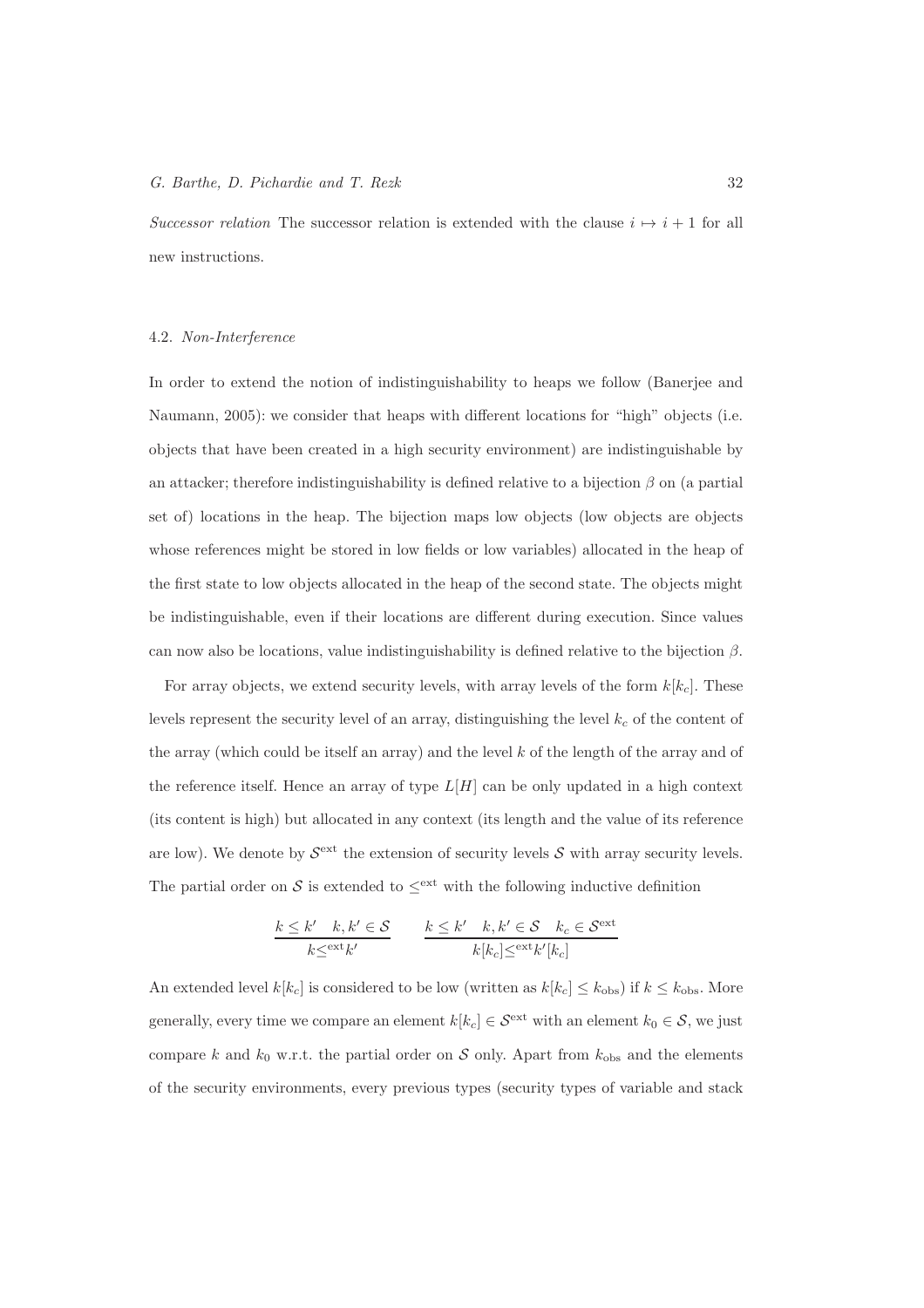types) are now elements of  $\mathcal{S}^{\text{ext}}$ . Indistinguishability for JVM<sub> $\mathcal{O}$ </sub> is defined relative to a global mapping  $\text{ft} : \mathcal{F} \to \mathcal{S}^{\text{ext}}$  that maps fields to security levels (ft will be left implicit in the rest of the paper).

**Definition 4.1 (Value indistinguishability).** Given two values  $v_1, v_2 \in V$ , and a partial function  $\beta \in \mathcal{L} \to \mathcal{L}$ , value indistinguishability  $v_1 \sim_\beta v_2$  is defined by the clauses:

$$
null \sim_{\beta} null \qquad \qquad \frac{v \in \mathcal{N}}{v \sim_{\beta} v} \qquad \qquad \frac{v_1, v_2 \in \mathcal{L} \qquad \beta(v_1) = v_2}{v_1 \sim_{\beta} v_2}
$$

Both definitions of operand stack indistinguishability and local variables indistinguishability are now parametrised by  $\beta$  since values on the operand stack and in variables can also be locations.

Indistinguishability for array objects is defined relative to a global mapping at :  $\mathcal{PP} \rightarrow$  $S<sup>ext</sup>$  that maps creation point of arrays to security levels for their contents. The mapping at will be left implicit in the rest of the paper. We will abusively denote  $a t(a)$  as the level that is associated with the creation point of an array a. The definition of array indistinguishability says that two arrays are indistinguishable if they have the same length and if their contents are indistinguishable when their level is low.

Definition 4.2 (Array indistinguishability). Two arrays  $a_1, a_2 \in \mathcal{A}$  are indistinguishable with respect to an attacker level  $k_{obs}$  and a function  $\beta \in \mathcal{L} \to \mathcal{L}$  if and only if  $a_1$ .length =  $a_2$ .length,  $at(a_1) = at(a_2)$  and moreover, if  $at(a_1) \leq k_{obs}$  then for all index i such that  $0 \leq i < a_1$ .length,  $a_1[i] \sim_\beta a_2[i]$ .

The definition of object indistinguishability says that two objects are indistinguishable if they have the same class and the values held in their low fields are indistinguishable.

**Definition 4.3 (Object indistinguishability).** Two objects  $o_1, o_2 \in \mathcal{O}$  are indistinguishable with respect to an attacker level  $k_{obs}$  and a function  $\beta \in \mathcal{L} \to \mathcal{L}$  if and only if  $o_1$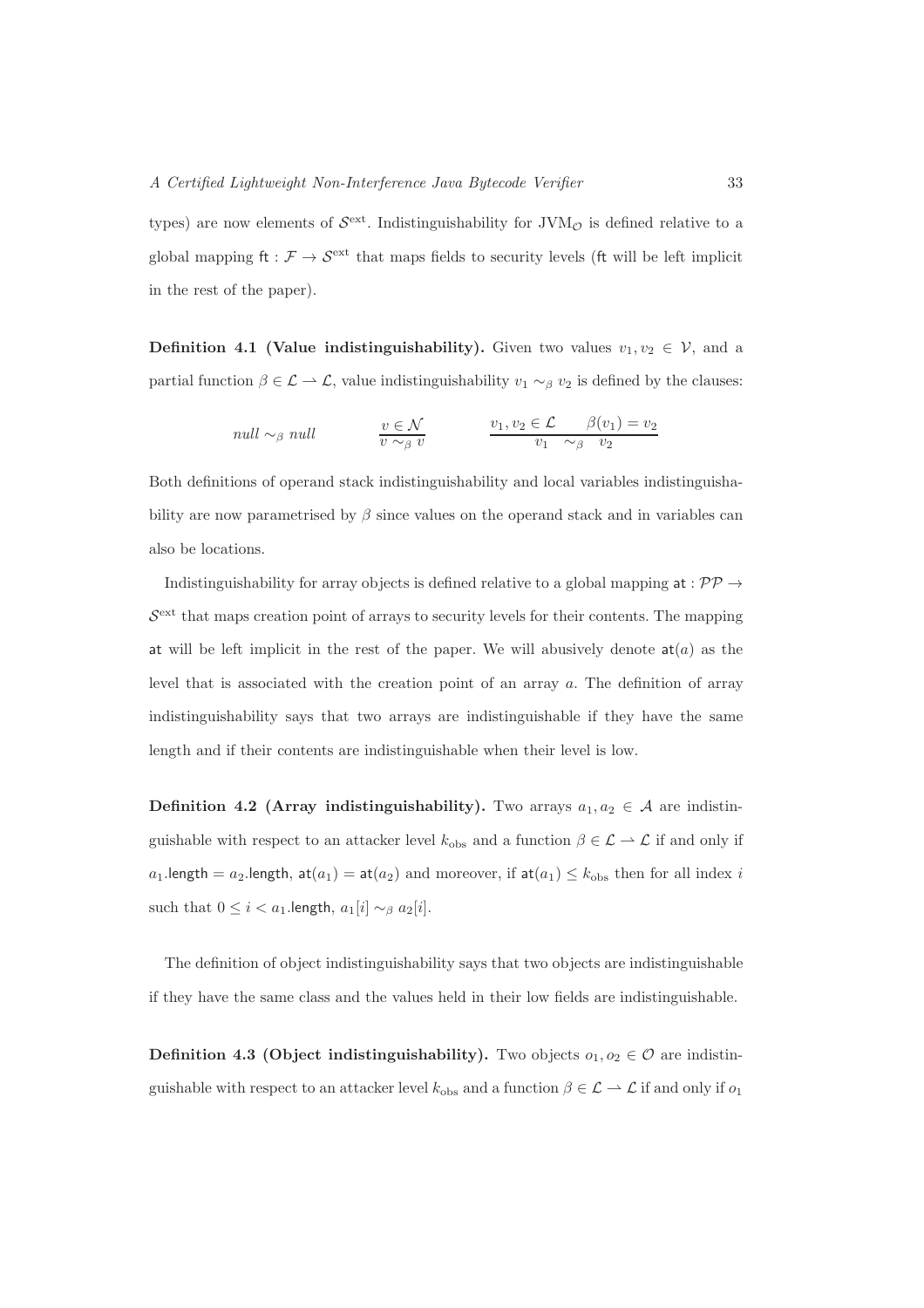and  $o_2$  are objects of the same class and for all fields  $f \in \text{dom}(o_1)$  such that  $\text{ft}(f) \leq k_{\text{obs}}$ ,  $o_1.f \sim_\beta o_2.f.$ 

Note that because  $o_1$  and  $o_2$  are objects of the same class we have  $\text{dom}(o_1) = \text{dom}(o_2)$ and  $o_2(f)$  is well defined.

Heap indistinguishability requires  $\beta$  to be a bijection between the low domains (i.e. locations that might be reachable from low local variables/fields) of the considered heaps.

**Definition 4.4 (Heap indistinguishability).** Two heaps  $h_1$  and  $h_2$  are indistinguishable with respect to an attacker level  $k_{obs}$  and a partial function  $\beta \in \mathcal{L} \to \mathcal{L}$ , written  $h_1 \sim_{k_{\text{obs}},\beta} h_2$ , if and only if:

- $\longrightarrow$  β is a bijection between dom( $\beta$ ) and rng( $\beta$ );
- dom( $\beta$ )  $\subset$  dom( $h_1$ ) and rng( $\beta$ )  $\subset$  dom( $h_2$ );
- for every  $l \in \text{dom}(\beta)$ ,  $h_1(l) \sim_{k_{\text{obs}}\beta} h_2(\beta(l))$  and  $h_1(l)$  and  $h_2(\beta(l))$  are either two objects or two arrays;

As in  $JVM<sub>I</sub>$ , state indistinguishability can then be defined component-wise on state structure.

Finally, non-interference in  $JVM<sub>O</sub>$  is extended using the relations defined above.

Definition 4.5 (Non-interferent  $JVM<sub>O</sub>$  program). A program P is non-interferent w.r.t. its policy  $\vec{k_v} \longrightarrow k_r$ , if for every attacker level  $k_{obs}$  and every partial function  $\beta \in \mathcal{L} \to \mathcal{L}$  and every  $\rho_1, \rho_2 \in \mathcal{X} \to \mathcal{V}$ ,  $h_1, h_2, h'_1, h'_2 \in \text{Heap}$ ,  $v_1, v_2 \in \mathcal{V}$  such that  $\langle 1, \rho_1, \epsilon, h_1 \rangle \rightsquigarrow^+ v_1, h'_1, \langle 1, \rho_2, \epsilon, h_2 \rangle \rightsquigarrow^+ v_2, h'_2$  and  $h_1 \sim_{k_{\text{obs}}, \beta} h_2, \rho_1 \sim_{\vec{k_v}, k_{\text{obs}}, \beta} \rho_2$ , there exists a partial function  $\beta' \in \mathcal{L} \to \mathcal{L}$  such that  $\beta \subseteq \beta'$ ,  $h_1 \sim_{k_{\text{obs}} , \beta'} h_2$  and moreover, if  $k_r \leq k_{\text{obs}}$  then  $v_1 \sim_{\beta'} v_2$ .

Here  $\beta \subseteq \beta'$  means that  $\text{dom}(\beta) \subseteq \text{dom}(\beta')$  and for all locations  $l \in \text{dom}(\beta)$ ,  $\beta(l) = \beta'(l)$ .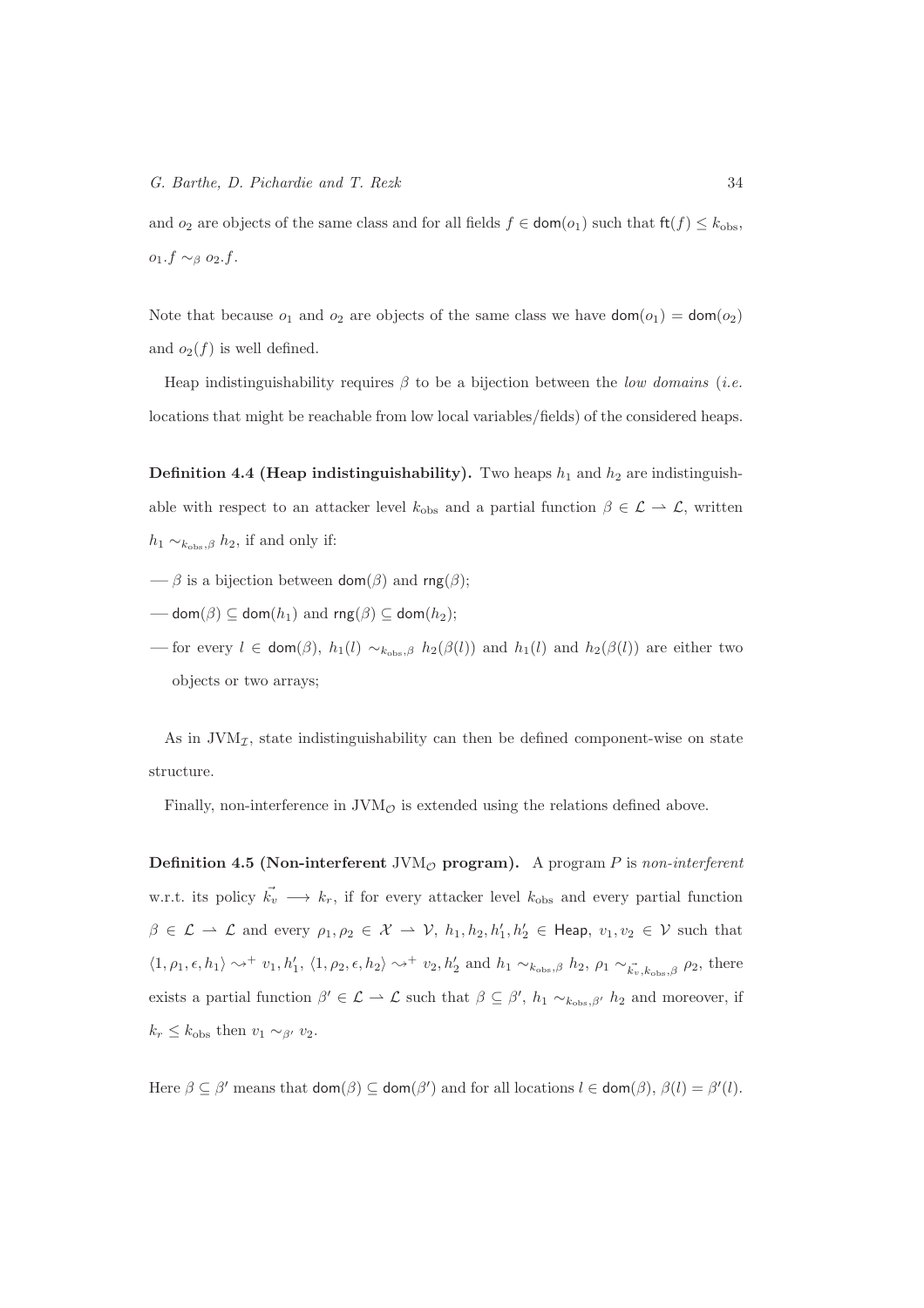| $P[i] = new C$                                                                                                                               |
|----------------------------------------------------------------------------------------------------------------------------------------------|
| $\overrightarrow{k_v} \rightarrow k_r$ , region, $se, i \vdash st \Rightarrow se(i) :: st$                                                   |
| $P[i] =$ putfield $f$ $(se(i) \sqcup k_2) \sqcup^{ext} k_1 \leq ft(f)$ $k_1 \in S^{ext}$ $k_2 \in S$                                         |
| $\vec{k_n} \rightarrow k_r$ , region, se, $i \vdash k_1 :: k_2 :: st \Rightarrow st$                                                         |
| $P[i]$ = getfield $f$ $k \in S$                                                                                                              |
| $\vec{k_v} \rightarrow k_r$ , region, $se, i \vdash k :: st \Rightarrow ((k \sqcup se(i))\sqcup^{ext}ft(f)) :: st$                           |
| $P[i] = \text{newarray } t \qquad k \in \mathcal{S}$                                                                                         |
| $\vec{k_v} \rightarrow k_r$ , region, $se, i \vdash k :: st \Rightarrow k[\texttt{at}(i)] :: st$                                             |
| $P[i]$ = arraylength $k \in S$ $k_c \in S^{\text{ext}}$                                                                                      |
| $\overrightarrow{k_v} \rightarrow \overleftarrow{k_r},$ region, $se, i \vdash k[k_c] :: st \Rightarrow k :: st$                              |
| $P[i]$ = arrayload $k_1, k_2 \in S$ $k_c \in S^{\text{ext}}$                                                                                 |
| $\vec{k_v} \to k_r$ , region, se, $i \vdash k_1 :: k_2[k_c] :: st \Rightarrow ((k_1 \sqcup k_2) \sqcup^{ext} k_c) :: st$                     |
| $P[i] = \text{arraystore}$ $((k_2 \sqcup k_3) \sqcup^{\text{ext}} k_1) \leq^{\text{ext}} k_c$ $k_2, k_3 \in S$ $k_1, k_c \in S^{\text{ext}}$ |
| $\vec{k_v} \rightarrow k_r$ , region, se, $i \vdash k_1 :: k_2 :: k_3[k_c] :: st \Rightarrow st$                                             |
|                                                                                                                                              |
| Fig. 8. ADDITIONAL TYPING TRANSFER RULES FOR $JVM_{\mathcal{O}}$                                                                             |

The definition of non-interference allows for  $\beta$  to be extended, in order to handle objects that are dynamically created during the execution.

#### 4.3. Typing rules

The abstract transition system of the JVM<sub>O</sub> extends that of the JVM<sub>I</sub> with the typing transfer rules of Figure 8. The typing rules we propose for arrays follow Askarov and Sabelfeld (Askarov and Sabelfeld, 2005) who argue that public arrays must be allowed to handle secret information in order to achieve any realistic case study like the mental poker they have programmed in Jif (Myers, 1999).

— The transfer rule for new adds to the stack type the security level of the current program point, which imposes a constraint on the security level from which the object can be accessed. For example, if new is executed in a high security environment, then the reference to the object cannot be accessed from a low variable. However, if the object is created in a low security environment it can either be stored in a high or low variable/field.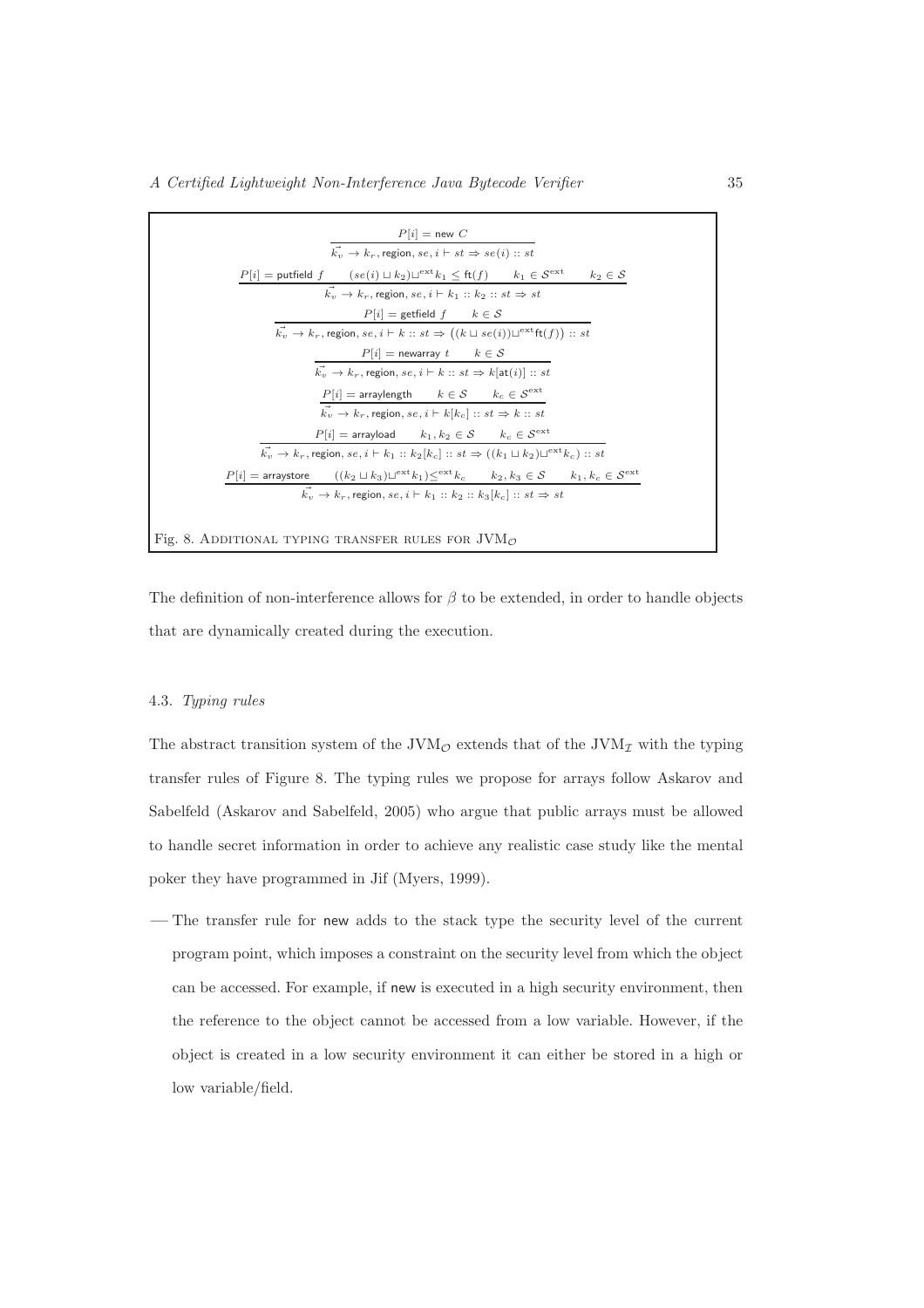— The transfer rule for putfield requires that  $k_1 \leq \text{ft}(f)$  (where  $k_1$  is the security type of the field of the object) in order to prevent an explicit flow from a high value to a low field. The constraint  $se(i) \leq ft(f)$  prevents an implicit flow caused by an assignment to a low field in a high security environment. Finally, the constraint  $k_2 \leq \text{ft}(f)$  prevents modifying low fields of high objects that may be aliases to low objects.

To illustrate this last point, consider the source program

$$
\begin{array}{lcl} \texttt{C x}_L \; = \; \texttt{new C}(); \\ \texttt{z}_H \; = \; \texttt{y}_H \; ? \; \texttt{new C}() \; : \; \texttt{x}_L; \\ \texttt{z}_H . \texttt{f}_L \; = \; \texttt{1}; \end{array}
$$

We assume that C is a class that has a low field named  $f_L$ . Let  $x_L$  be a low variable and  $y_H, z_H$  high variables. The bytecode for this program is:

$$
\begin{array}{ccc}\n\text{new } C \\
\text{store } x_L \\
\text{load } y_H \\
\end{array}
$$
\n
$$
l_1: \text{ ifeq } l_2 \\
\text{new } C \\
\text{goto } l_3 \\
l_2: \text{ load } x_L \\
l_3: \text{ store } z_H \\
\text{load } z_H \\
\text{push } 1 \\
\text{putfield } f_L
$$

In this program, depending on the test on  $y_H$ , variable  $x_L$  and  $z_H$  might be aliases to the same object (of class  $C$ ). Hence, the assignment to field  $f_L$  might have a side effect on the object in  $x_L$ . This program is rejected thanks to the putfield rule which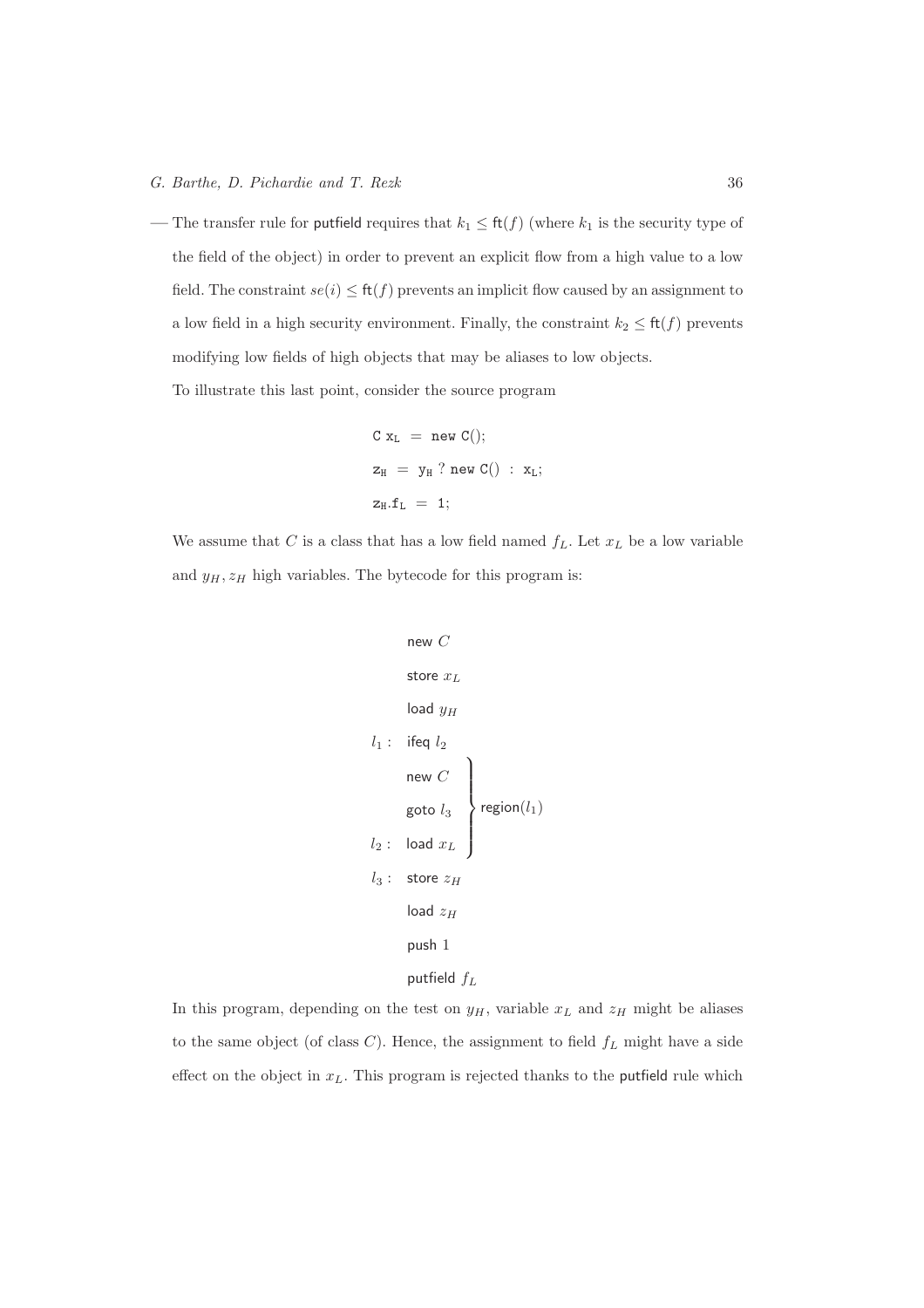avoids this type of leaks due to aliasing (with the constraint  $k_2 \leq \text{ft}(f)$  preventing assignments to low fields from high target objects).

- In the rule for getfield  $f$  the value pushed on the operand stack has a security level equal or greater than  $f(f)$  and the level k of the location (to prevent explicit flows) and equal or greater than  $se(i)$  for implicit flows.
- The transfer rule for newarray creates a new security level for the new created array, combining the length level k and the content level  $a(t)$ .
- The transfer rule for arraylength only uses the length level  $k$  of the extended level  $k[k_c]$  found on top of the stack type to give a security level to the length of an array.
- The transfer rule for arrayload pushes on top of the stack a security level  $(k_1 \cup$  $(k_2) \sqcup^{\text{ext}} k_c$ . The join operation  $\sqcup^{\text{ext}} \in S \times S^{\text{ext}} \to S^{\text{ext}}$  is defined by  $k' \sqcup^{\text{ext}} k = k' \sqcup k$ when  $k, k' \in \mathcal{S}$  and  $k' \sqcup^{\text{ext}} k[k_c] = (k' \sqcup k)[k_c]$  when  $k, k' \in \mathcal{S}$  and  $k_c \in \mathcal{S}^{\text{ext}}$ . Here  $k_1$ allows to prevent implicit flows through a high index and  $k_2$  through alias.

The following example illustrates this first point. It corresponds to a source program like

$$
\mathtt{int}\ x_L\ =\ \mathtt{a}_{L[L]}[\mathtt{i}_H];
$$

Let  $x_L$  be a low variable,  $a_L_{L}[L]$  a low array variable (both for reference and content levels) and  $i_H$  a high integer variable.

```
load a_{L[L]}load i_Harrayload
store x_L
```
In this program, if the low array  $a_{L[L]}$  contains distinct elements at different positions, an attacker could learn the value of  $i_H$  by looking at the result of  $a_L[i_H]$ . This program is rejected by our type system because  $a_{L[L]}[i_H]$  receives a type H in the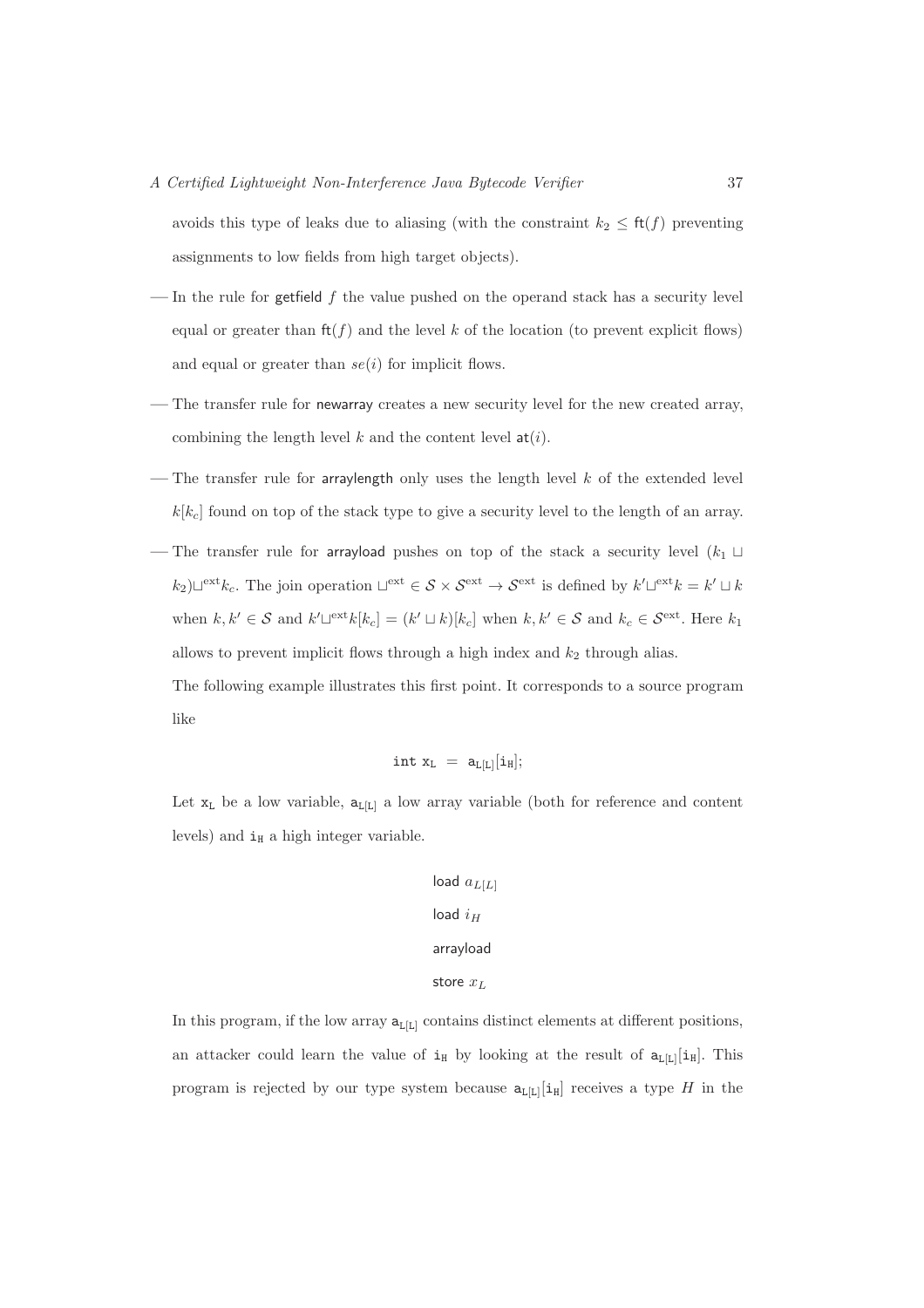arrayload rule and storing a high value in a low variable is impossible thanks to the store rule.

The second point corresponds to an access  $a_{H[L]}[i_L]$  where  $a_{H[L]}$  may be either aliased to a low array  $a_{L[L]}^0$  containing only the 0 integer or aliased to a low array  $a_{L[L]}^1$  containing only the integer 1. Hence observing the value of  $a_{H[L]}[i_L]$  would allow an attacker to know which of this array is aliased to  $a_{H[L]}$ .

— The transfer rule for arraystore uses the partial order ≤<sup>ext</sup> previously defined. It constrains  $k_1$  and  $k_c$  to prevent an explicit flow from a high value to an array declared with a low content. It constrains also  $k_2$  and  $k_c$  to prevent information leak by updating a low array content with a high index. Without it, an assignment of the form  $a_{L[L]}[i_H] = 1$  in a low array  $a_{L[L]}$  only containing the integer 0 would reveal the value of  $i_H$ .

Finally, the constraint between  $k_3$  and  $k_c$  prevents modifying low array contents if its reference is high. This is for example necessary if an array  $a_{H[L]}$  may be aliased to two distinct low array  $a_{L[L]}^0$  and  $a_{L[L]}^1$ . Observing which of these low arrays is modified by side effect of the affectation  $a_{\text{H}[L]}[i_L] = v_L$  would allow an attacker to learn which of these arrays is effectively equal to  $a_{H[L]}$ .

## 4.4. Type system soundness

As for the  $JVM_{\mathcal{I}}$ , the type system is sound, in the sense that if a program is typable then it is non-interferent.

**Theorem 4.6.** Let P be a typable  $JVM<sub>O</sub>$  program w.r.t. the safe CDR (region, jun) and with a signature  $\vec{k_v} \longrightarrow k_r$ . Then P is non-interferent with respect to the policy associated with  $\vec{k_v} \longrightarrow k_r$ .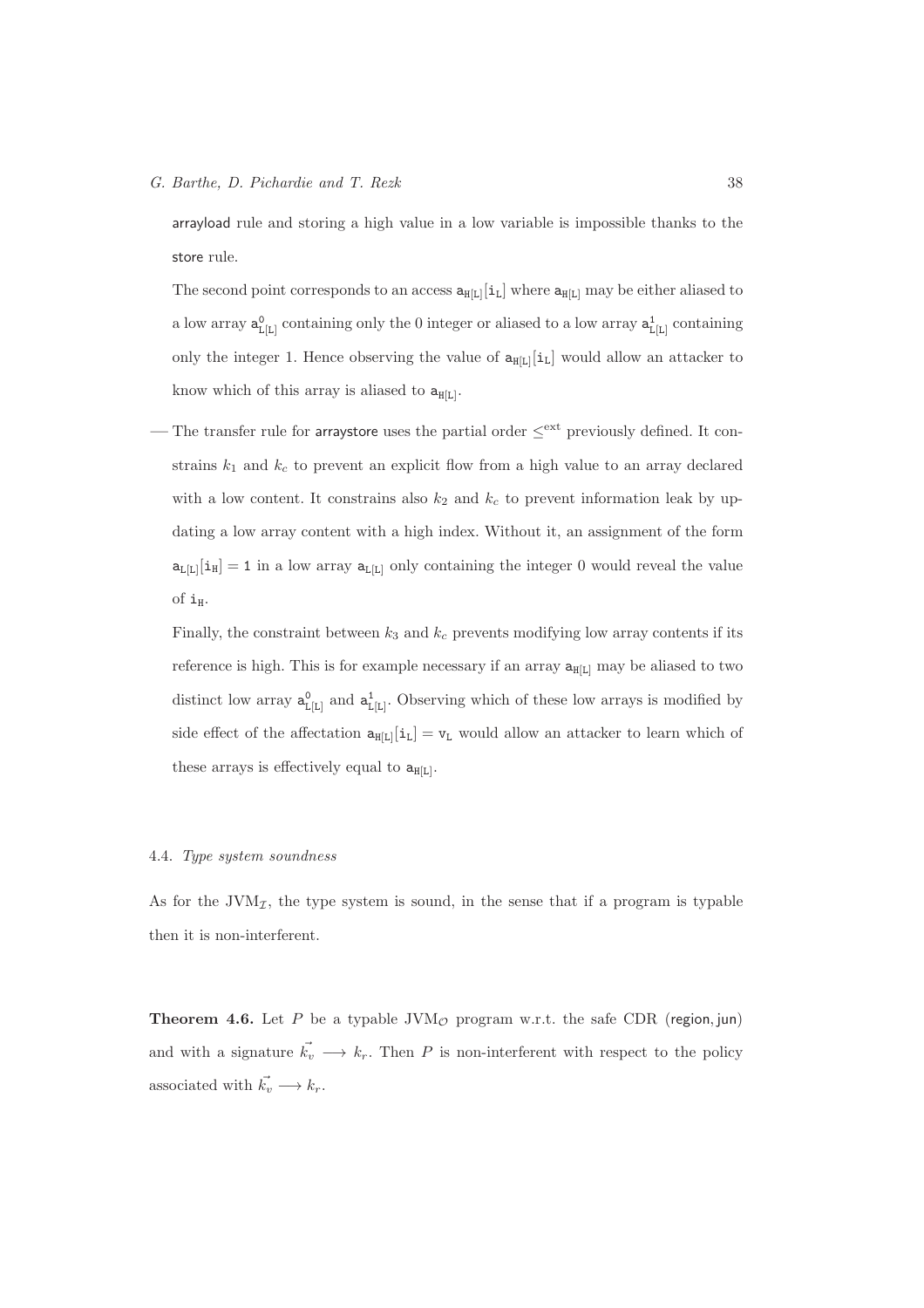#### 5. JVM<sub>C</sub>: The Method Extension of JVM<sub> $\phi$ </sub>

The purpose of this section is to extend our analysis to methods. The extension is compatible with bytecode verification, in the sense that the analysis is modular.

#### 5.1. Programs, memory model, and operational semantics

*Programs* Each program comes equipped with a set  $M$  of method names, and a set  $C$ of classes, as in  $\text{JVM}_\mathcal{O}$ . The set of classes is now organised as a hierarchy to model the class inheritance relation. This hierarchy will be used to resolve virtual calls.

Each method m possesses a list of instructions  $P_m$ . For simplicity, we impose that all methods return a value. The set of instructions of  $JVM<sub>O</sub>$  is extended with the new instruction invokevirtual  $m_{\text{ID}}$  for calling a virtual method. Here  $m_{\text{ID}}$  is a method identifier which may correspond to several methods in the class hierarchy according to overriding of methods. We assume there is a function  $\mathsf{lookupp}_{P}$  attached to each program P that takes a method identifier and a class name and returns the method to be executed.

States While JVM states contain a frame stack to handle method invocations, it is convenient for showing the correctness of static analyses to rely on an equivalent, so-called mix-step semantics, where method invocation is performed in one big step transition. Thus, a JVM<sub>C</sub> state is defined as in JVM $_{\mathcal{O}}$ .

Operational semantics The mix-step operational semantics for method calls fully evaluates those calls from an initial state to a return value and uses it to continue the current computation. The semantic rules are given in Figure 9. As it can be seen in the first rule, the semantics of instructions is like in  $JVM<sub>\mathcal{O}</sub>$ , except for the new instruction invokevirtual, whose semantics is given by the second rule. The location  $l$  is used to resolve the virtual call. Thanks to the class of l and the identifier  $m_{\text{ID}}$ , a method  $m'$  is found in the class hierarchy (through the lookup operator). The transitive closure of  $\sim_m$  is then used to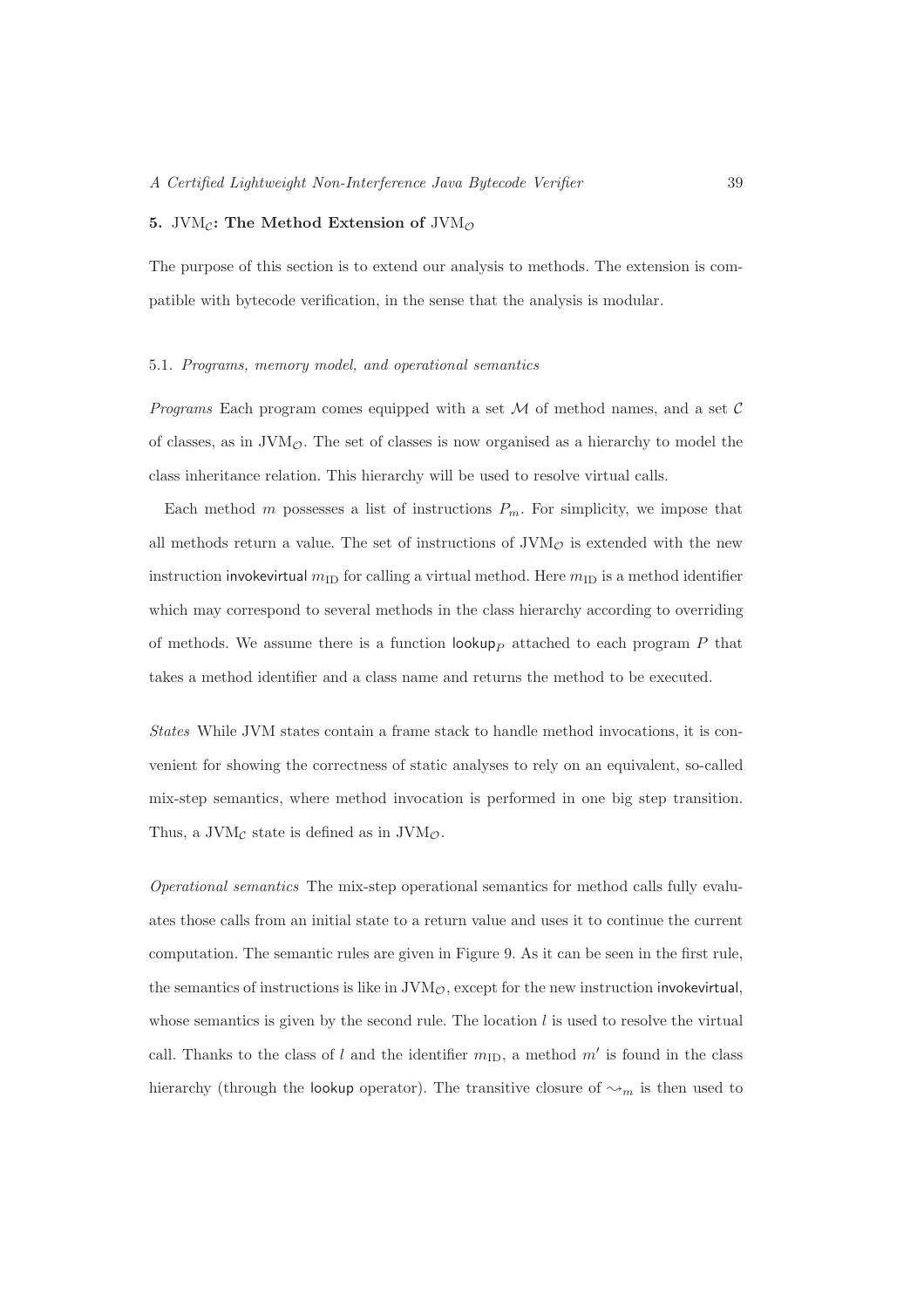|  | $\langle i, \rho, os, h \rangle \rightsquigarrow_m \langle i', \rho', os', h' \rangle$                    |
|--|-----------------------------------------------------------------------------------------------------------|
|  | $P_m[i] =$ invokevirtual $m_{\text{ID}}$ $m' =$ lookup <sub>p</sub> $(m_{\text{ID}}, \text{class}(h(l)))$ |
|  | $l \in dom(h)$                                                                                            |
|  | $\langle 1, \{this \mapsto l, \vec{x} \mapsto os_1\}, \epsilon, h \rangle \rightsquigarrow_m^{\pm} v, h'$ |
|  | $\langle i, \rho, os_1 :: l :: os_2, h \rangle \rightarrow_m \langle i+1, \rho, v :: os_2, h' \rangle$    |

Fig. 9. OPERATIONAL SEMANTICS FOR  $JVM$ 

obtain the result of the execution of  $m'$ . Execution of  $m'$  is initialised with location l for the reserved variable this and the elements of the operand stack  $\sigma s_1$  for the other variables¶.

Successor relation We extend the successor relation of JVM<sub>O</sub> with the clause  $i \mapsto i + 1$ for the new instruction invokevirtual. It illustrates our modular verification technique : CDR is computed method by method.

#### 5.2. Non-Interference

Non-interference for a  $JVM<sub>C</sub>$  program is given by local policies defined by security signatures for every method and the same global policy mappings, ft and at, introduced for  $JVM_{\mathcal{O}}$ .

Method signatures are standard (Myers, 1999; Banerjee and Naumann, 2005) and are of the form  $\vec{k_v} \stackrel{k_h}{\longrightarrow} k_r$ , where  $\vec{k_v}$  provides the flow insensitive security level of all method variables (being a parameter or not), and  $k_r$  is the security level of the result of the method. The *heap effect level*  $k_h$  is needed to make a modular analysis. It represents a lower bound for security levels of fields that are affected during the execution of the method.

<sup>¶</sup> We assume that all other variables used for local computation in the method are initialised by a default value according to their type.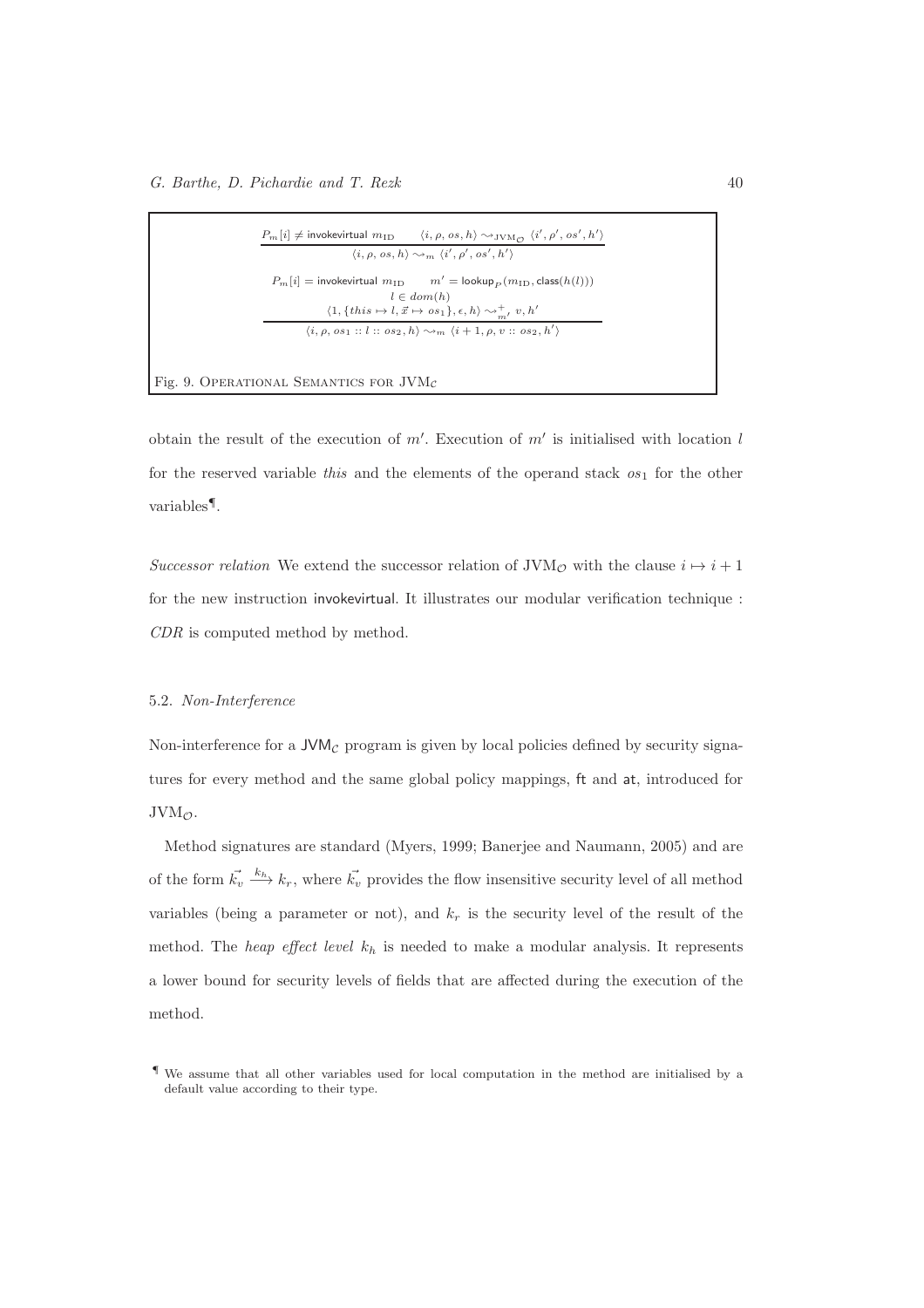A method is allowed to perform field updates only on fields whose level is greater than  $k<sub>h</sub>$ . We formally define this notion of side effect preorder.

**Definition 5.1 (Side effect preorder).** Two heaps  $h_1, h_2 \in$  Heap are side effect preordered with respect to a security level  $k \in S$  (written as  $h_1 \preceq_k h_2$ ) if and only if  $\textsf{dom}(h_1) \subseteq \textsf{dom}(h_2)$  and for all location  $l \in \textsf{dom}(h_1)$  and all fields  $f \in \mathcal{F}$  such that  $k \not\leq$  ft $(f), h_1(l).f = h_2(l).f.$ 

This permits to define the notion of side-effect-safe method.

**Definition 5.2.** A method m is side-effect-safe with respect to a security level  $k_h$  if for all local variables in  $\rho \in \mathcal{X} \to \mathcal{V}$ , all heaps  $h, h' \in \mathsf{Heap}$  and value  $v \in \mathcal{V}$ ,  $\langle 1, \rho, \epsilon, h \rangle \sim_m^+ v, h'$ imply  $h \preceq_{k_h} h'$ .

The notion of non-interferent method can be stated using the same indistinguishability relation as in JVM<sub>O</sub>. A method m is called non-interferent for signature  $\vec{k_v} \rightarrow k_r$  if for any attacker level  $k_{\text{obs}}$  and any two (normally) terminating executions initiated with indistinguishable arguments according to  $\vec{k_v}$  and indistinguishable heaps according to  $k_{\text{obs}}$  and the global policy ft, the results are indistinguishable by  $k_r$  and their heaps are indistinguishable according to the global policy.

Definition 5.3 (Non-interferent JVM<sub>C</sub> method). A method m is non-interferent w.r.t. a policy  $\vec{k_v} \longrightarrow k_r$ , if for every attacker level  $k_{obs}$  and every partial function  $\beta \in \mathcal{L} \longrightarrow$ L and every  $\rho_1, \rho_2 \in \mathcal{X} \to \mathcal{V}$ ,  $h_1, h_2, h'_1, h'_2 \in \text{Heap}$ ,  $v_1, v_2 \in \mathcal{V}$  such that  $\langle 1, \rho_1, \epsilon, h_1 \rangle \sim_m^+$  $v_1, h'_1, \langle 1, \rho_2, \epsilon, h_2 \rangle \rightsquigarrow_m^* v_2, h'_2$  and  $h_1 \sim_{k_{\text{obs}}, \beta} h_2, \rho_1 \sim_{\vec{k_v}, k_{\text{obs}}, \beta} \rho_2$ , there exists a partial function  $\beta' \in \mathcal{L} \to \mathcal{L}$  such that  $\beta \subseteq \beta', h'_1 \sim_{k_{\text{obs}}, \beta'} h'_2$  and moreover, if  $k_r \leq k_{\text{obs}}$  then  $v_1 \sim_{\beta'} v_2$ .

Then, a method is secure if it is side-effect safe and non-interferent.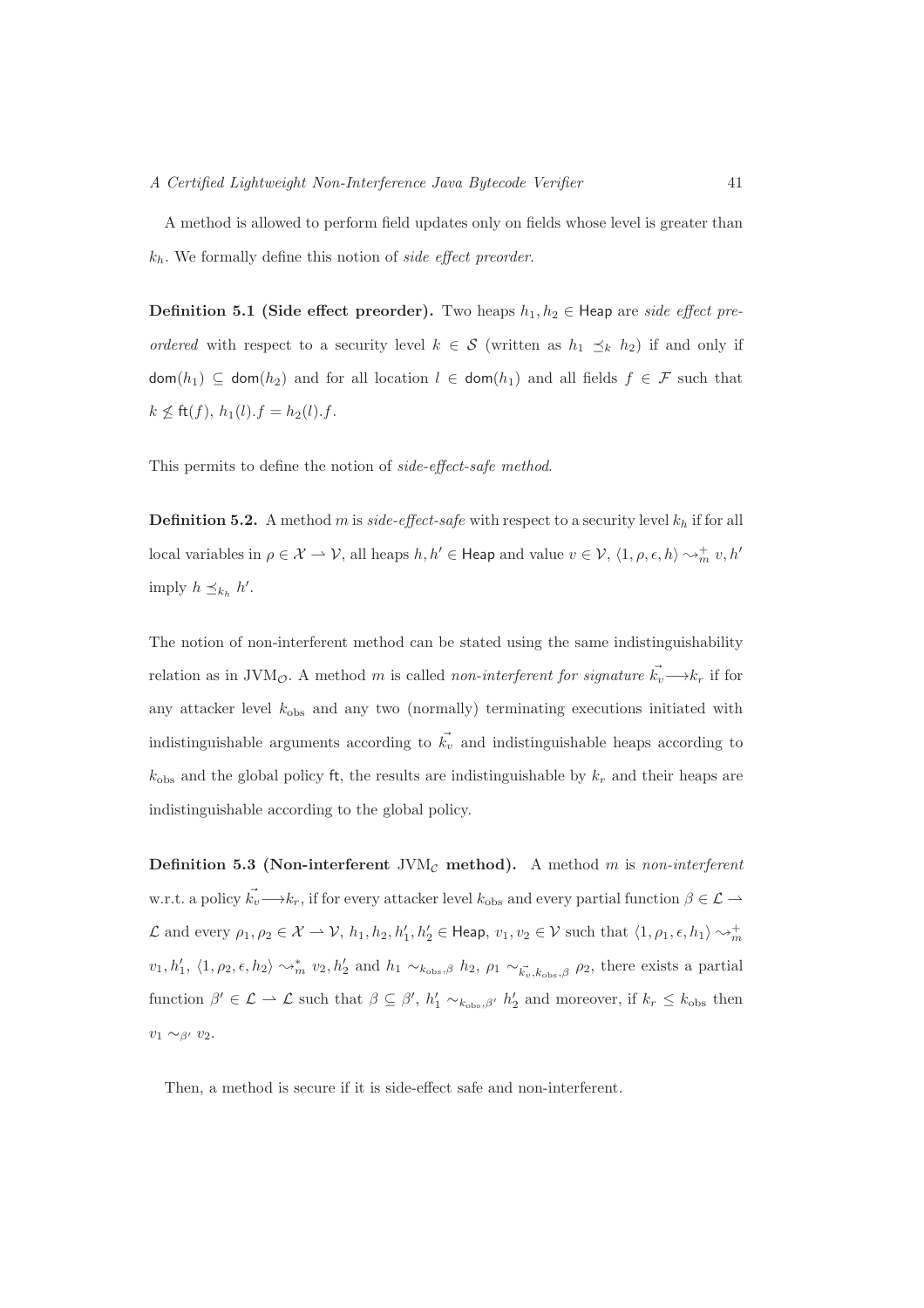Definition 5.4 (Secure JVM<sub>C</sub> method). A method m is secure w.r.t. a policy  $\vec{k_v} \stackrel{k_h}{\longrightarrow}$  $k_r$  if m is side-effect-safe with respect to  $k_h$  and m is non-interferent with respect to  $\vec{k_v} \longrightarrow k_r$ .

Let  $\Gamma$  be a table of method signatures. This table associates to each method identifier  $m_{\text{ID}}$  and security level  $k \in \mathcal{S}$ , a security signature  $\Gamma_m[k]$ . This signature gives the security policy of the method  $m$  called on object of level  $k$  (as in (Banerjee and Naumann, 2005) for source programs). The set of security signatures of a method  $m$  is defined as Policies<sub>Γ</sub>(m) = {  $\Gamma_m[k] \mid k \in S$  }. Note that for coherence, each  $\Gamma_m[k]$  should give type k to its local variable this. In the rest of the paper  $\Gamma$  will often be left implicit. We use it to define the notion of secure program.

**Definition 5.5 (Secure** JVM<sub>C</sub> program). A program is *secure* with respect to a table of method signatures  $\Gamma$  if for all its method m, m is safe with respect to all policies in Policies $\Gamma(m)$ .

**Example 5.6.** Let  $P$  be a program that includes a method  $m$  and a class  $C$  with field f. Let m have variables  $x_H, y_L$  and a unique security signature  $H, L \stackrel{H}{\longrightarrow} H$ . We assume that  $ft(f) = H$  with respect to the global mapping ft.

 $\parallel$  Associating signatures with method identifiers instead of methods allows to enforce that method overriding preserves declared security signatures.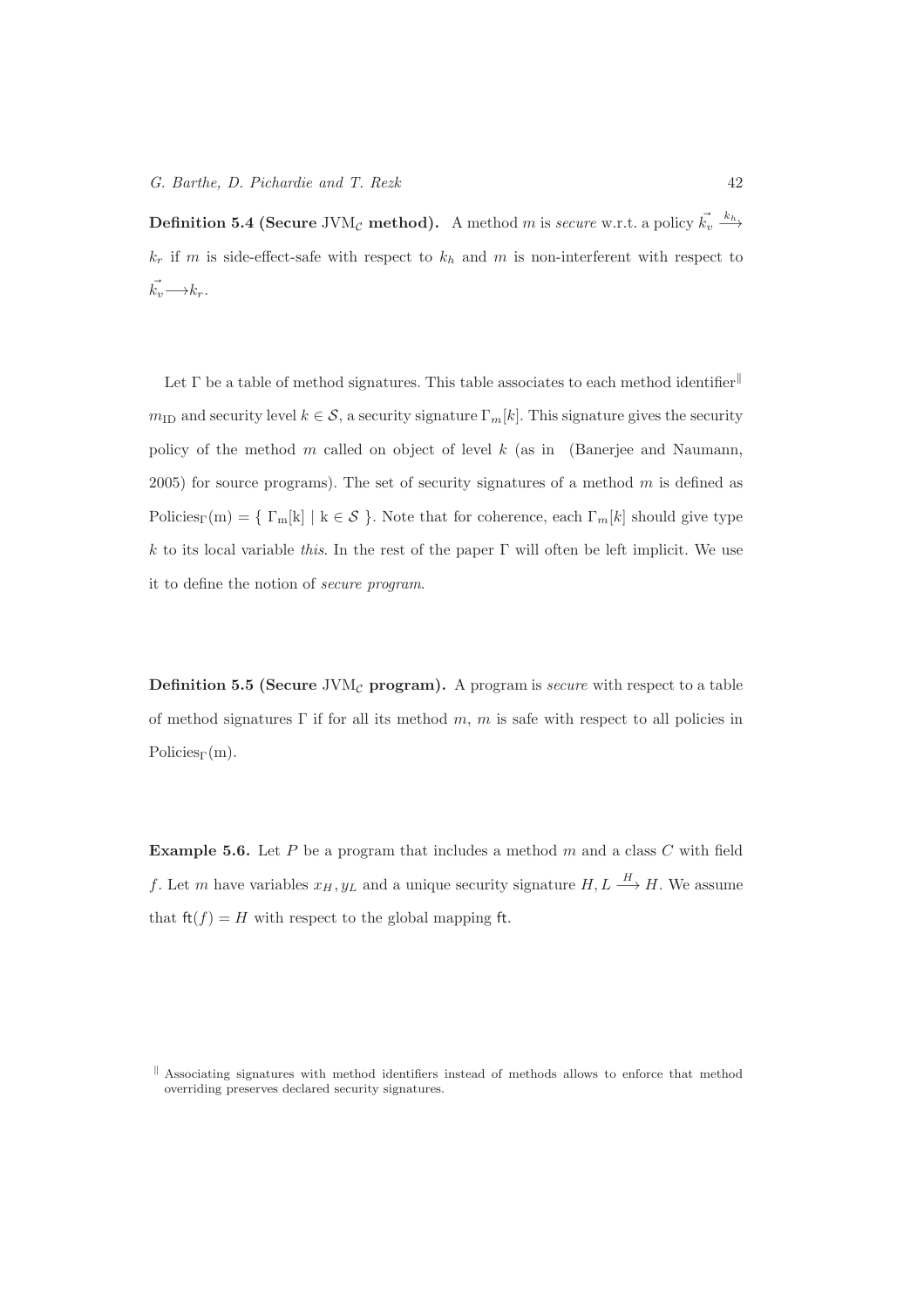If the code of  $m$  is defined by:

new 
$$
C
$$
  
\nstore  $y_L$   
\nload  $x_H$   
\nifeq  $l_1$   
\nload  $y_L$   
\npush 1  
\nputfield  $f$   
\n: load  $y_L$   
\ngetfield  $f$   
\nreturn

 $l_1$ 

then method m is non-interferent because: starting from equal values for  $y_L$  ( $y_L$  represents the low part of the state as stated by the security signature), the low part of the memory is not modified at all during the execution of  $m$ . There are no assignments to the low fields: this respects the high write effect of the method required by the policy.

## 5.3. Typing rules

The information flow type system enforces a method-wise verification strategy, using method signatures in the transfer rule for method invocation. All typing rules are those of the JVM $_{\mathcal{O}}$  typing rules, except for putfield which needs a modification and the virtual call rule which is new. These two rules are given in Figure 10.

Concerning putfield only one constraint is added w.r.t. the previous  $\text{JVM}_\mathcal{O}$  rule. The new constraint  $k_h \leq \text{ft}(f)$  restricts modification of fields to those fields whose security level is greater than the heap effect of the current method.

The typing rule for virtual call contains several constraints. The heap effect level of the called method is constrained in several ways. The goal of the constraint  $k \leq k'_{h}$  is to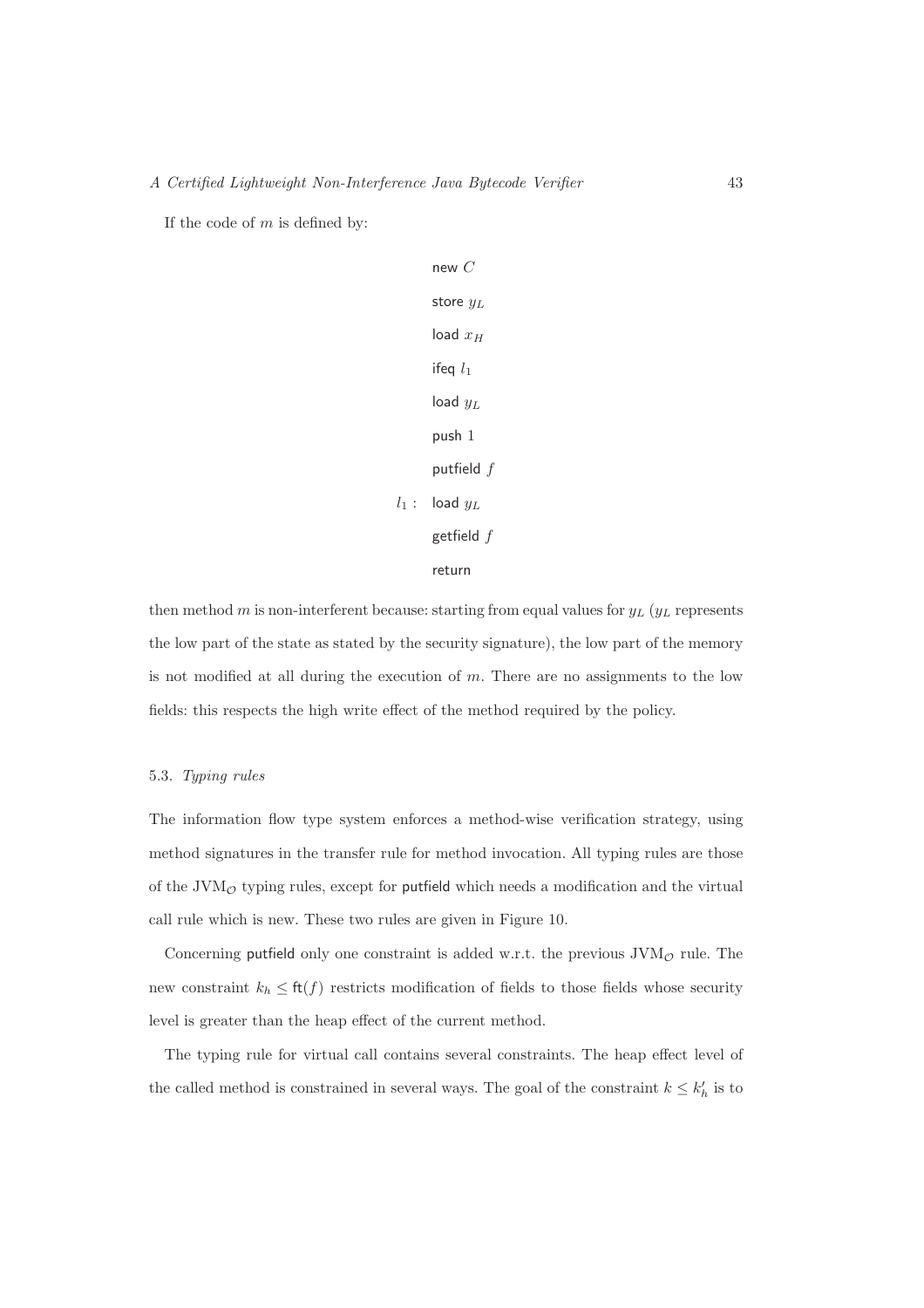|  | $P_m[i] =$ putfield $f$ $k_1 \sqcup se(i) \sqcup k_2 \leq f(t)$ $k_h \leq f(t)$                                                          |  |
|--|------------------------------------------------------------------------------------------------------------------------------------------|--|
|  | region, se, $\vec{k}_a \stackrel{k_h}{\longrightarrow} k_r$ , $i \vdash k_1 :: k_2 :: st \Rightarrow st$                                 |  |
|  | $P_m[i]$ = invokevirtual $m_{\text{ID}}$ $\Gamma_{m_{\text{ID}}}[k] = k_a^7 \frac{k_b^7}{4} k_r^7$                                       |  |
|  | $k \sqcup k_h \sqcup se(i) \leq k'_h$ length $(st_1)$ = nbArguments $(m_{\text{ID}})$                                                    |  |
|  | $k \leq k_n^j[0]$ $\forall i \in [0, \text{length}(st_1) - 1], st_1[\text{length}(st_1) - i] \leq k_n^j[i+1]$                            |  |
|  | region, $se, \vec{k_a} \stackrel{k_h}{\longrightarrow} k_r, i \vdash st_1 :: k :: st_2 \Rightarrow (k'_r \sqcup k \sqcup se(i)) :: st_2$ |  |
|  |                                                                                                                                          |  |
|  | Fig. 10. NEW TRANSFER RULES FOR INSTRUCTIONS OF $JVMc$                                                                                   |  |

avoid invocation of methods with low effect on the heap with high target objects. Two different target objects (in two executions) may mean that the body of the method to be executed is different in each execution. If the effect of the method is low  $(k_h \leq k_{\text{obs}})$ , then low memory is differently modified in both executions, leading to information leak. The constraint  $se(i) \leq k'_{h}$  prevents implicit flows (low assignment in high regions) during the execution of the called method. The constraint  $k_h \leq k'_h$  prevents the called method from updating field with a level lower that  $k<sub>h</sub>$ . The security level of the return value is  $(k'_r \sqcup k \sqcup se(i))$ . The security level  $k'_r$  in  $(k'_r \sqcup k \sqcup se(i))$ , obtained from the signature of  $m_{\text{ID}}$  , prevents that its result flows to variables or fields with lower security level. The security level k prevents flows due to execution of two distinct methods.

We include here an example that illustrates how object-oriented features can lead to interference. We refer to (Banerjee and Naumann, 2005) for further examples.

**Example 5.7.** Let class C be a super class of a class D. Let method foo be declared in D, and a method m declared in C and overridden in  $D$  as illustrated by the following source program††:

†† We omit the call of the initializer.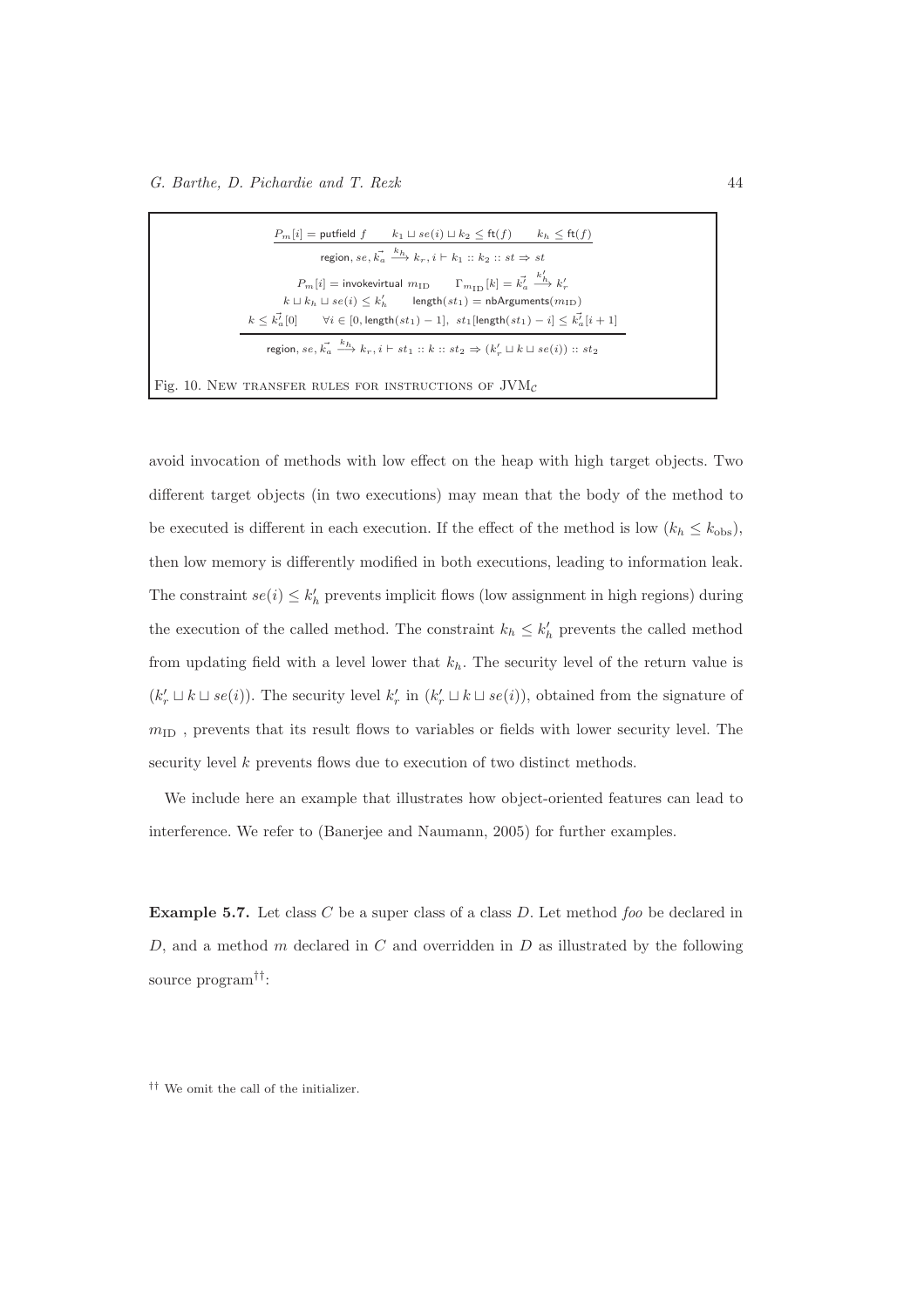```
class C {
   int m() {return 0; }
  }
  class D extends C {
   int m() {return 1; }
   int foo(boolean y_H) {return (y_H ? new C() : this).m(); }
  }
D.foo: C.m: D.m:\log y_H push 0 push 1
   ifeq l_1 return return return
   new C
   goto l_2l_1: load this
l_2 : invokevirtual m
```
return

At run time, either code  $C.m$  or code  $D.m$  is executed depending on the value of high variable  $y_H$ . Information about  $y_H$  may be inferred by observing the return value of method m.

Finally, we define typability of programs.

Definition 5.8 (Typable JVM<sub>C</sub> program). A JVM<sub>C</sub> program is typable w.r.t. safe CDRs (region<sub>m</sub>, jun<sub>m</sub>) and with table of signatures  $\Gamma$  iff all methods m in P are typable w.r.t. (region<sub>m</sub>, jun<sub>m</sub>) and all signatures in Policies<sub>Γ</sub>(m).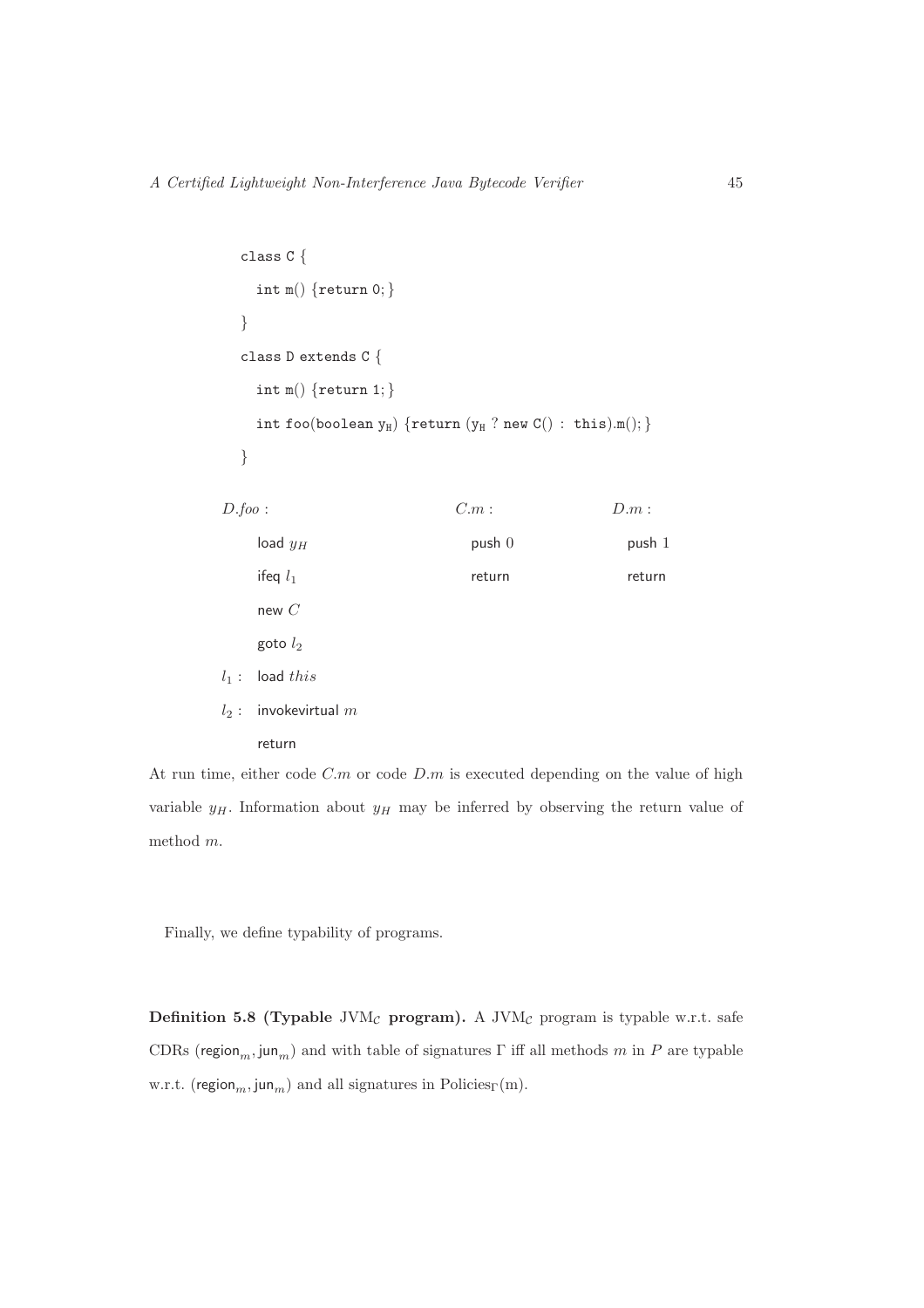#### 5.4. Type system soundness

As for the JVM<sub> $\tau$ </sub> and JVM<sub> $\varphi$ </sub>, the type system is sound, in the sense that if a program is typable then it is secure.

**Theorem 5.9.** Let P be a typable JVM<sub>C</sub> program w.r.t. safe CDRs (region<sub>m</sub>, jun<sub>m</sub>) and with table of signatures Γ. Then P is secure with respect to  $\Gamma$ .

## 6. JVM $_{\mathcal{E}}$ : The exception-handling extension of JVM $_{\mathcal{C}}$

In this section we show how  $JVM<sub>C</sub>$  is extended with an exception handling mechanism. Exceptions introduce several potential sources of information leakage; in particular, attackers may infer sensitive information from the termination mode of programs. This possibility must be reflected both in the notion of state indistinguishability, and of method signatures, which become significantly more complex (Myers, 1999).

Exceptions have an enormous impact on the control flow graph of programs, since many instructions become branching instructions. Thus, exceptions move the control flow graph from being an un-labelled directed graph to being a labelled directed graph, where the labels are either Norm (labels that do not correspond to any exception branch) or C (for an exception class C). The CDR analysis is then redefined in a labelled fashion, i.e. region $(i, C)$  and jun $(i, C)$ .

Curbing this explosion in the control flow graph is essential for maintaining a minimum of precision in the information flow analysis; therefore, our analysis is parametrised by a pre-analysis (PA) that detects branches that will never be taken. The PA analyser may perform analyses of null pointers (to predict unthrowable null pointer exceptions), classes (to predict target of throws instructions), array accesses (to predict unthrowable out-ofbounds exceptions), and exceptions (to over-approximate the set of throwable exceptions for each method).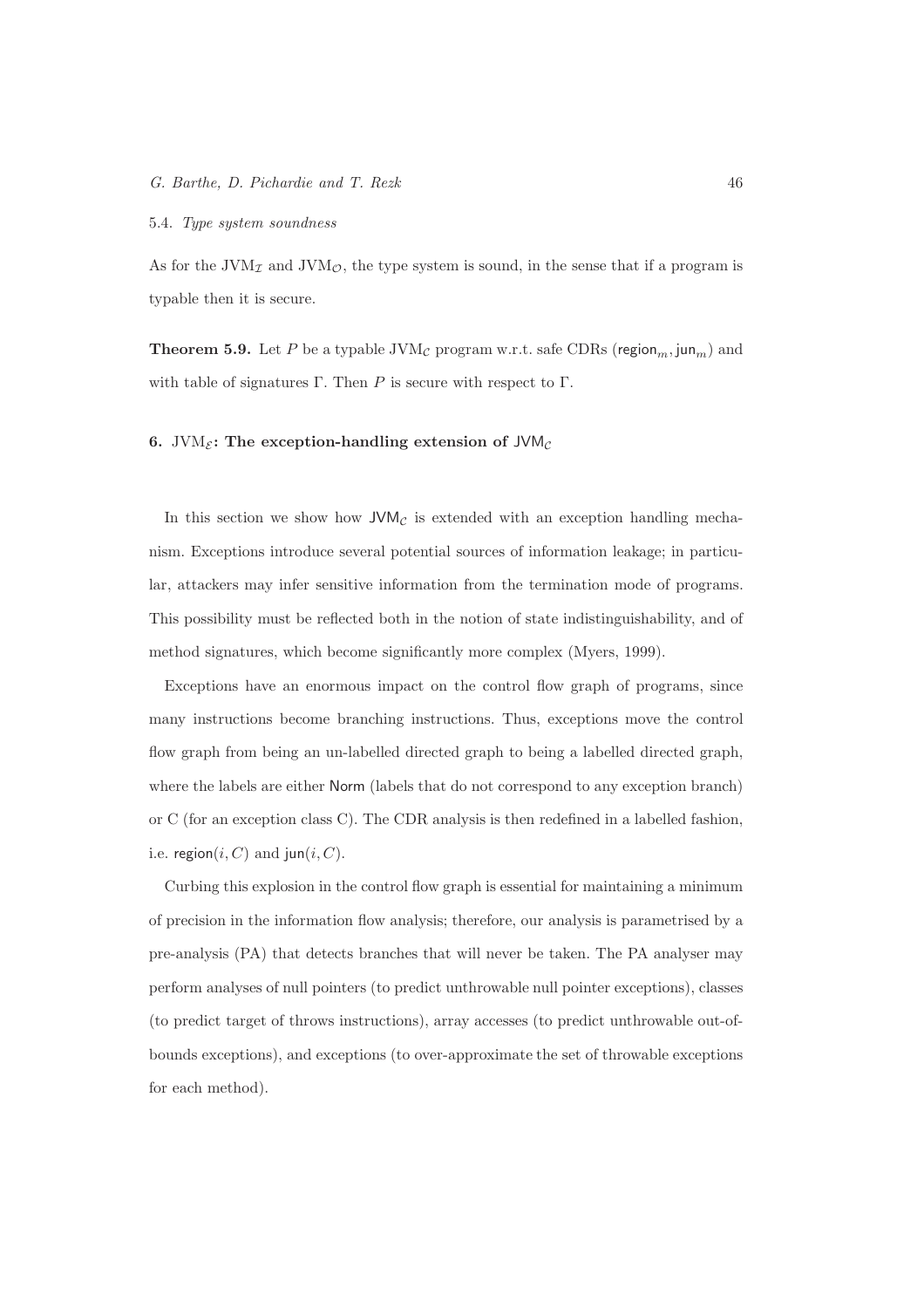The extension of the type system to multiple exceptions is achieved by a fine-grained definition of control dependence regions that is parametrised by a class-analysis and an exception-analysis (which is part of the PA analyser). For the soundness of the information flow type system, we assume that both the class-analysis and the exception-analysis are in the Trusted Computing Base. Thus, the type system exploits the information of the class analysis and signature of methods (that coincides with the exception-analysis results) to add constraints on the security environment according to adequate regions for the type of escaping exceptions.

# 6.1. Programs, memory model and operational semantics

*Programs* The instruction set of the JVM $<sub>C</sub>$  is extended with the bytecode throw. We</sub> assume that programs come equipped with a partial function  $\text{Handler}_m : \mathcal{PP} \times \mathcal{C} \rightarrow \mathcal{PP}$ that for each method  $m$  selects the appropriate handler for a given program point. If an exception of class  $C \in \mathcal{C}$  is thrown at program point  $i \in \mathcal{PP}$  then, if Handler $m(i, C) = t$ , then the control will be transferred to program point t, and if  $\text{Handler}_m(i, C)$  is undefined (written as Handler<sub>m</sub> $(i, C) \uparrow$ ), the exception is uncaught in method m. In the first case the operand stack is reset to a singleton with the exception object on its top.

States JVM<sub>C</sub> states include JVM<sub>C</sub> states and extend them with new final states. We model final states as  $(\mathcal{V} + \mathcal{L}) \times$  Heap: a final state is either of the form  $(v, h) \in \mathcal{V} \times$  Heap for normal termination, or of the form  $(\langle l \rangle, h) \in \mathcal{L} \times$  Heap for abrupt termination by an uncaught exception pointed by a location  $l$  in the heap  $h$ .

Operational semantics We give in Figure 11 the semantics of some exception-throwing instructions in  $JVM_{\mathcal{E}}$ . (For brevity, we refrain from listing exceptional rules for getfield, putfield, arraylength, arrayload, arraystore). There are three exceptional rules for the virtual call instruction. The first and the second model the cases when execution of the called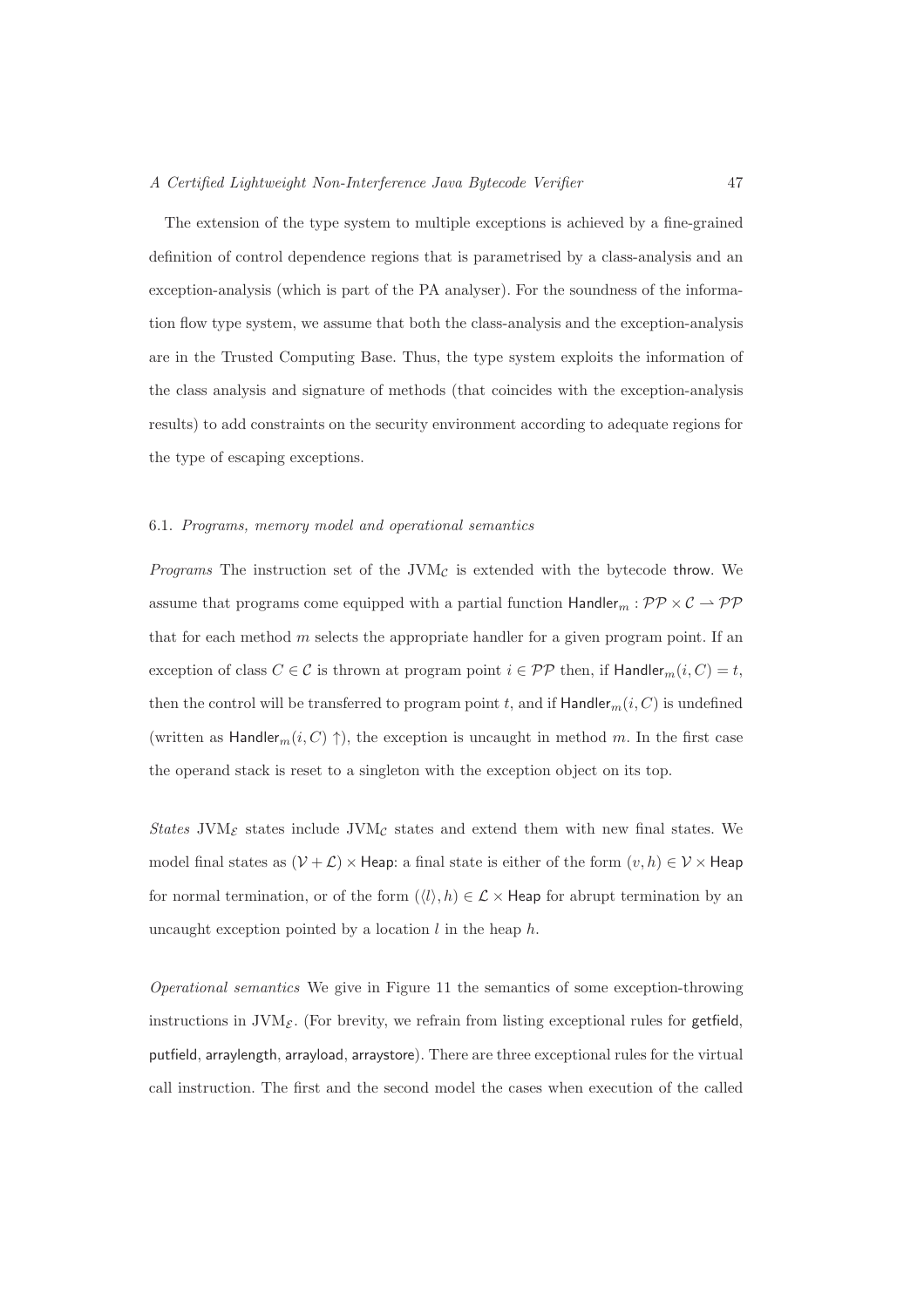#### G. Barthe, D. Pichardie and T. Rezk 48

method terminates by an uncaught exception. In the first rule the thrown exception is caught in method  $m$  while in the second rule it is uncaught and  $m$  then terminates abnormally. In both cases, we impose that the thrown exception has been statically predicted by the excAnalysis( $m_{\text{ID}}$ ) result of the exception analysis<sup>‡‡</sup>. The third rule corresponds to a null pointer exception thrown because the virtual call occurred on a null reference. We use **np** as the class associated to the null pointer exception. When a native exception **np** is thrown the catching mechanism is modelled by the function RuntimeExceptionHandling. Each instruction which performs an access on a reference (getfield  $f$ , putfield  $f$  and throw, arraylength, arrayload, arraystore) has a similar semantics. The last two rules concern the new instruction throw which throws the exception pointed by the reference on top of the stack. Transitions are now parametrised by a tag  $\tau \in \{\text{Norm}\} + C$  to describe the nature of the transition (see the successor relation below). We will sometimes omit the tag  $\tau$  in the notation  $\rightsquigarrow_{m,\tau}$  for clarity.

Successor relation The successor relation is now decorated by an element (called  $tag$ ) in  $\{Norm\} + C$  in order to reflect the nature of the underlying semantics step: Norm for a normal step (as in JVMc) and  $c \in \mathcal{C}$  for a step where an exception of class C has been thrown. The definition of this new relation is given in Figure 12. This relation can be statically computed thanks to the handler function of each method. Successors of a throw instruction are approximated by the class analysis result and successors of an invokevirtual are approximated by the exception analysis result of the called method.

<sup>‡‡</sup> This hypothesis is directly put as precondition of the semantics rules, in the same way that only welltyped states are considered when assuming a program is bytecode verified. It is straightforward to show that our instrumented semantics coincides with the standard semantics if the exception analysis is semantically safe.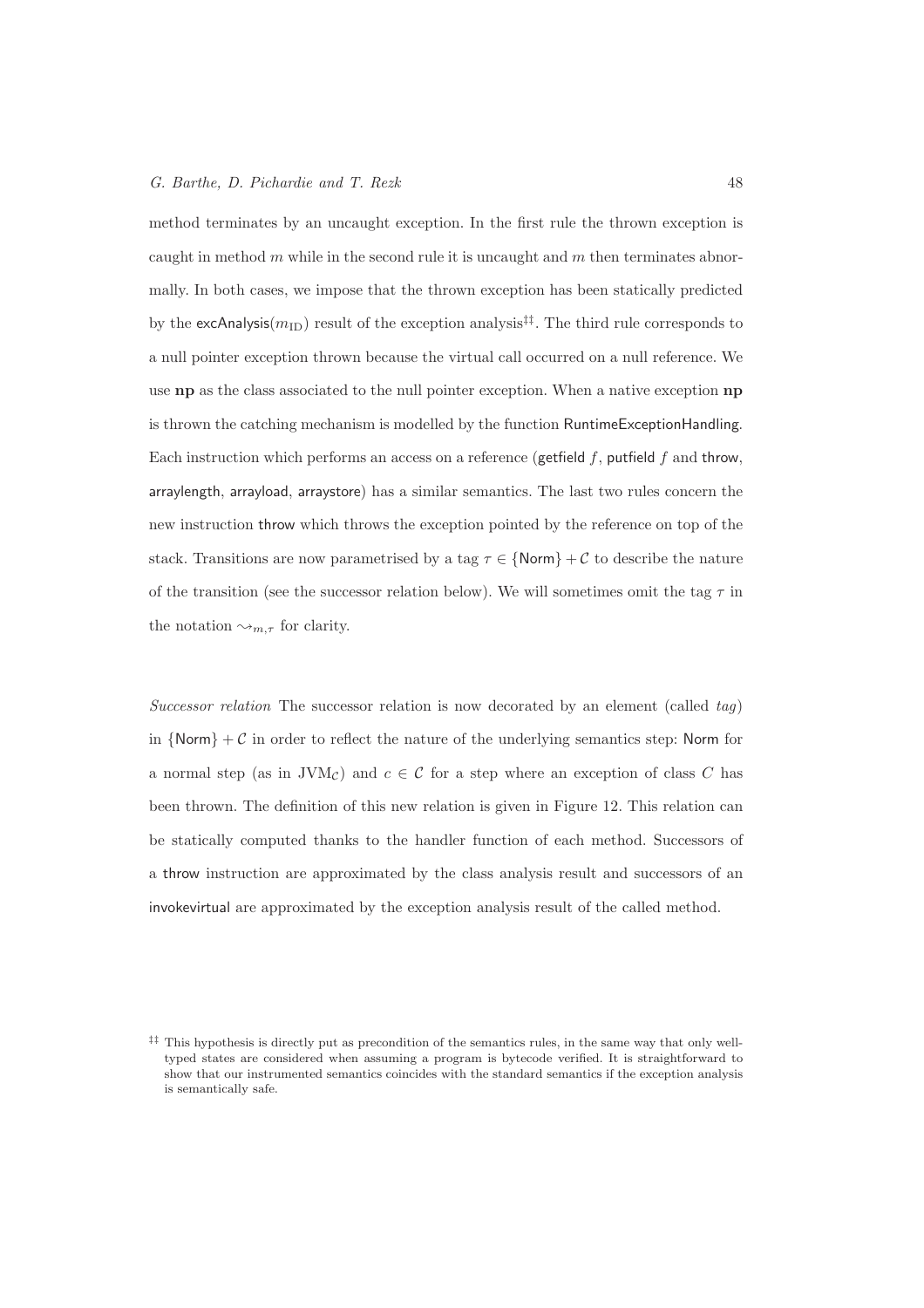

Fig. 11. New OPERATIONAL SEMANTICS RULES FOR  $\text{JVM}_{\mathcal{E}}$ 

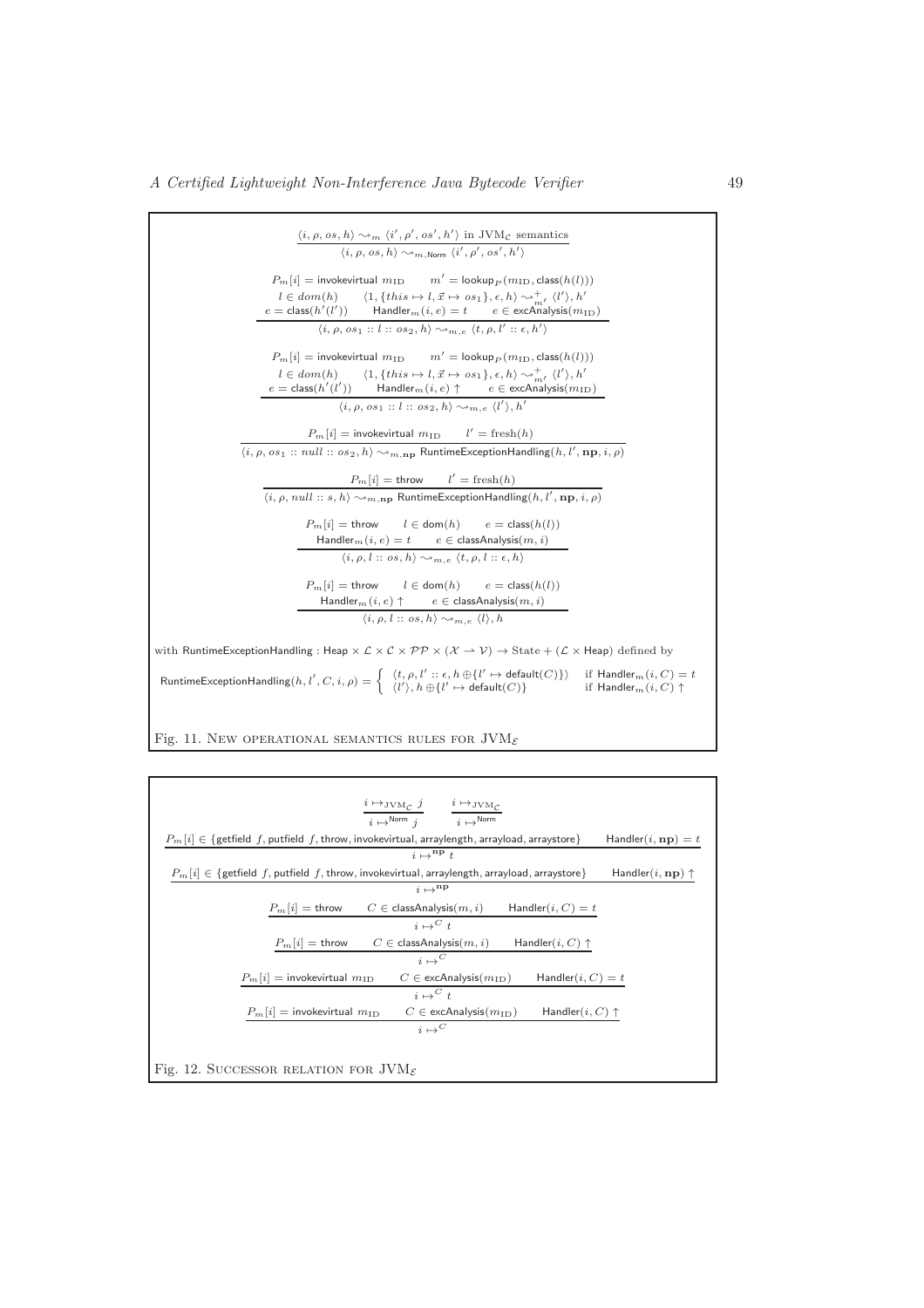CDR properties CDR results are now associated not only with program points but also with tags:

$$
\operatorname{region}_m : \mathcal{PP} \times (\{\text{Norm}\} + \mathcal{C}) \to \wp(\mathcal{PP}) \qquad \operatorname{jun}_m : \mathcal{PP} \times (\{\text{Norm}\} + \mathcal{C}) \rightharpoonup \mathcal{PP}
$$

We call return point a point i such that there exists  $\tau \in \{\text{Norm}\} + C$  with  $i \mapsto^{\tau}$ . When possible we will write  $i \mapsto j$  for  $\exists \tau, i \mapsto^{\tau} j$ .

- **CDR1:** for all program points i, j, k and tag  $\tau$  such that  $i \mapsto j$ ,  $i \mapsto \tau$  k and  $j \neq k$  (i is hence a branching point),  $k \in \text{region}(i, \tau)$  or  $k = \text{jun}(i, \tau)$ ;
- **CDR2:** for all program points i, j, k and tag  $\tau$ , if  $j \in \text{region}(i, \tau)$  and  $j \mapsto k$ , then either  $k \in \text{region}(i, \tau)$  or  $k = \text{jun}(i, \tau);$
- **CDR3:** for all program points i, j and tag  $\tau$ , if  $j \in \text{region}(i, \tau)$  and j is a return point then  $\text{jun}(i, \tau)$  is undefined;
- **CDR4:** for all program points i and tags  $\tau_1$ ,  $\tau_2$ , if jun(i,  $\tau_1$ ) and jun(i,  $\tau_2$ ) are defined and  $\mathsf{jun}(i,\tau_1)\neq \mathsf{jun}(i,\tau_2)$  then  $\mathsf{jun}(i,\tau_1)\in \mathsf{region}(i,\tau_2)$  or  $\mathsf{jun}(i,\tau_2)\in \mathsf{region}(i,\tau_1);$
- **CDR5:** for all program points i, j and tag  $\tau$ , if  $j \in \text{region}(i, \tau)$  and j is a return point then for all tag  $\tau'$  such that  $\text{jun}(i, \tau')$  is defined,  $\text{jun}(i, \tau') \in \text{region}(i, \tau)$ .
- **CDR6:** for all program point i and tag  $\tau_1$ , if  $i \mapsto^{\tau_1}$  then for all tag  $\tau_2$ , region $(i, \tau_2) \subseteq$ region $(i, \tau_1)$  and if jun $(i, \tau_2)$  is defined, jun $(i, \tau_2) \in \text{region}(i, \tau_1)$ .

Junction points uniquely delimits ends of regions. CDR1 expresses that successors of branching points belongs (or ends) the region associated with the same kind as their successor relation. CDR2 says that a successor of a point in a region is either still in the same region or at this end. CDR3 forbids junction points for a region which contains a return point. CDR4 and CDR5 express properties between regions of a same program point but with different tags. CDR4 says that if two differently tagged regions end in distinct points, the junction point of one must belong to the region of the other. CDR5 imposes that the junction point of a region must be within every region which contains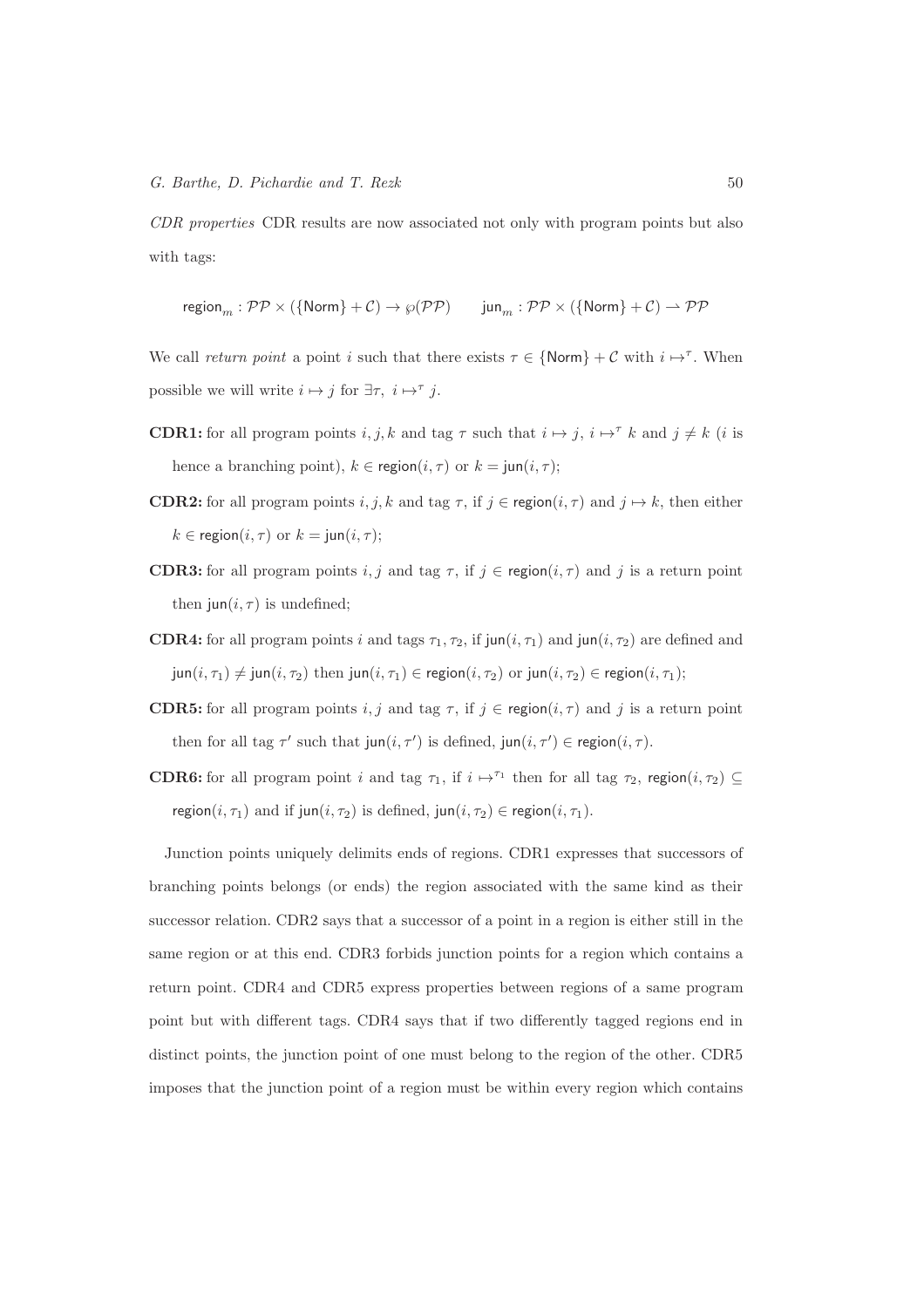a return point and is decorated with a different tag. CDR6 imposes that a return point i of tag  $\tau_1$  has a region region(i,  $\tau_1$ ) large enough to contain all the others regions (and the eventual junction points) that are attached to i. CDR6 can be seen as an extension of CDR5 for the case  $j = i$ . Any region that contains a return point or start at an ending point must contain all other regions.

Figure 13 presents an example of safe CDR for an abstract transition system.



#### 6.2. Non-Interference

Method signatures are now of the form

$$
\vec{k_v} \xrightarrow{k_h} \vec{k_r}
$$

where  $\vec{k_v}$ ,  $k_h$  are defined as in JVM<sub>C</sub>. (In the rest of the paper we will write  $\vec{k_r}[n]$  instead of  $k_n$  and  $\vec{k_r}[e_i]$  instead of  $k_{e_i}$ .) The security level  $\vec{k_r}$  (called *output level*) is now a list of security levels of the form  $\{Norm : k_n, e_1 : k_{e_1}, \ldots e_n : k_{e_n}\}$ , where  $k_n$  is the security level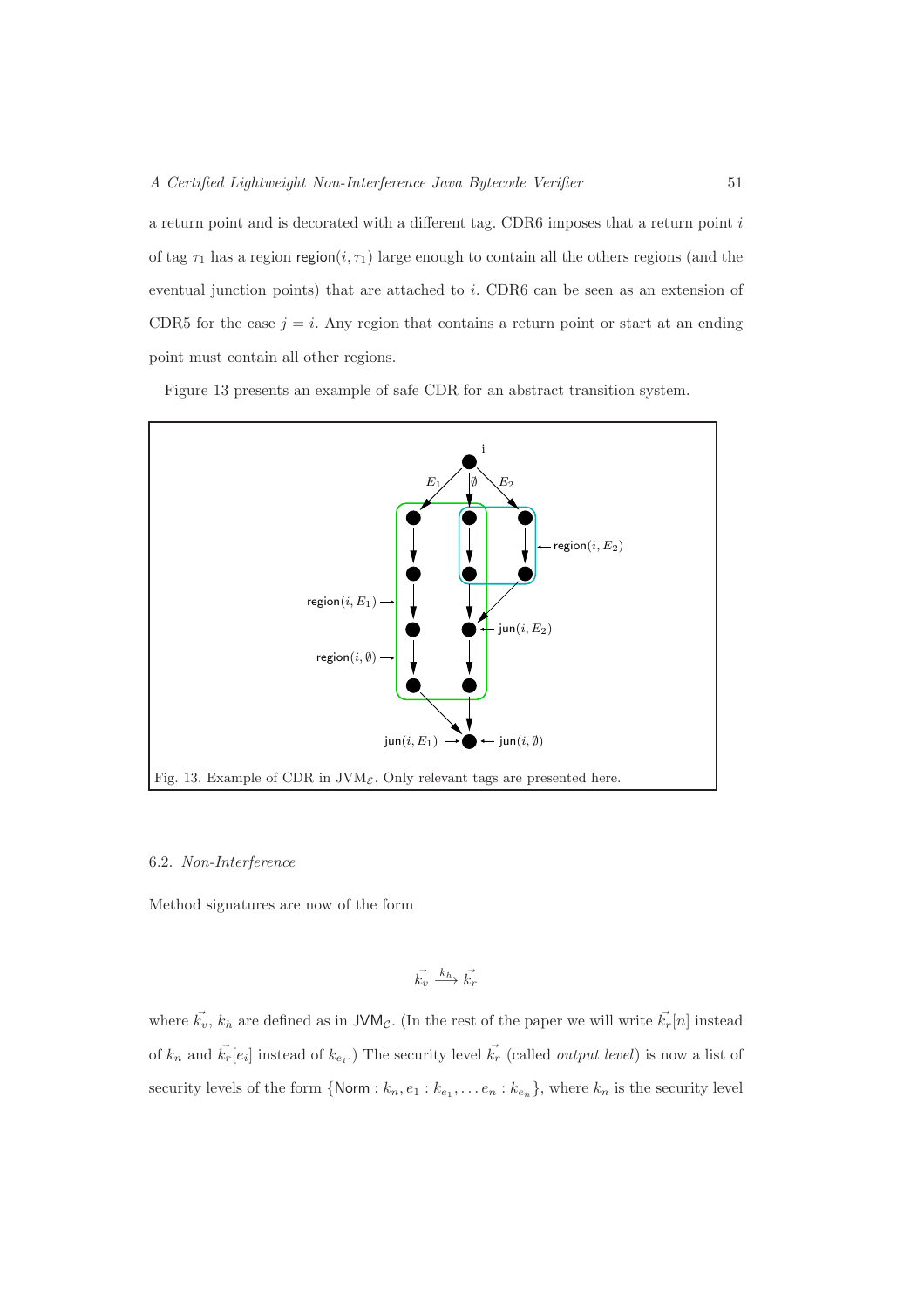of the return value and  $e_i$  is an exception class that might be propagated by the method in a security environment (or due to an exception-throwing instruction) of level  $k_i$ .

The notion of *output indistinguishability* is adapted accordingly.

**Definition 6.1 (Output indistinguishability).** Given an attacker level  $k_{obs}$ , a partial function  $\beta \in \mathcal{L} \to \mathcal{L}$ , an output level  $\vec{k_r}$ , indistinguishability of two final states in method  $m$  is defined by the clauses:

$$
\frac{h_1 \sim_{k_{\text{obs}},\beta} h_2 \qquad \vec{k_r}[n] \leq k_{\text{obs}} \Rightarrow v_1 \sim_{\beta} v_2}{(v_1, h_1) \sim_{k_{\text{obs}},\beta, \vec{k_r}} (v_2, h_2)}
$$
\n
$$
\frac{h_1 \sim_{k_{\text{obs}},\beta} h_2 \qquad \text{(class}(h_1(l_1)) : k) \in \vec{k_r} \qquad k \leq k_{\text{obs}} \qquad l_1 \sim_{\beta} l_2}{(\langle l_1 \rangle, h_1) \sim_{k_{\text{obs}},\beta, \vec{k_r}} (\langle l_2 \rangle, h_2)}
$$
\n
$$
\frac{h_1 \sim_{k_{\text{obs}},\beta} h_2 \qquad \text{(class}(h_1(l_1)) : k) \in \vec{k_r} \qquad k \nleq k_{\text{obs}}}{(\langle l_1 \rangle, h_1) \sim_{k_{\text{obs}},\beta, \vec{k_r}} (v_2, h_2)}
$$
\n
$$
\frac{h_1 \sim_{k_{\text{obs}},\beta} h_2 \qquad \text{(class}(h_2(l_2)) : k) \in \vec{k_r} \qquad k \nleq k_{\text{obs}}}{(v_1, h_1) \sim_{k_{\text{obs}},\beta, \vec{k_r}} (\langle l_2 \rangle, h_2)}
$$
\n
$$
h_1 \sim_{k_{\text{obs}},\beta} h_2 \qquad \text{(class}(h_1(l_1)) : k_1) \in \vec{k_r} \qquad \text{(class}(h_2(l_2)) : k_2) \in \vec{k_r}
$$
\n
$$
k_1 \nleq k_{\text{obs}} \qquad k_2 \nleq k_{\text{obs}}
$$
\n
$$
(\langle l_1 \rangle, h_1) \sim_{k_{\text{obs}},\beta, \vec{k_r}} (\langle l_2 \rangle, h_2)
$$

In each case, heaps must be indistinguishable. This definition implies that if indistinguishability outputs are of different nature (like normal value/exception or two exceptions from different classes) the security level of the corresponding exception must be high in the output signature  $\vec{k_r}$ . When outputs are of similar nature (two normal values or two exceptions of the same class) they are indistinguishable as soon as the corresponding security level in  $\vec{k_r}$  is low.

The previous definition and the next definition of non-interference rely on indistinguishability definitions already proposed for the  $JVM<sub>°</sub>$  (at page 33).

Definition 6.2 (Non-interferent JVM<sub> $\epsilon$ </sub> method). A method m is non-interferent w.r.t. a policy  $\vec{k_v}\longrightarrow \vec{k_r}$ , if for every attacker level  $k_{obs}$ , every partial function  $\beta \in \mathcal{L} \rightarrow \mathcal{L}$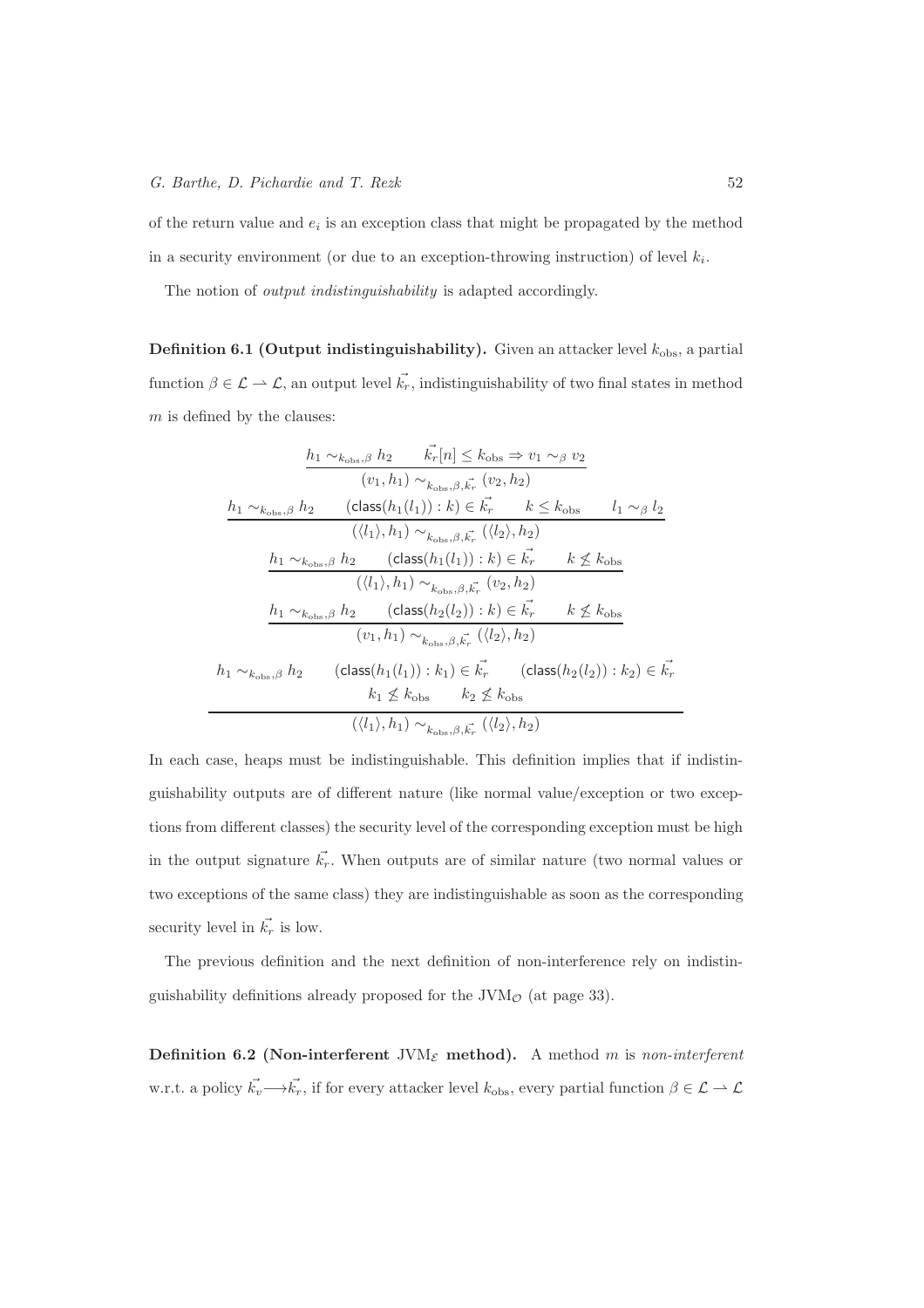and every  $\rho_1, \rho_2 \in \mathcal{X} \to \mathcal{V}, h_1, h_2, h'_1, h'_2 \in \mathsf{Heap}, r_1, r_2 \in \mathcal{V}+\mathcal{L}$  such that  $\langle 1, \rho_1, \epsilon, h_1 \rangle \sim_m^+$  $r_1, h'_1, \langle 1, \rho_2, \epsilon, h_2 \rangle \rightsquigarrow_m^+ r_2, h'_2$  and  $h_1 \sim_{k_{\text{obs}}, \beta} h_2, \rho_1 \sim_{\vec{k_v}, k_{\text{obs}}, \beta} \rho_2$ , there exists a partial function  $\beta' \in \mathcal{L} \to \mathcal{L}$  such that  $\beta \subseteq \beta'$  and  $(r_1, h'_1) \sim_{k_{\text{obs}} , \beta', \vec{k_r}} (r_2, h'_2)$ .

Like in  $JVM_{\mathcal{C}}$ , we impose a *side-effect-safe* (*c.f.* page 41 for a formal definition) on methods. This notion is used when virtual call occurs in a high context in order to enforce that no modification is done on low information during the execution of the called method.

Definition 6.3 (Secure JVM<sub>E</sub> method). A method m is *secure* w.r.t. a policy  $\vec{k_v} \stackrel{k_h}{\longrightarrow}$  $\vec{k_r}$  if m is side-effect-safe with respect to  $k_h$  and m is non-interferent with respect to  $\vec{k_v}\rightarrow\vec{k_r}.$ 

**Definition 6.4 (Secure JVM<sub>E</sub> program).** A program is secure with respect to a table of method signature  $\Gamma$  if for all its method m, m is secure with respect to all policies in Policies<sub>Γ</sub>(m)<sup>§§</sup>.

# 6.3. Typing rules

Typing rules for  $JVM<sub>C</sub>$  are extended (and modified in the case of ifeq and invokevirtual) with rules given in Figure 14. These rules concern only exception-throwing and branching instructions. Rules for other instructions are as in  $JVM<sub>C</sub>$ .

The rule for ifeq is updated to flag with Norm the region that it considers. The virtual call needs now three typing rules. The first one corresponds to a normal control flow edge from the call site to its successor in the calling method. It is very similar to the rule in  $JVM<sub>C</sub>$  except that invokevirtual is now a branching instruction because of the various exceptions that may be thrown at this point. We rely on the information  $exc$ Analysis( $m_{\text{ID}}$ )

<sup>§§</sup> Policies<sub>Γ</sub>(m) has been defined on page 42.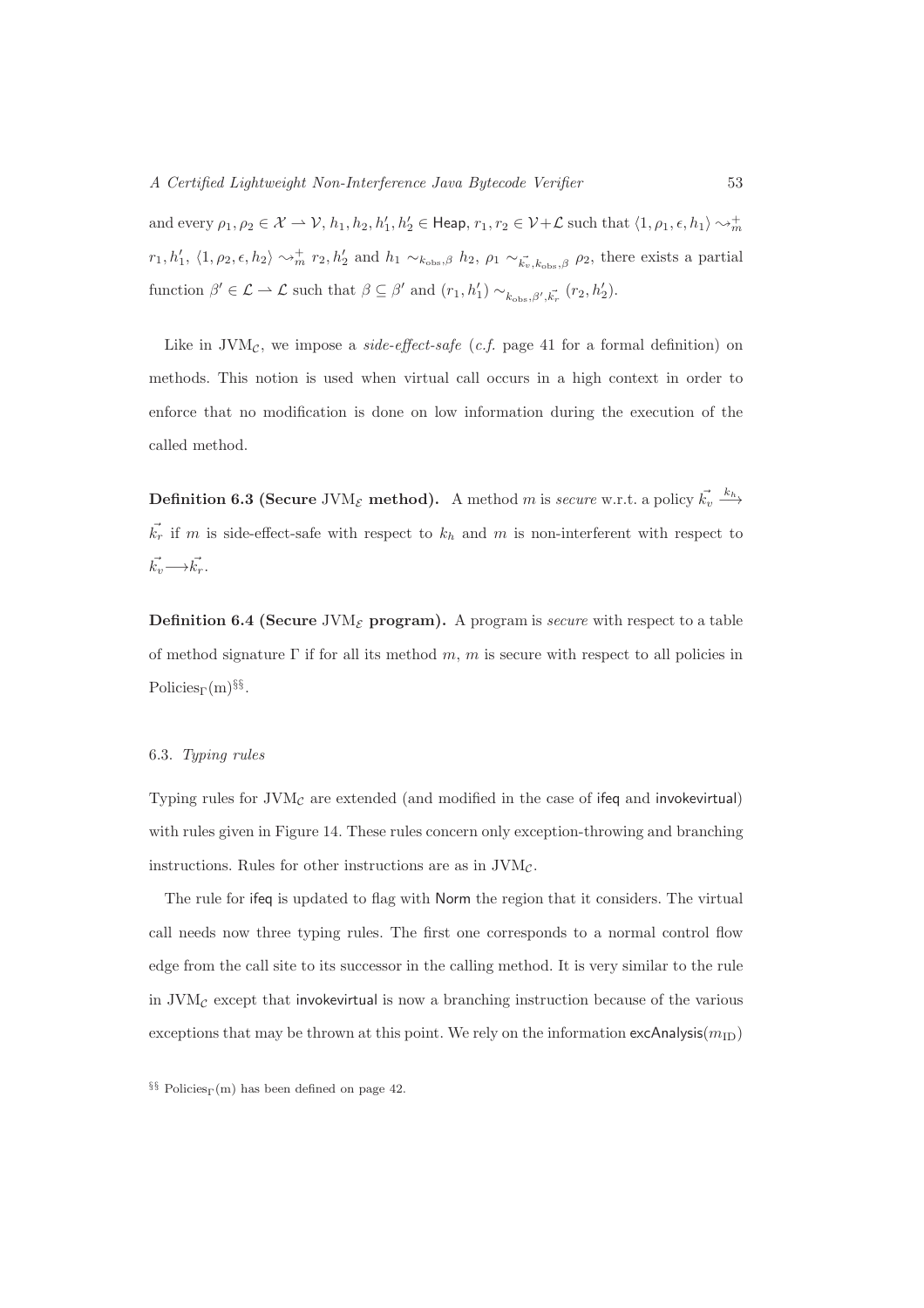

to compute the level upper bound  $k_e$  of all exceptions that may be thrown by the method. The level  $k_e$  and the level k of the receiver object (that may be null and may throw a null pointer exception at runtime) are used to constrain the security environment and the next stack type. The second and third rules are parametrised by any exception e that may be thrown by  $m_{\text{ID}}$ . The second rule corresponds to the case where the exception is caught at the caller site, while the third rule corresponds to the case where the exception is not caught there. In each of these rules, the level  $\vec{k'_{r}}[e]$  is used to constrain the corresponding region region $(i, e)$ .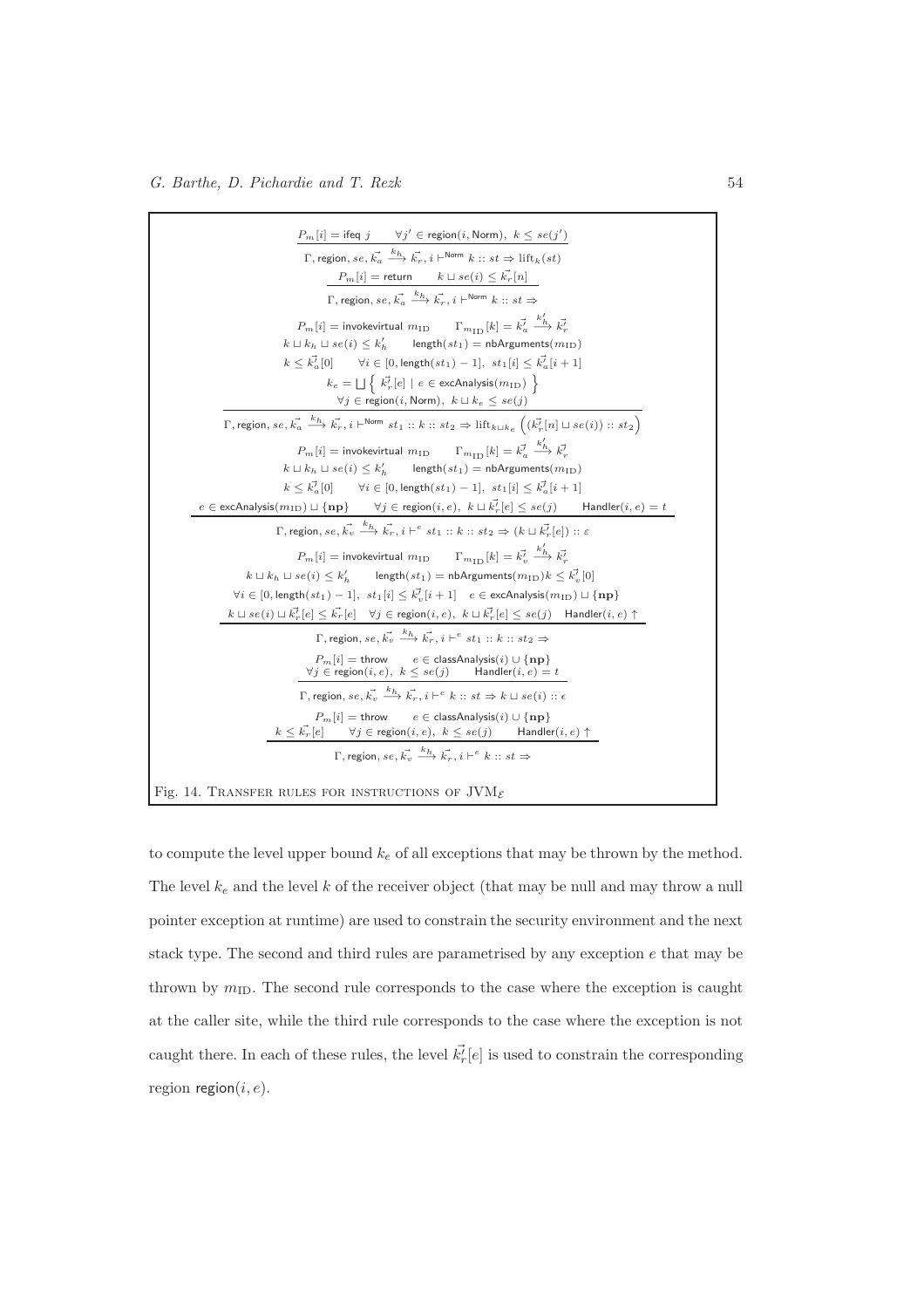Observe that the typing judgement is now parametrised by a tag  $\tau \in \{\text{Norm}\} + \mathcal{C}.$ It will be used to describe without ambiguity which typing constraint must be verified according to the kind of execution performed in the semantics.

This notion of tag requires to update the notion of typable method.

**Definition 6.5 (Typable method).** A method m is typable w.r.t. a method signature table Γ, a global field policy ft, a policy sgn, and a CDR region<sub>m</sub> :  $PP \rightarrow \wp (PP)$  if there exists a security environment  $se: \mathcal{PP} \to \mathcal{S}$  and a function  $S: \mathcal{PP} \to \mathcal{S}^*$  such that  $S_1 = \varepsilon$ and for all  $i,j\in \mathcal{PP},\,e\in \{\mathsf{Norm}\}+\mathcal{C}\mathsf{:}$ 

- $1 \ i \mapsto^e j$  implies there exists  $st \in \mathcal{S}^*$  such that  $\Gamma$ , ft, region,  $se$ ,  $sgn$ ,  $i \vdash^e S_i \Rightarrow st$  and  $st \sqsubseteq S_j$ ;
- $2 \ i \mapsto^e \text{ implies } \Gamma, \text{ft, region}, \text{se}, \text{sgn}, \textit{i} \vdash^e S_i \Rightarrow$

## 6.4. A typable example

Figure 15 presents an example of a typable method m, giving the corresponding source code and the tagged flow graph. A method m may throw two kinds of exceptions: an exception of class  $C$  depending on the value of  $x$ , and an exception of class  $np$  depending on the values of  $x$  and  $y$ . Normal return depends on  $y$  because execution terminates normally only if it is not *null*. The method  $m$  is typable with the policy  $m$  : (this : L, x : L,  $y : H$ )  $\stackrel{H}{\to}$  {Norm : H, C : L, np : H} with the CDR (given only for branching points), the type stacks and the security environment given in Figure 15.

Figure 16 gives another example<sup>¶</sup> where fine grain exception handling is necessary for the code to be typable. Here the update  $t_L = 1$  at point 6 is accepted if and only if  $se(6)$  is low. This fragment is accepted by our type system since, thanks to the fine grain

<sup>¶¶</sup> To keep the example short here we give a compressed version of the compiled code.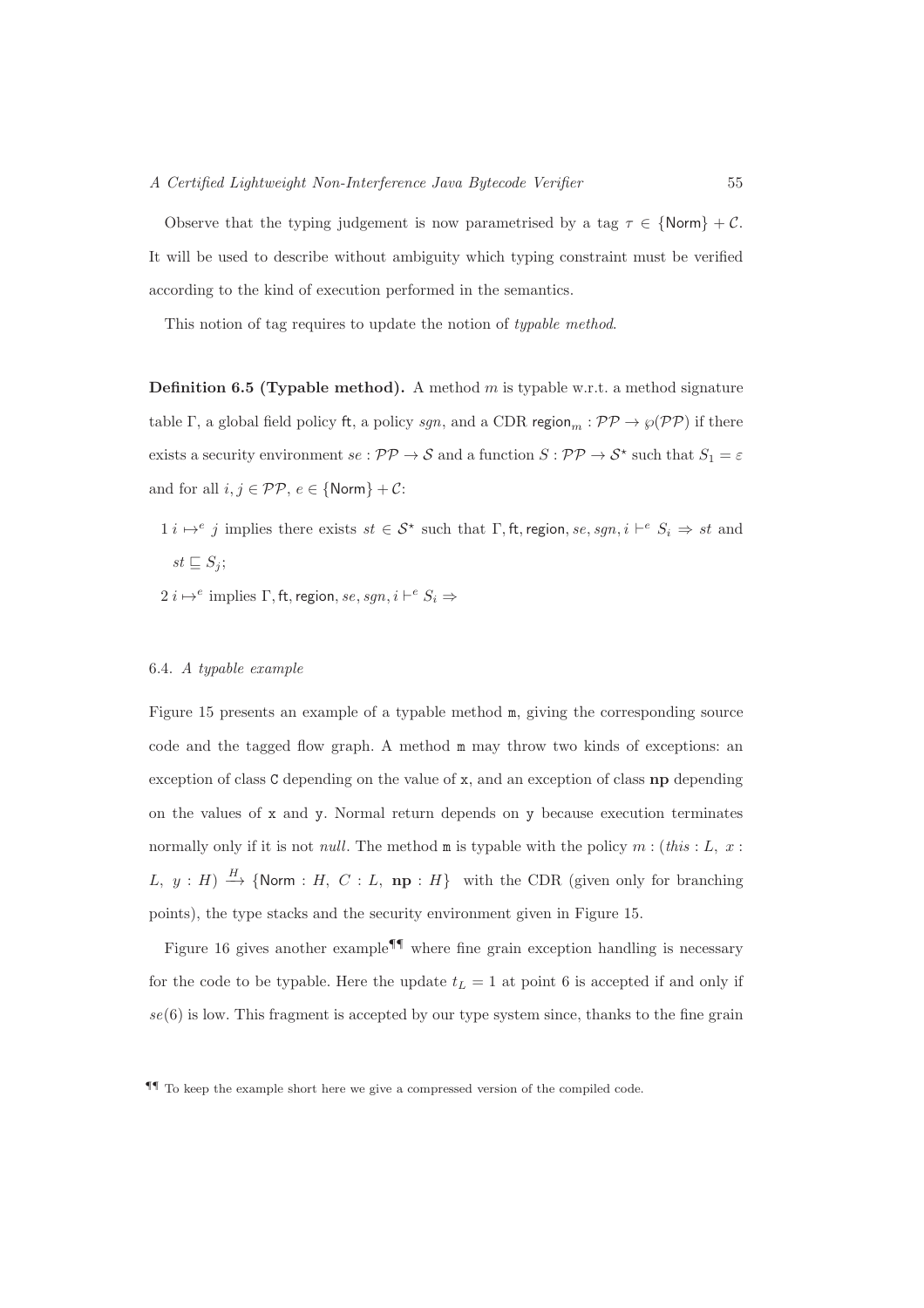int m(boolean x,C y) throws C { if  $(x)$  {throw new  $C()$ ;} else  ${y.f = 3;}$ ; return 1; }  $0:$  load  $x$  $1:$  ifeq  $4$  $2:$  new  $C$ 3 : throw  $4:$  load  $y$ 5 : push 3  $6:$  putfield  $f$ 7 : const 1 8 : return 0 1 2 3 4 5 6 7 8 ∅ ∅ ∅  $C\downarrow$ ∅ ∅  $\emptyset$  np ∅  $\emptyset \downarrow$  $\emptyset$ i  $S(i)$  se(i) 0  $\varepsilon$   $L$ 1  $L :: \varepsilon$   $L$ 2  $\varepsilon$   $L$ 3  $L :: \varepsilon$   $L$ 4  $\varepsilon$   $L$ 5  $H :: \varepsilon$   $L$ 6  $L :: H :: \varepsilon$   $L$ 7  $\varepsilon$  H 8  $H :: \varepsilon$   $H$  $region(1, Norm) = \{2, 3, 4, 5, 6, 7, 8\}$  jun(1, Norm) undef. region(6, Norm) = Ø jun(6, Norm) = 7 region(6, np) = {7,8} jun(6, np) undef. Fig. 15. Typable methods at source and bytecode level

regions, typing rule for virtual call only propagates exception levels  $\vec{k_r}$ [np] = H in the region region $(3, np)$  (instead of region $(3, C)$ ).

## 6.5. Type system soundness

We finish this section by stating the type soundness theorem for  $JVM_{\mathcal{E}}$ .

**Theorem 6.6.** Let P be a JVM<sub>E</sub> typable program w.r.t. safe CDRs (region<sub>m</sub>, jun<sub>m</sub>) and a table of signatures Γ. Then P is secure with respect to Γ.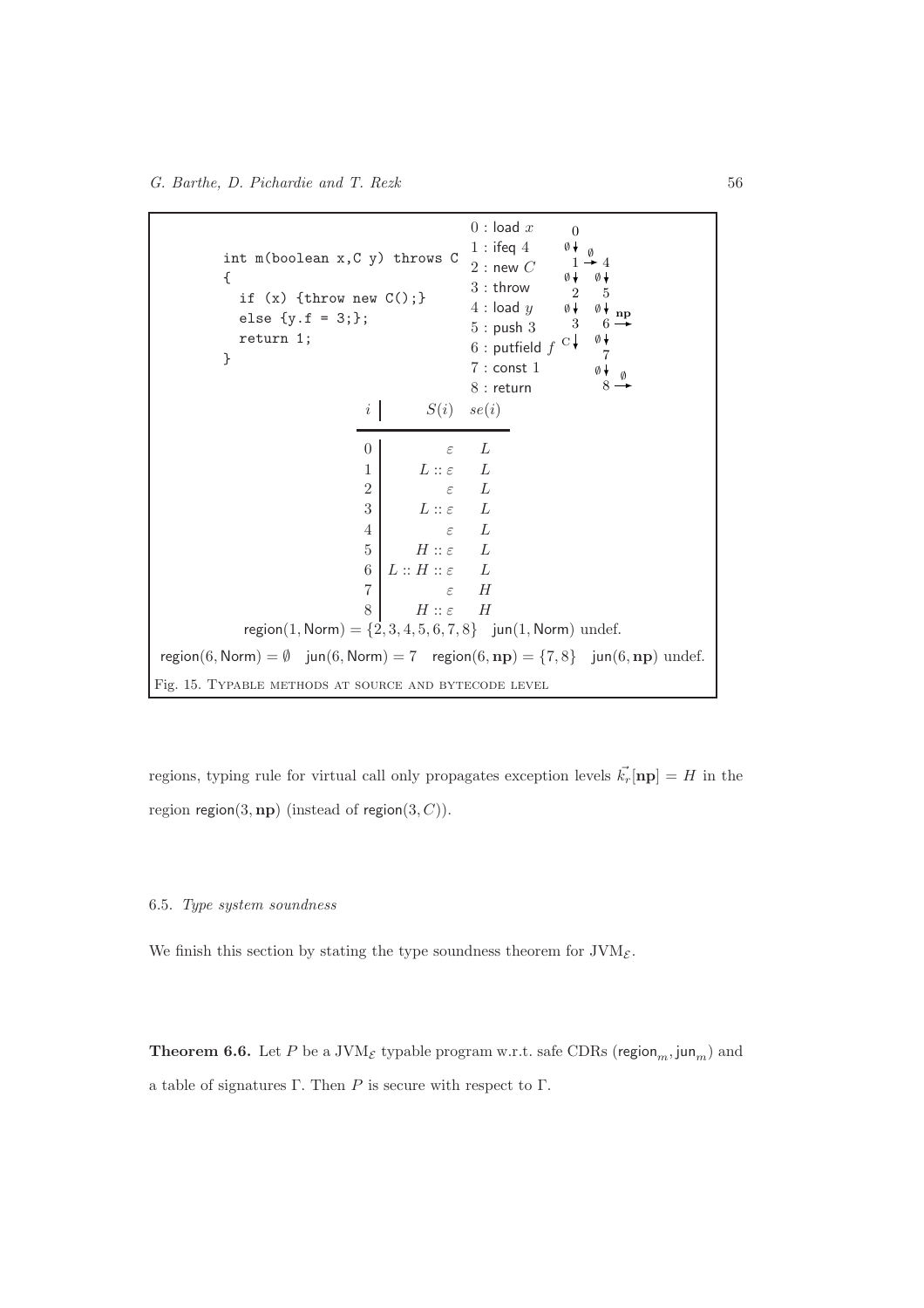| $0:$ load $oL$                                                                                                                                                                                                                                            | i                                                                                              | $S(i)$ se(i)                                                                                                                                                                |
|-----------------------------------------------------------------------------------------------------------------------------------------------------------------------------------------------------------------------------------------------------------|------------------------------------------------------------------------------------------------|-----------------------------------------------------------------------------------------------------------------------------------------------------------------------------|
| $0 \stackrel{\emptyset}{\rightarrow} 1 \stackrel{\emptyset}{\rightarrow} 2$<br>1 : load $y_H$<br>2 : load $x_L$<br>$3:$ invokevirtual $m$<br>np<br>$4:$ store $z_H$<br>$5:$ push $1$<br>$6:$ store $t_L$<br>handler : [0, 3], NullPointer $\rightarrow$ 4 | 0<br>1<br>$\overline{2}$<br>3<br>₩Ø<br>5<br>4<br>$\star \emptyset$<br>$\overline{5}$<br>6<br>6 | L<br>$\epsilon$<br>$L: \varepsilon$ $L$<br>$L::L::\varepsilon$ $L$<br>$L :: H :: L :: \varepsilon$ $L$<br>$H :: \varepsilon$ L<br>$\varepsilon$ L<br>$L :: \varepsilon$ $L$ |
| region(3, Norm) = region(3, $np$ ) = $\emptyset$ jun(3, Norm) = jun(3, $np$ ) = 4<br>region(3, C) = {4, 5, 6, } jun(3, C) undef.                                                                                                                          |                                                                                                |                                                                                                                                                                             |

## 7. Machine-checked proof

We have formalized within the Coq proof assistant the information flow type system for the JVM<sub> $\epsilon$ </sub> fragment, and proved formally its soundness. Moreover, we have formalized executable checkers for the CDR properties and for typability, and proved formally their soundness—in the sense that an annotated program that is accepted by the CDR checker satisfies the CDR properties, and that an annotated program that is accepted by the information flow checker is typable w.r.t. our type system and non-interferent. The statement of soundness of the type system hinges on a formalization of the operational semantics of the JVM, and of the notion of non-interferent program.

This section presents an overview of the proof. We start with a short discussion on the relevance of formal proofs, and some statistics on the development. Then, we describe our formalization of the semantics of the JVM and of the notion of non-interferent program. Further, we discuss our approach for proving unwinding lemmas and for constructing executable checkers. We conclude with an example.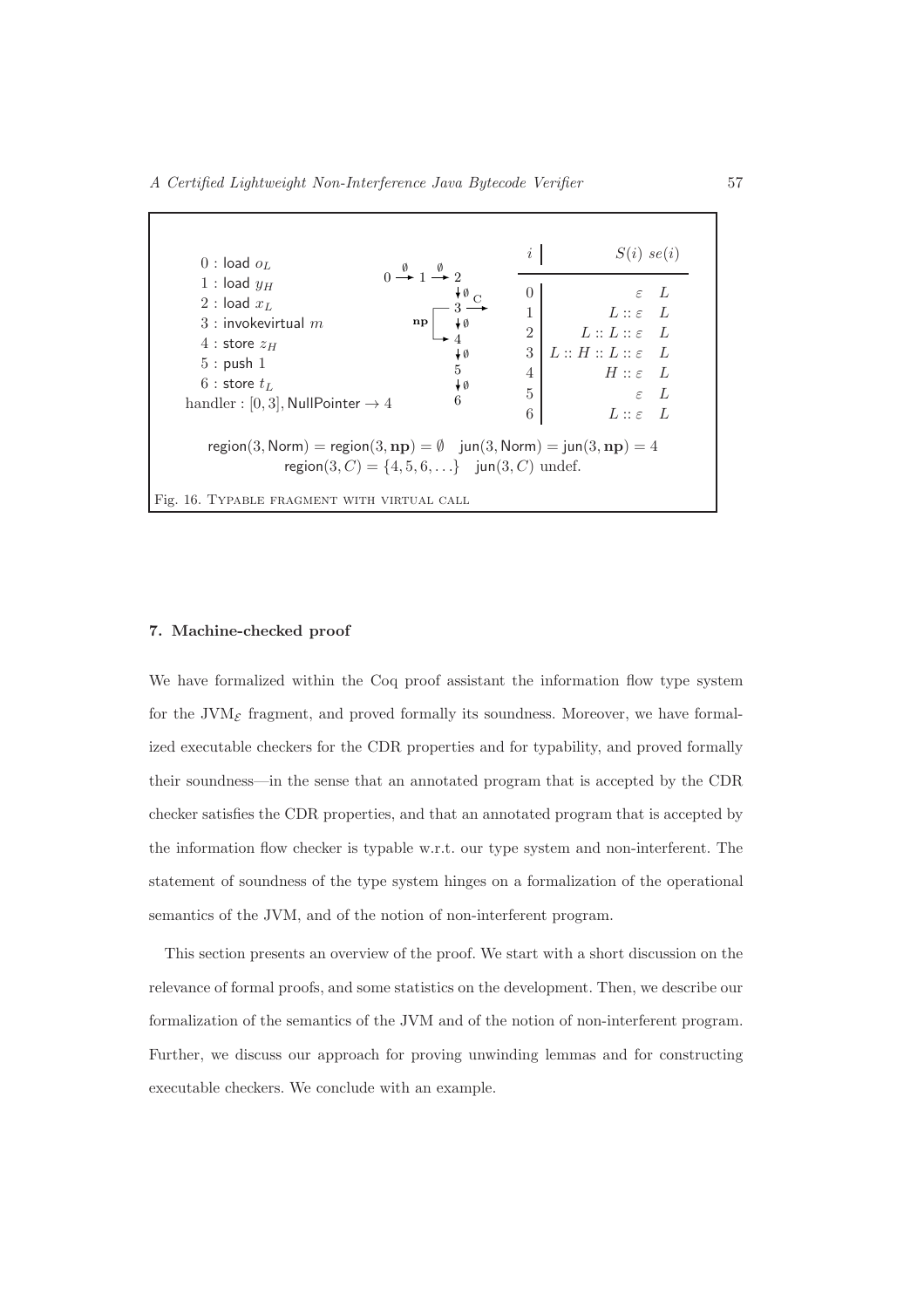## G. Barthe, D. Pichardie and T. Rezk 58

## 7.1. Motivation and overview

Our formalization participates to an increasing trend of using proof assistants for building machine-checked proofs of the metatheory of programming languages (Aydemir et al., 2005). One primary motivation for using proof assistants is that they provide significant help for managing satisfactorily the complexity of type soundness proofs. In our view, the complexity of information flow type systems for full-fledged languages makes machinechecked formalizations extremely important, if not compulsory, for three concommitting reasons. First, the formalization of the operational semantics contains a significant number of rules; for example, the JVM virtual call has 5 different transitions (call on a null reference which generates a null pointer exception that may be caught or not, normal termination of the callee, termination by an exception that may be caught or not in the caller context). Second, the type system contains over 60 rules, and many rules have a large (up to 10) number of premises, see e.g. Figure 14. Third, the proof of non-interference relies on unwinding lemmas that require reasoning about two program executions, leading to a very large number of cases in proofs. Moreover, the proof of correctness of the type system is stratified: one must first prove that the CDR checker is correct (assuming that the pre-annotations are), then prove that the type system is correct (assuming that the pre-annotations and CDR checker are)—we do not provide a means to check the correctness of pre-annotations; this is left for future work. Summarizing, we have proved the following theorem; the second part corresponds to the Theorem 6.6.

## Theorem 7.1.

1 CDR and IF can be checked by executable functions.

2 For every annotated program P,

$$
PA(P) \land \text{CDR}(P) \land \text{IF}(P) \Longrightarrow \text{SAFE}(P)
$$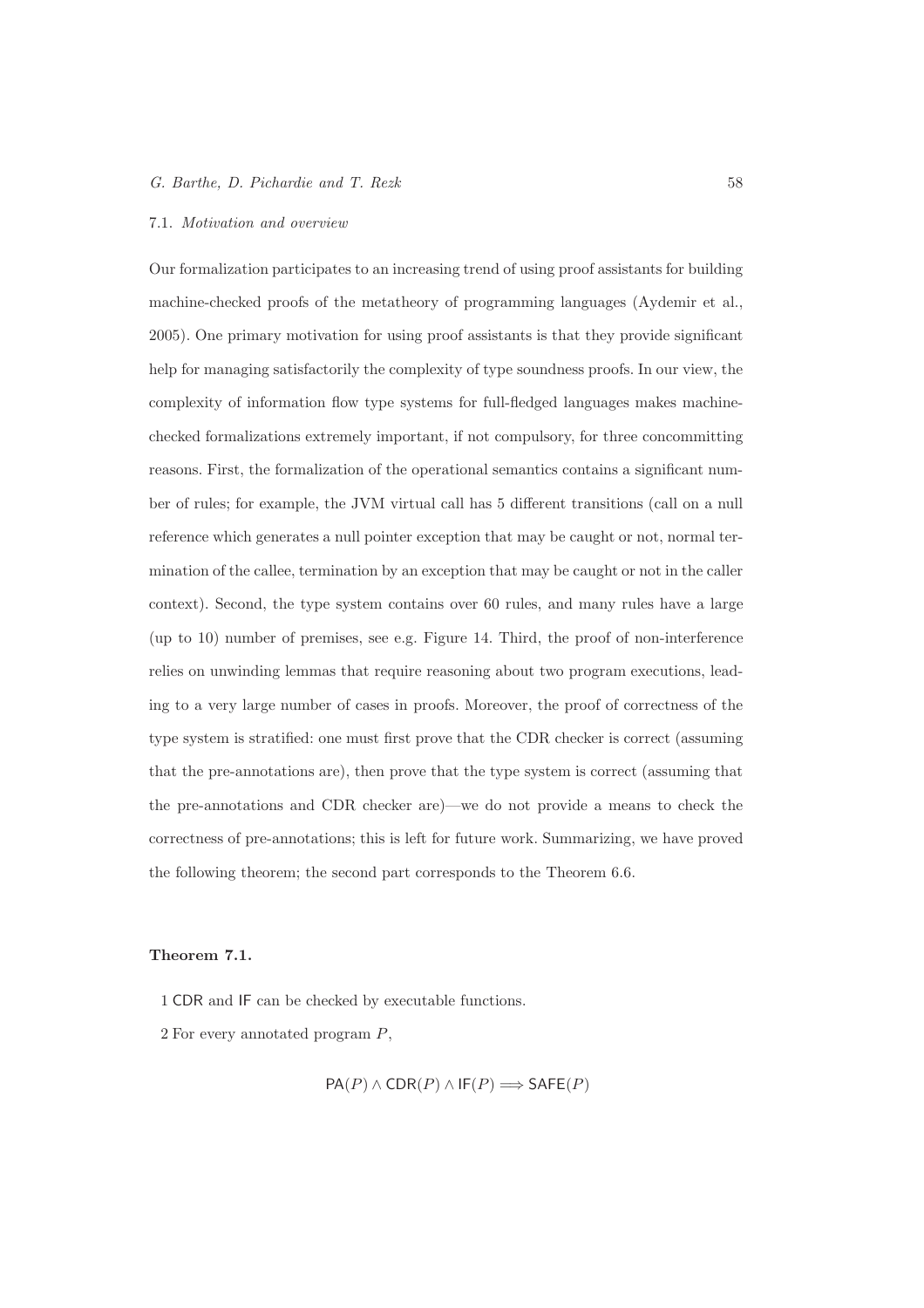where:

- the security condition is formalized by the predicate SAFE;
- the correctness of program annotations is formalized by the predicate PA;
- the CDR properties (given in Section 6) are formalized by the predicate CDR;
- the notion of typable program is formalized by the IF predicate.

Foundational Proof-Carrying Code (Appel, 2001) provides another motivation for machine-checked proofs: a certified checker can be used to reduce the Trusted Computing Base of a security architecture for mobile code. Figure 17 describes how our type system would operate in a Proof-Carrying Code scenario. The left-hand side of the figure corresponds to the code producer, which should produce a certificate in the form of the results of the PA, CDR, and IF analyzers. Our formalization focuses on the right-hand side of the figure, which corresponds to the code consumer:

1 the PA checker verifies that annotations provided by the PA analyzer are correct;

2 the CDR checker verifies that regions provided by the CDR analyzer verify the safe over-approximation properties of Section 6;

3 the IF checker verifies type correctness in the style of lightweight bytecode verification. One virtue of Foundational Proof Carrying Code is that it yields a significantly simpler Trusted Computed Base: specifically, the Trusted Computing Base is reduced to the Coq type checker and the formal definition of non-interference, as shown in Figure 18 contrast with Figure 17 where formal proofs were not mentioned.

The full Coq development is about 17,000 lines; its main components are: the operational semantics of the JVM, the definition of the type system, and the proof of soundness of the type system. Each of them is a significant formalization in itself; Figure 19 gives indications on the size of the components. The development is available at

http://www.irisa.fr/celtique/pichardie/ext/iflow/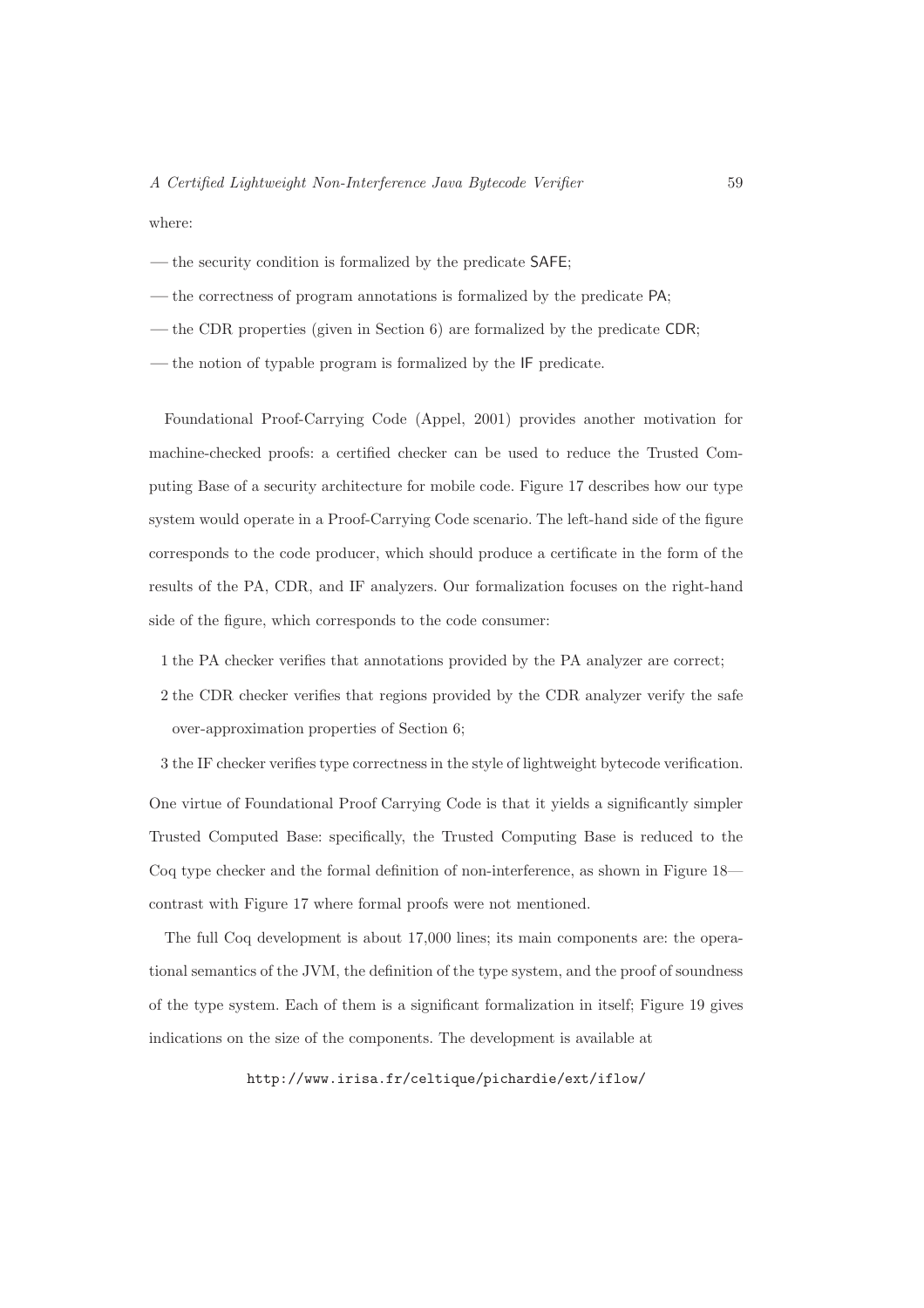



# 7.2. Formal semantics

The development relies on a formal semantics of the JVM in Coq, called Bicolano, which has been developed within the Mobius project to serve as a common basis for certification of proof carrying code technologies in Coq. Bicolano closely follows the official JVM specification—although some features are omitted, e.g. initialization, subroutines, multithreading, dynamic class loading, garbage collection, 64-bit arithmetic and floats.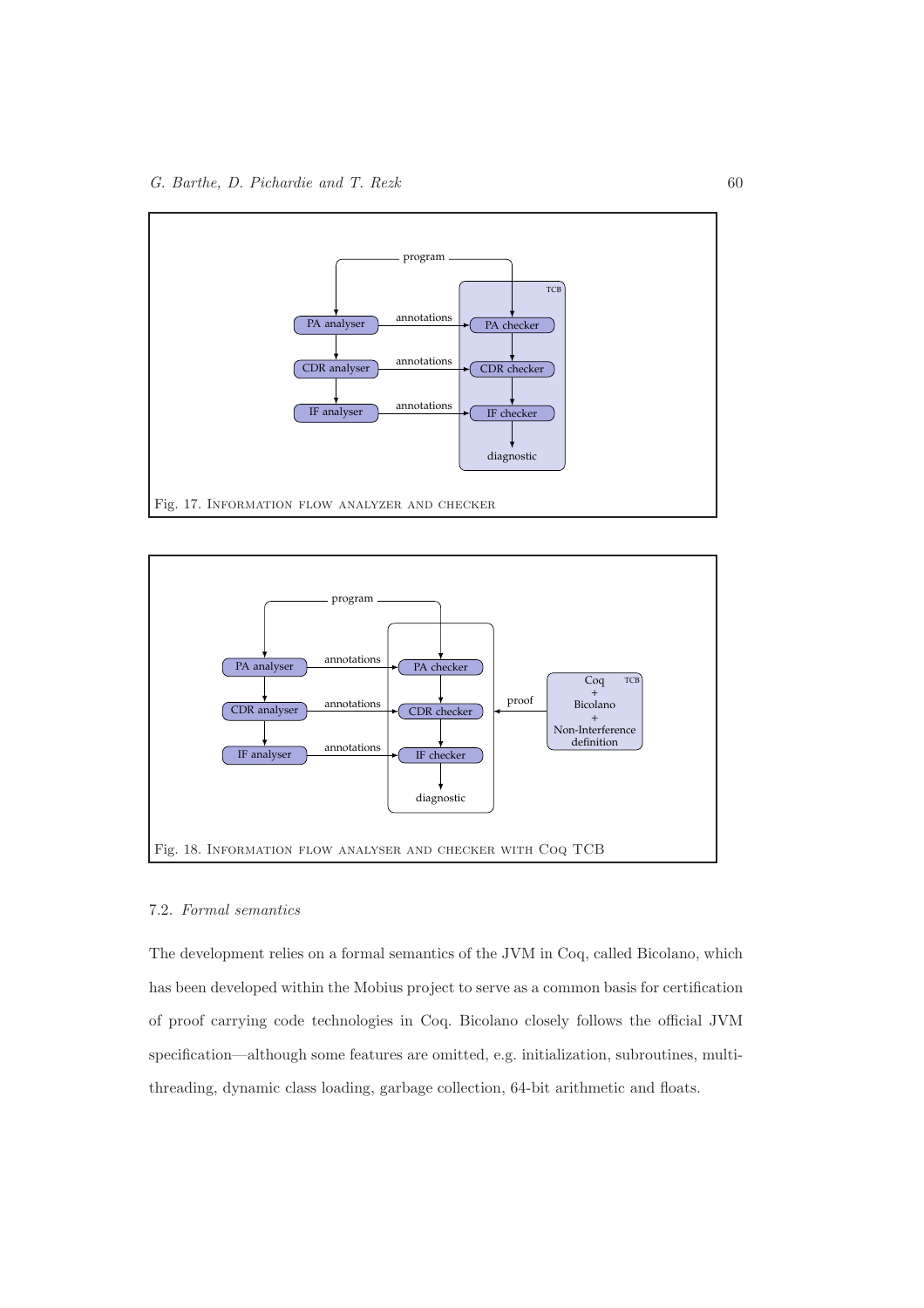|                                                               | Line of code |
|---------------------------------------------------------------|--------------|
| JVM semantics (Bicolano), bytecode program manipulation tools | 4287         |
| Non-Interference type checker                                 |              |
| General non-interference proof                                | 942          |
| Unwinding lemmas                                              | 3527         |
| Typing rules (definitions, properties, checker)               | 5236         |
| Indistinguishability                                          | 2157         |
| CDR checker                                                   | 1003         |
| Total                                                         | 17152        |

Fig. 19. Size of the Coq development

The core of Bicolano is a small-step operational semantics which describes the dynamic behavior of a bytecode program according to the JVM specification. The small-step semantics is formalized as an inductively defined relation  $\cdot \rightarrow \cdot$  between states of the virtual machine, where a state consists of a heap, and a stack frame; Figure 20 presents the small-step semantics for method calls and return. In addition, Bicolano formalizes a mix-step semantics, in which method calls are performed in one step—as in Section 5; in particular, the mix-step semantics for virtual method invocation appears in Figure 9 (page 40). The mix-step semantics is also formalized as an inductively defined relation  $\cdot \rightarrow \cdot$  between states of the virtual machine, but uses a simplified notion of state in which the stack frame is replaced by a single frame. Both semantics are equivalent, in the sense that the big-step semantics induced by the two semantics coincide; Bicolano formally establishes this equivalence between them. The crux of the proof is a lemma stating that each execution of the JVM to a final value implies the corresponding judgment of the mix-step semantics.

$$
\begin{pmatrix} \langle h, [m, \text{pc}, \rho, os], \varepsilon \rangle \to^* \langle h', [m, \text{pc}', \rho', v' :: os'], \varepsilon \rangle \\ \text{with } P_m[\text{pc}'] = \text{return} \end{pmatrix} \implies \langle h, \text{pc}, l, s \rangle \sim_m^+ (h', v')
$$

A similar lemma is necessary for execution terminating with an uncaught exception.

We briefly comment on the role of the two semantics in our work: the mix-step seman-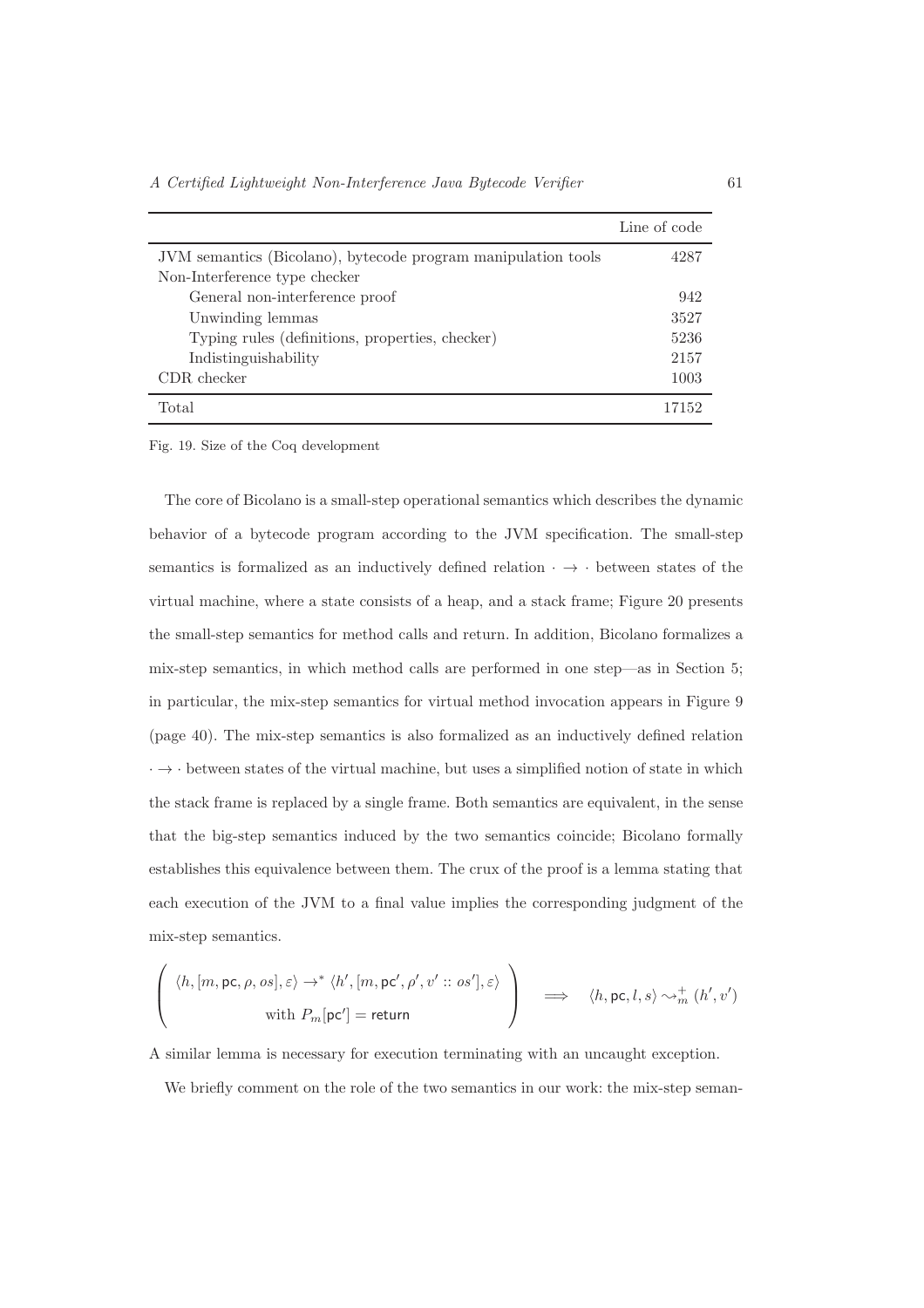## $G.$  Barthe, D. Pichardie and T. Rezk 62

tics brings important simplifications in the definition of state indistinguishability and in the soundness proofs, and hence we use it to machine-check type soundness. The smallstep semantics serves as a reference formalization, and hence the final theorem is stated using the small-step semantics.

| $P_m[i] =$ invokevirtual $m_{\text{ID}}$ $m' =$ lookup $_P(m_{\text{ID}}, \text{class}(h(l)))$                                                              |  |  |  |  |
|-------------------------------------------------------------------------------------------------------------------------------------------------------------|--|--|--|--|
| $l \in dom(h)$ length $(os_1)$ = nbArguments $(m_{\text{ID}})$                                                                                              |  |  |  |  |
| $f' = [m', 1, \{this \mapsto l, \vec{x} \mapsto os_1\}, \varepsilon]$ $f'' = [m, pc, \rho, os_2]$                                                           |  |  |  |  |
| $\langle h, [m, \text{pc}, \rho, l :: os_1 :: os_2], sf \rangle \rightarrow \langle h, f', f'': sf \rangle$                                                 |  |  |  |  |
| instrAt(m, pc, return)                                                                                                                                      |  |  |  |  |
| $\langle h, [m, \text{pc}, \rho, v::os], [m', \text{pc}', \rho', os'] :: sf \rangle \rightarrow \langle h, [m', \text{pc}' + 1, \rho', v::os'], sf \rangle$ |  |  |  |  |
| Fig. 20. Small-step semantics rule for virtual method call                                                                                                  |  |  |  |  |

For the purpose of the information-flow type system, we have also developed an instrumented semantics of annotated programs. In such an instrumented semantics, extra properties taken from annotation information are assumed in the premise of the transition rules. Figure 21 gives an example of instrumented transition. Annotations take the form of flags safe attached to program points where the pre-analyzer predicts that no exception may be thrown here; moreover, the instrumented semantics constrains that exceptions can only be raised at program points which are not annotated as safe. Assuming that the annotations are correct, the mix-step semantics and the instrumented mix-step semantics coincide.

$$
\langle h, \text{pc}, l, s \rangle \leadsto^+_{m} (h', v') \land \text{Sound(annot)} \Longrightarrow \langle h, \text{pc}, l, s \rangle \leadsto^{\text{annot}}_{m} (h', v')
$$

|                                                                                                                | $P_m[i]$ = getfield $f$ $l'$ = fresh $(h)$ |  | $ $ anno $\tan[i]\neq$ safe |  |
|----------------------------------------------------------------------------------------------------------------|--------------------------------------------|--|-----------------------------|--|
| $\langle i, \rho, null :: os, h \rangle \rightarrow_{m, np}$ Runtime Exception Handling $(h, l', np, i, \rho)$ |                                            |  |                             |  |
| Fig. 21. Example of annotated semantic rule                                                                    |                                            |  |                             |  |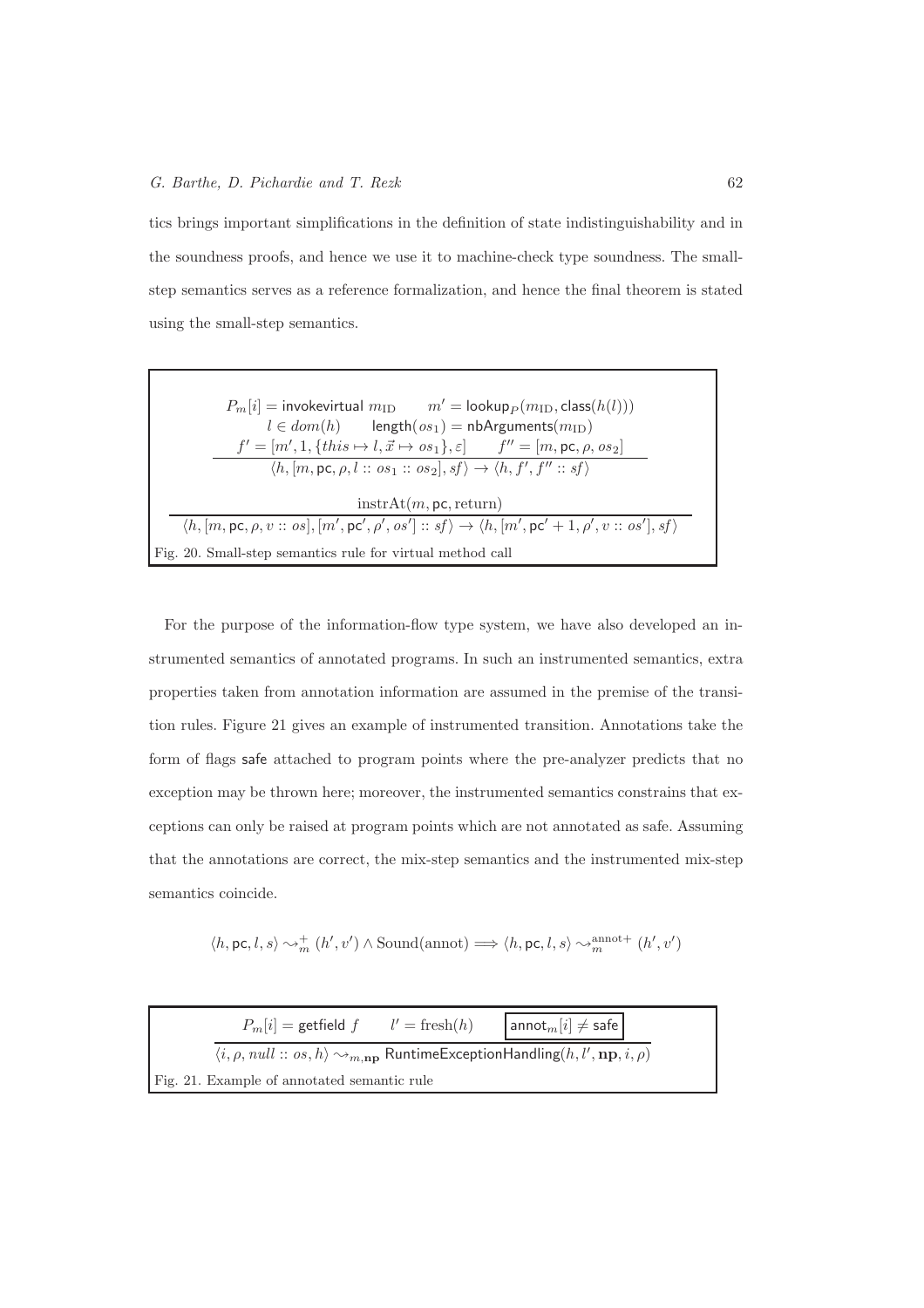# 7.3. Formalization of the security condition

The definition of non-interferent program, and the proof of soundness of the type system, rely on the notion of state indistinguishability. The main issue with the formalization of the latter is the notion of finite bijection used to relate heaps in the two program executions. Instead of parametrizing state indistinguishability by a finite bijection  $\beta$ from A to A, we have found it more convenient to parametrize the definition by a pair of finite functions  $(\beta_1, \beta_2)$  from natural numbers to A. Informally, the finite functions  $\beta_1$ and  $\beta_2$  are determined by the execution of the first and second programs respectively:  $\beta_1$ is extended when a new low object is created during execution of the first program, and likewise for  $\beta_2$ . This allows us to define an instrumented operational semantics in which the partial function  $\beta_i$  is part of the program state; see next subsection.

7.3.1. Finite maps A finite function from nat to A is modelled by the dependent type:

```
Record ffun (A:Type) : Set := make {
 lookup :> nat -> option A;
 domain_size : nat;
 lookup_domain : forall n, n<domain_size <-> (lookup n<>None)
}.
```
Hence, an element of type ffun A is given by three elements: a partial function from natural numbers to A, modelled as a type-theoretical function lookup from natural numbers to option A; a natural number domain size that gives the current size of the function domain and a proof lookup domain that the domain of lookup is equal to the set of the numbers smaller than domain size. In order to carry our reasoning, we have built a library that includes operators and lemmas to manipulate and reason about finite maps.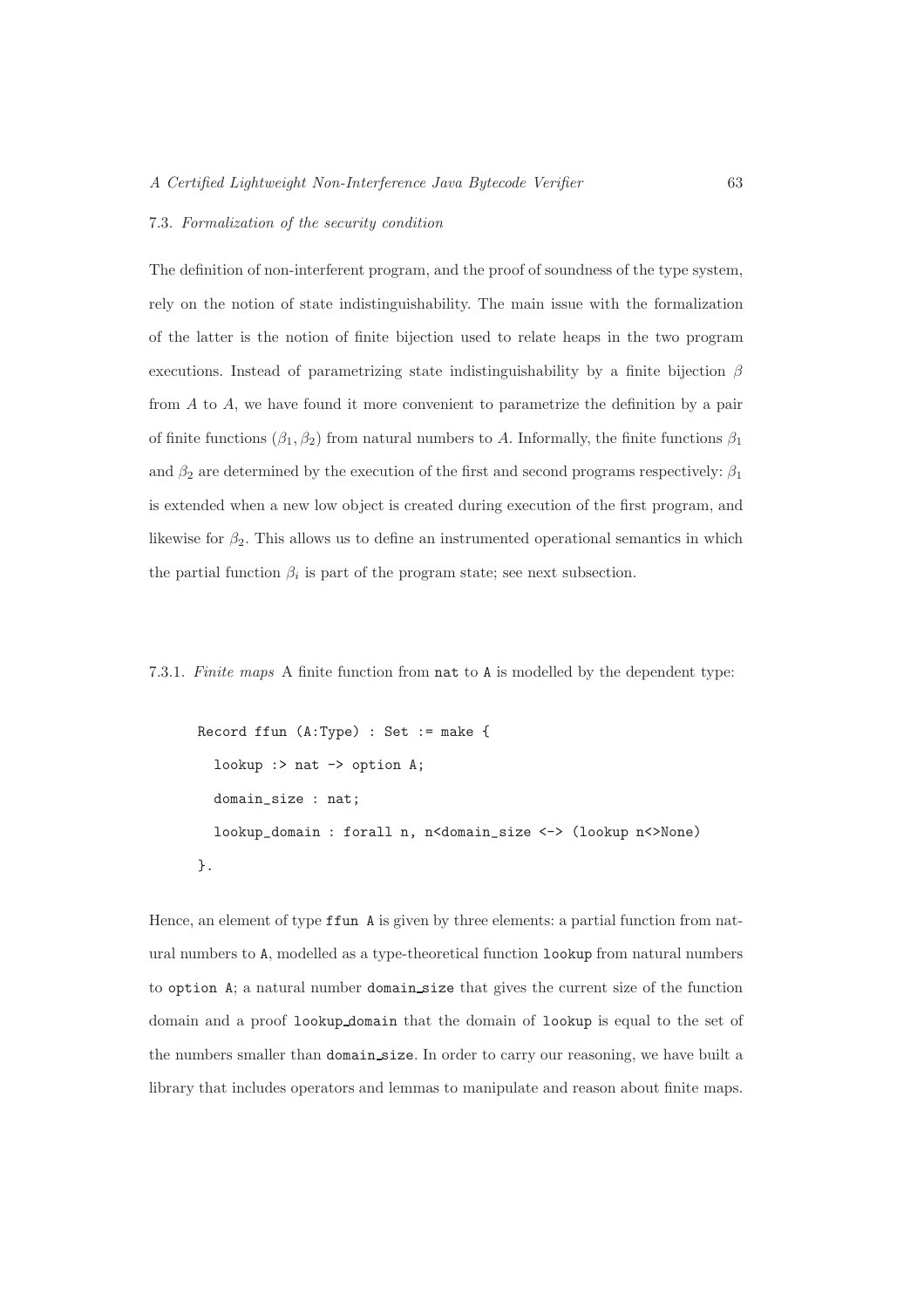7.3.2. Indistinguishability relations We have formalized indistinguishability relations and built a library of basic results to reason about indistinguishability—the library contains more than 100 lemmas.

Indistinguishability relations are defined w.r.t. a pair of finite functions from natural numbers to locations. As in the paper, the formalization defines indistinguishability incrementally for values, operand stacks, local variables, heaps and states. As an example the signature for the heap indistinguishability relation is the following:

hp\_in (newArT : Method \* PC -> L.t') (ft:FieldSignature -> L.t') (b b': FFun.t Location) (h h': Heap.t) : Prop

Here the parameter newArT gives the annotation for array allocation (one array content type at each newarray location in the program). L.t' is the type of information flow types extended to arrays (see Section 4). The finite functions b and b' correspond to the partial bijection of the previous sections; the predicate hp in enforces that the two functions satisfy some expected properties, e.g. being bijective.

#### 7.4. Soundness proof methodology

The main technical artifact of the soundness proof is a (mix-step) defensive semantics that keeps track of type information and partial bijections, and is particularly useful to reason on well-typed executions.

The defensive semantics manipulate states of the form (in Coq syntax):

```
Inductive state : Type :=
  | intra : IntraNormalState -> TypeStack -> ffun Location -> state
  | ret : Heap.t -> ReturnVal -> ffun Location -> state.
```
The following Coq code presents the rule corresponding to object allocation.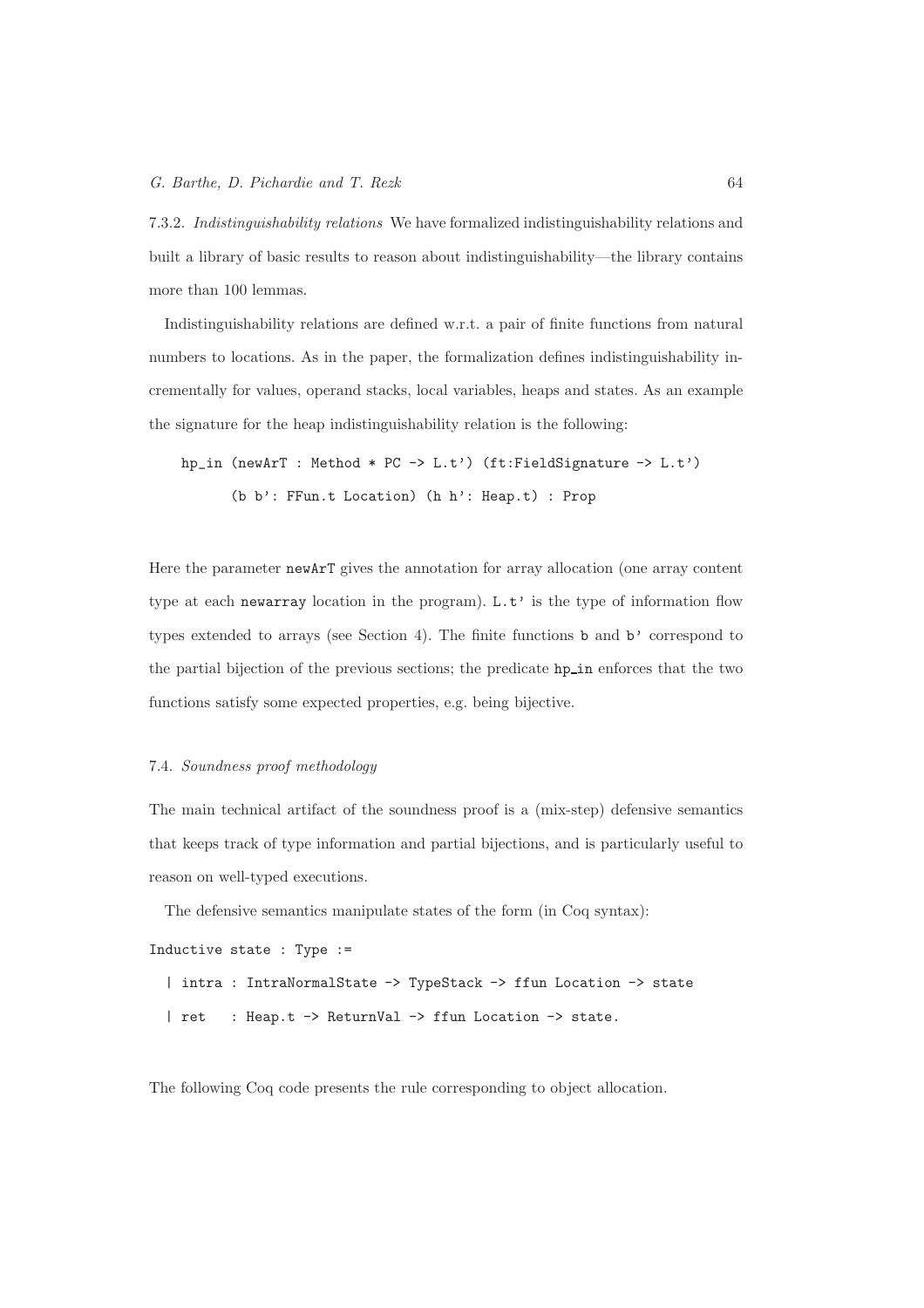```
Inductive NormalStep_new (c:ClassName) (m:Method) (sgn:sign) :
   IntraNormalState -> TypeStack -> ffun Location ->
   IntraNormalState -> TypeStack -> ffun Location -> Prop :=
| new : forall h pc pc' s l loc h' st b,
```

```
next m pc = Some pc' \rightarrowHeap.new h p.(prog) (Heap.LocationObject c) = Some (pair loc h') ->
```
NormalStep\_new c m sgn

 $(pc,(h,s,1))$  st b

(pc',(h',(Ref loc::s),l)) ((se pc)::st) (newb (se pc) b loc).

In this example,  $(pc, (h, s, 1))$  and  $(pc', (h', (Ref loc::s), 1))$  represent the (JVM) states before and after executing the instruction, while st and ((se pc)::st) represent the corresponding type stacks and b and (newb (se pc) b loc) are the partial bijections. The newb operator is used to extend the domain of a partial bijection depending on the current security level (given here by (se pc)).

# 7.5. Executable checkers

The first item of Theorem 7.1 is proved by formalizing boolean-valued functions  $check_{CDR}$ and check $_{\rm IF}$  that enforce the predicates CDR and IF respectively. The function check $_{\rm CDR}$ performs a direct verification of the CDR properties for each method. What is left for future work is to implement a verifier check $_{PA}$  that entails PA.

Functions check $_{\text{CDR}}$  and check<sub>IF</sub> are executable Coq programs that have been successfully extracted into Ocaml. We have tested then on a Tax Calculation Java program inspired from the case study proposed by Deng and Smith (Deng and Smith, 2004). The full Java source program is given in Figure 22 with its information flow type annota-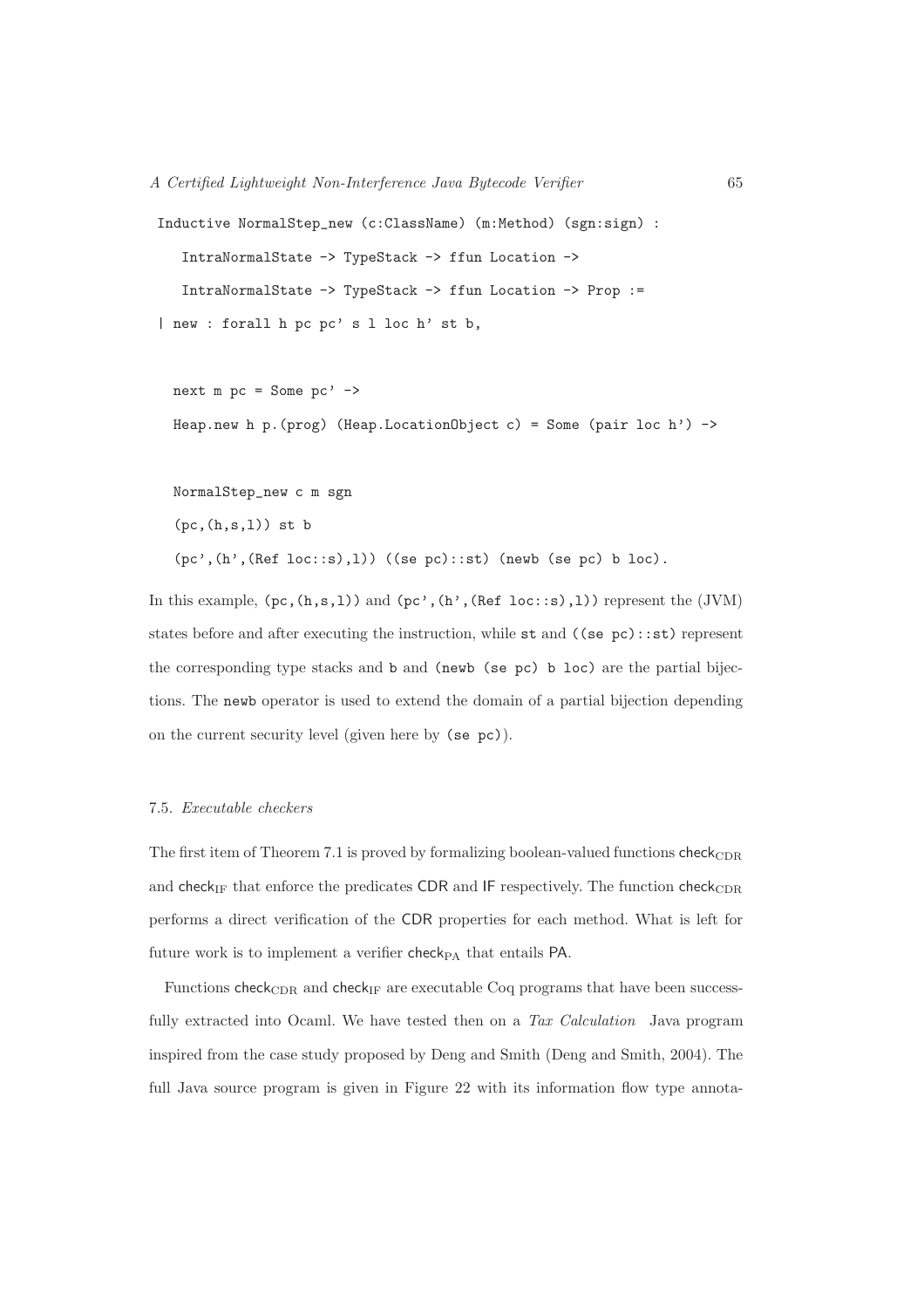#### G. Barthe, D. Pichardie and T. Rezk 66

tions given in a Jif-like syntax, and safety annotations given in comments. The program computes income taxes from an input array of taxable incomes and marital status. The program takes as argument an array input of inputs and a tax table taxTable. Then, for each index i in the array range, it performs a binary search to find an index lo such that

$$
\verb|taxTable[lo].brackets \leq input[i].\verb|taxableIncome < \verb|taxTable[lo+1].brackets
$$

and updates the output array out.tax[i] with the computed tax (taxTable[lo].married or taxTable[lo].single depending on the marital status) and increment a counter out.married nb or out.single nb to count the whole number of married and single tax returns. The taxable incomes (field taxableIncome) and the array content of the income taxes (field tax) are given a high security level while other data are low.

We briefly comment on the annotations for runtime exceptions (NP means NullPointer, NAS means NegativeArraySize, AOB means ArrayOutofBounds). Most of these annotations can be easily proved with a simple null pointer analysis that maintains the invariant this  $\neq$  null. The others require more complex arithmetic reasoning, for example a relational numeric static analysis (Besson et al., 2010).

## 8. Conclusion

We have introduced a provably sound information flow type system for a fragment of the JVM that includes objects, methods, exceptions, and arrays. To our best knowledge, no previous work has provided a sound type system for such an expressive fragment of the sequential JVM. In combination with our companion work on preservation of information flow types by compilation (Barthe et al., 2006), our results provide a sound basis for end-to-end security solutions for Java-based mobile code. The most immediate direction for further work is to extend the type system to a concurrent fragment of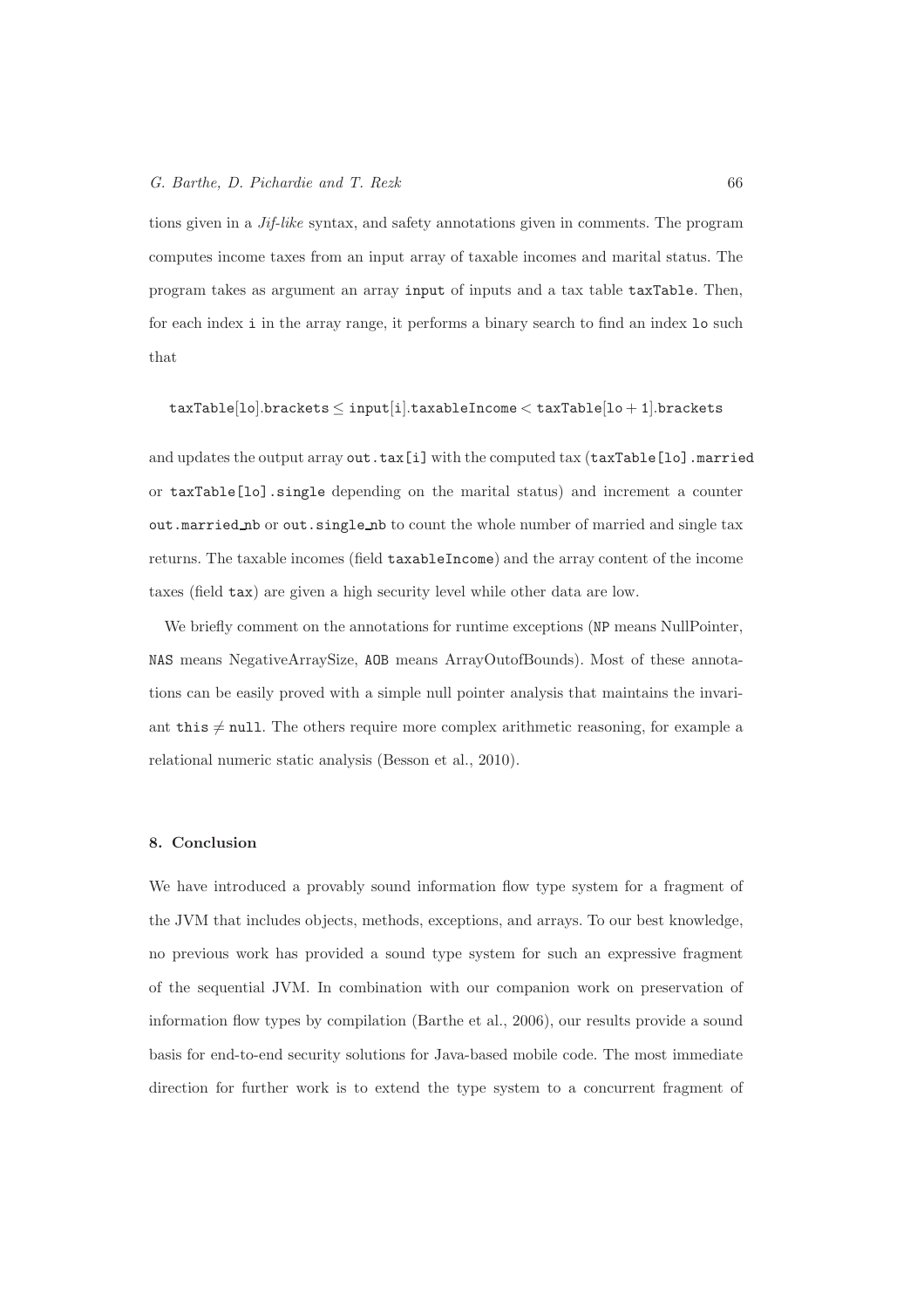```
class Output {
   int{L} single_nb; int{L} married_nb; int[]{L[H]} tax;
   Output{L}(int nbPeople) {
        single_nb = 0; // no NP exception
       married_nb = 0; // no NP exception
        tax = new int[nbPeople]; // no NP exception, no NAS exception
   }
   void updateMarried{L}(int{L} i, int{H} tax_data) {
        tax[i] = tax_data; // no NP exception, no AOB exception
       married_nb++; // no NP exception
   }
   void updateSingle{L}(int{L} i, int{H} tax_data) {
        \text{tax}[i] = \text{tax_data}; // no NP exception, no AOB exception
        single_nb++; // no NP exception
   }
}
class Input {int{H} taxableIncome; boolean{L} maritalStatus;}
class Tax {int{L} single; int{L} married; int{L} brackets;}
class TaxCalculation {
   Output{L} main{L}(Input[]{L[L]} input, Tax[]{L[L]} taxTable) {
        Output{L} out = new Output(input.length);for (int{L} i=0; i < input.length; i++) {
            int{H} lo = 0;
            int{H} hi = taxTable.length;
            try {
              while (lo+1 < hi) {
                int{H} mid = (1o + hi) / 2;
                if (input[i].taxableIncome
                      < taxTable[mid].brackets) //no AOB exception
                  \{hi = mid;\}else \{lo = mid;\};
              };
            } catch (NullPointerException e){};
            if (input[i].maritalStatus)
                { out.updateMarried(i,taxTable[lo].married);}
            else
                { out.updateSingle(i,taxTable[lo].single);};
        };
        return out;
   }
}
```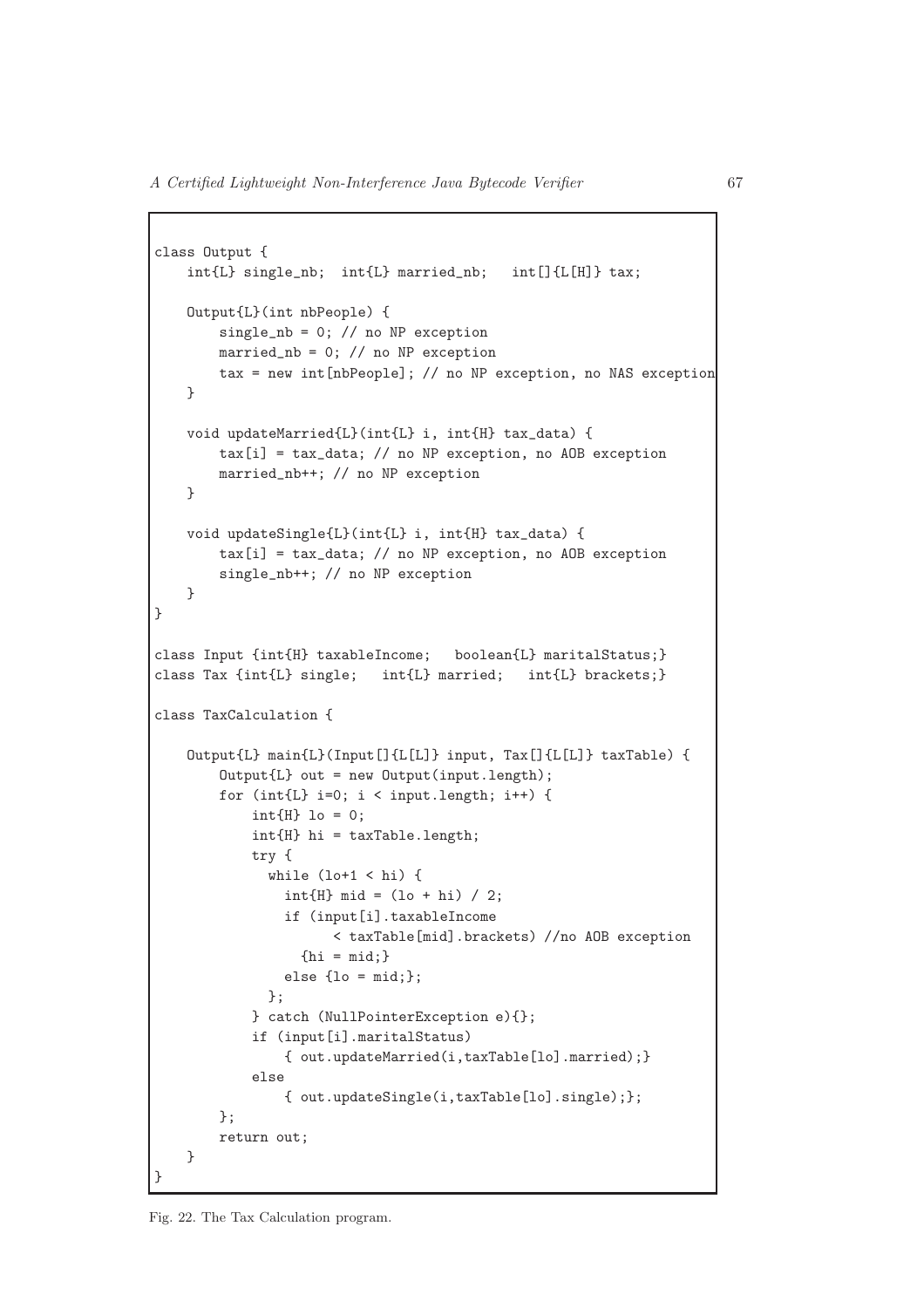#### G. Barthe, D. Pichardie and T. Rezk 68

the Java Virtual Machine, and to support declassification. As an initial step towards dealing with concurrency, we have proposed a sound information flow type system for a concurrent extension of the JVM (Barthe et al., 2010; Barthe and Rivas, 2011); the extension supports objects, methods, multi-threading and dynamic thread creation, but not exceptions, locks and synchronization primitives. The extension builds upon Russo and Sabelfeld (Russo and Sabelfeld, 2006) idea to constrain the behavior of schedulers so that high branches execute uninterruptedly, thereby avoiding internal timing leaks. In our setting, the idea of secure scheduler is modeled by making the behavior of the scheduler depend on the security environment.

The applicability of the type system could be enhanced significantly by considering more flexible policies that allow some controlled form of information release. In (Barthe et al., 2008), we show in the setting of the  $JVM<sub>\mathcal{I}</sub>$  language how to adapt our type system so that it provides support for delimited non-disclosure, a specific form of declassification that enables to declassify the value of a variable at a specified program point. Technically, the prime difference between (Barthe et al., 2008) and the current work is that the former considers local policies, i.e. there is a security policy for each program point; it allows the security level of variables to change during execution, so that variables can be declassified. The type system that enforces delimited non-disclosure is built systematically from the baseline type system for non-interference, and we foresee no difficulty in extending the results of (Barthe et al., 2008) to richer fragments of the JVM.

#### References

- Abadi, M., Banerjee, A., Heintze, N., and Riecke, J. (1999). A core calculus of dependency. In *Principles of Programming Languages*, pages 147–160. ACM Press.
- Agat, J. (2000). *Type Based Techniques for Covert Channel Elimination and Register Allocation*. PhD thesis, Chalmers University of Technology and Gothenburg University.

Amtoft, T., Bandhakavi, S., and Banerjee, A. (2006). A logic for information flow in object-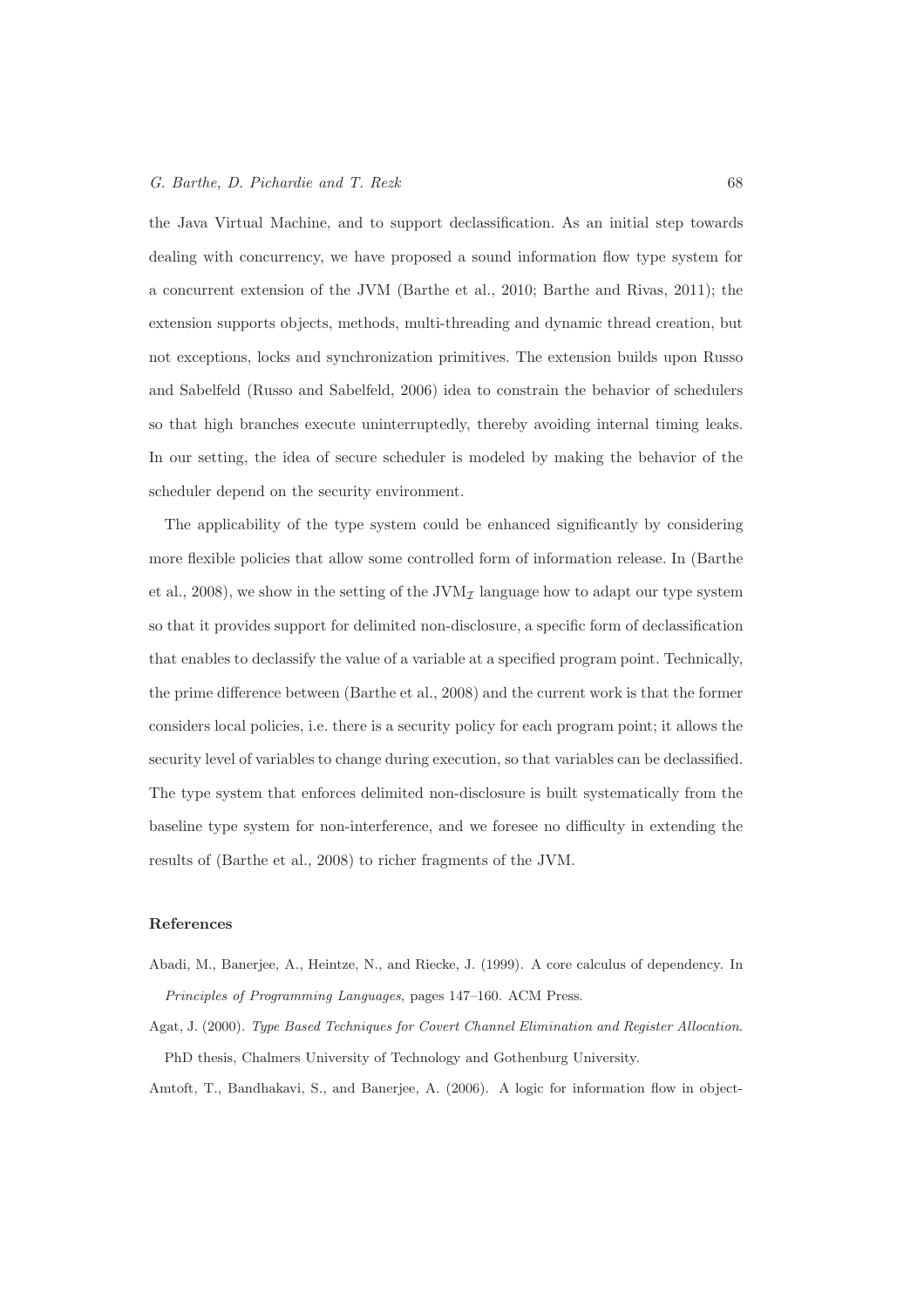oriented programs. In Morrisett, G. and Jones, S. P., editors, *Principles of Programming Languages*, pages 91–102. ACM.

- Appel, A. W. (2001). Foundational proof-carrying code. In Halpern, J., editor, *Logic in Computer Science*, page 247. IEEE Press. Invited Talk.
- Askarov, A. and Sabelfeld, A. (2005). Security-typed languages for implementation of cryptographic protocols: A case study. In *European Symposium On Research In Computer Security*, number 3679 in Lecture Notes in Computer Science. Springer-Verlag.
- Aydemir, B. E., Bohannon, A., Fairbairn, M., Foster, J. N., Pierce, B. C., Sewell, P., Vytiniotis, D., Washburn, G., Weirich, S., and Zdancewic, S. (2005). Mechanized metatheory for the masses: The POPLmark challenge. In *International Conference on Theorem Proving in Higher Order Logics (TPHOLs)*, volume 3603 of *Lecture Notes in Computer Science*. Springer-Verlag.
- Banerjee, A. and Naumann, D. (2005). Stack-based access control for secure information flow. *Journal of Functional Programming*, 15:131–177. Special Issue on Language-Based Security.
- Barthe, G., Basu, A., and Rezk, T. (2004). Security types preserving compilation. In Steffen, B. and Levi, G., editors, *Verification, Model Checking and Abstract Interpretation*, number 2934 in Lecture Notes in Computer Science, pages 2–15. Springer-Verlag.
- Barthe, G., Cavadini, S., and Rezk, T. (2008). Tractable enforcement of declassification policies. In *IEEE Computer Security Foundations Symposium*. IEEE Press.
- Barthe, G., Naumann, D., and Rezk, T. (2006). Deriving an information flow checker and certifying compiler for Java. In *Symposium on Security and Privacy*. IEEE Press.
- Barthe, G., Pichardie, D., and Rezk, T. (2007). A certified lightweight non-interference Java bytecode verifier. In *Programming Languages and Systems: Proceedings of the 16th European Symposium on Programming, ESOP 2007*, number 4421 in Lecture Notes in Computer Science, pages 125–140. Springer-Verlag.
- Barthe, G. and Rezk, T. (2005). Non-interference for a JVM-like language. In Fähndrich, M., editor, *Types in Language Design and Implementation*, pages 103–112. ACM Press.
- Barthe, G., Rezk, T., Russo, A., and Sabelfeld, A. (2010). Security of multithreaded programs by compilation. *ACM Trans. Inf. Syst. Secur.*, 13(3).
- Barthe, G. and Rivas, E. (2011). Static enforcement of information flow policies for a concurrent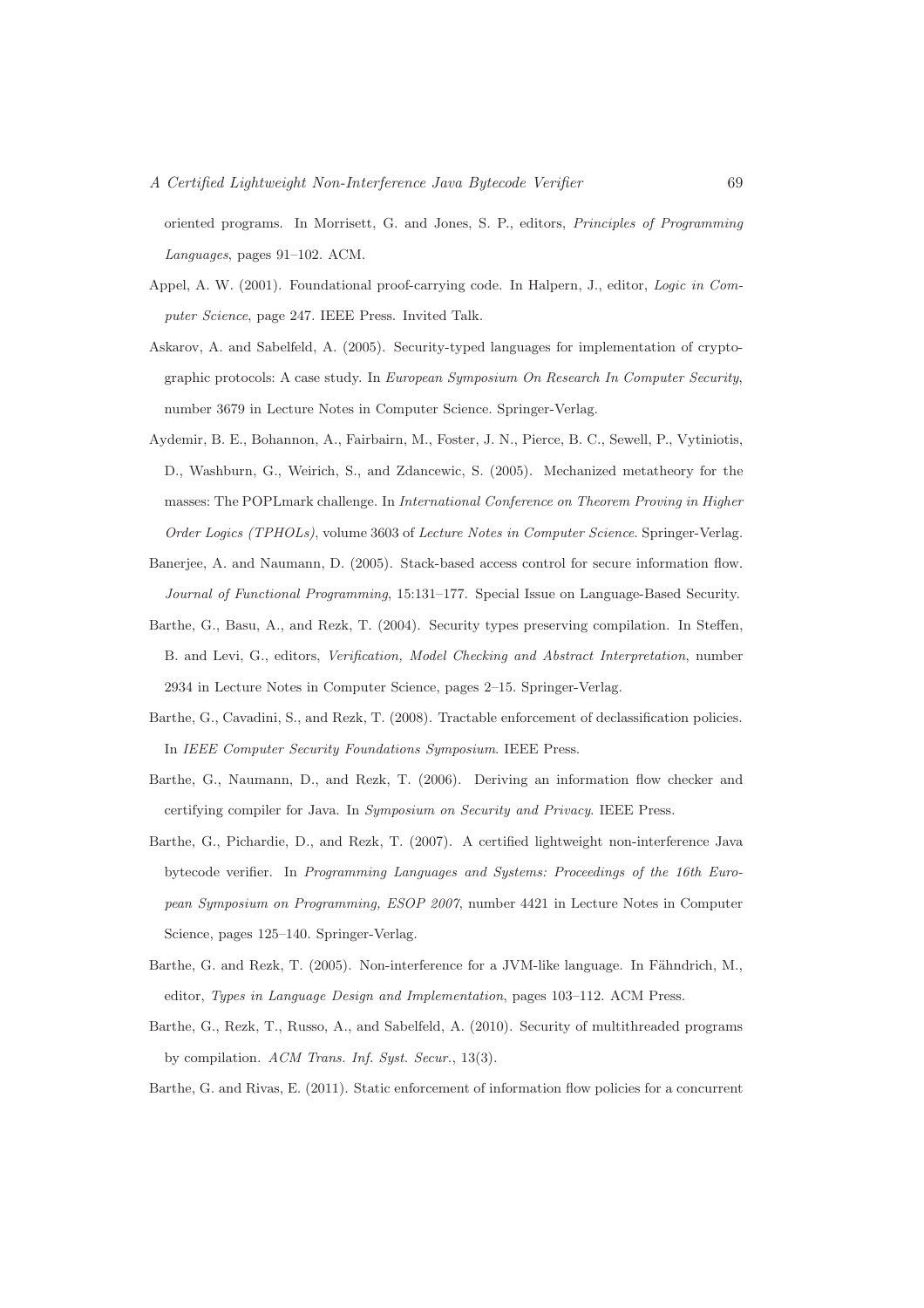jvm-like language. In Bruni, R. and Sassone, V., editors, *Proceedings of TGC'11*, volume xxxx of *Lecture Notes in Computer Science*. Springer.

- Bernardeschi, C. and Francesco, N. D. (2002). Combining Abstract Interpretation and Model Checking for analysing Security Properties of Java Bytecode. In Cortesi, A., editor, *Verification, Model Checking and Abstract Interpretation*, volume 2294 of *Lecture Notes in Computer Science*, pages 1–15. Springer-Verlag.
- Besson, F., Jensen, T. P., Pichardie, D., and Turpin, T. (2010). Certified result checking for polyhedral analysis of bytecode programs. In Wirsing, M., Hofmann, M., and Rauschmayer, A., editors, *TGC*, volume 6084 of *Lecture Notes in Computer Science*, pages 253–267. Springer.
- Bieber, P., Cazin, J., Girard, P., Lanet, J.-L., Wiels, V., and Zanon, G. (2002). Checking secure interactions of smart card applets: Extended version. *Journal of Computer Security*, 10(4):369–398.
- Bonelli, E., Compagnoni, A. B., and Medel, R. (2005). Information flow analysis for a typed assembly language with polymorphic stacks. In Barthe, G., Grégoire, B., Huisman, M., and Lanet, J.-L., editors, *Construction and Analysis of Safe, Secure, and Interoperable Smart Devices*, volume 3956 of *Lecture Notes in Computer Science*, pages 37–56. Springer-Verlag.
- Deng, Z. and Smith, G. (2004). Lenient array operations for practical secure information flow. In *CSFW*, pages 115–124. IEEE Computer Society.
- Freund, S. N. and Mitchell, J. C. (2003). A type system for the java bytecode language and verifier. *Journal of Automated Reasoning*, 30(3-4):271–321.
- Genaim, S. and Spoto, F. (2005). Information flow analysis for Java bytecode. In Cousot, R., editor, *Verification, Model Checking and Abstract Interpretation*, volume 3385 of *Lecture Notes in Computer Science*, pages 346–362. Springer-Verlag.
- Girard, P. (1999). Which security policy for multiapplication smart cards? In *Workshop on Smart Card Technology*. USENIX Association.
- Hammer, C., Krinke, J., and Snelting, G. (2006). Information flow control for java based on path conditions in dependence graphs. In *Symposium on Secure Software Engineering*. IEEE Press.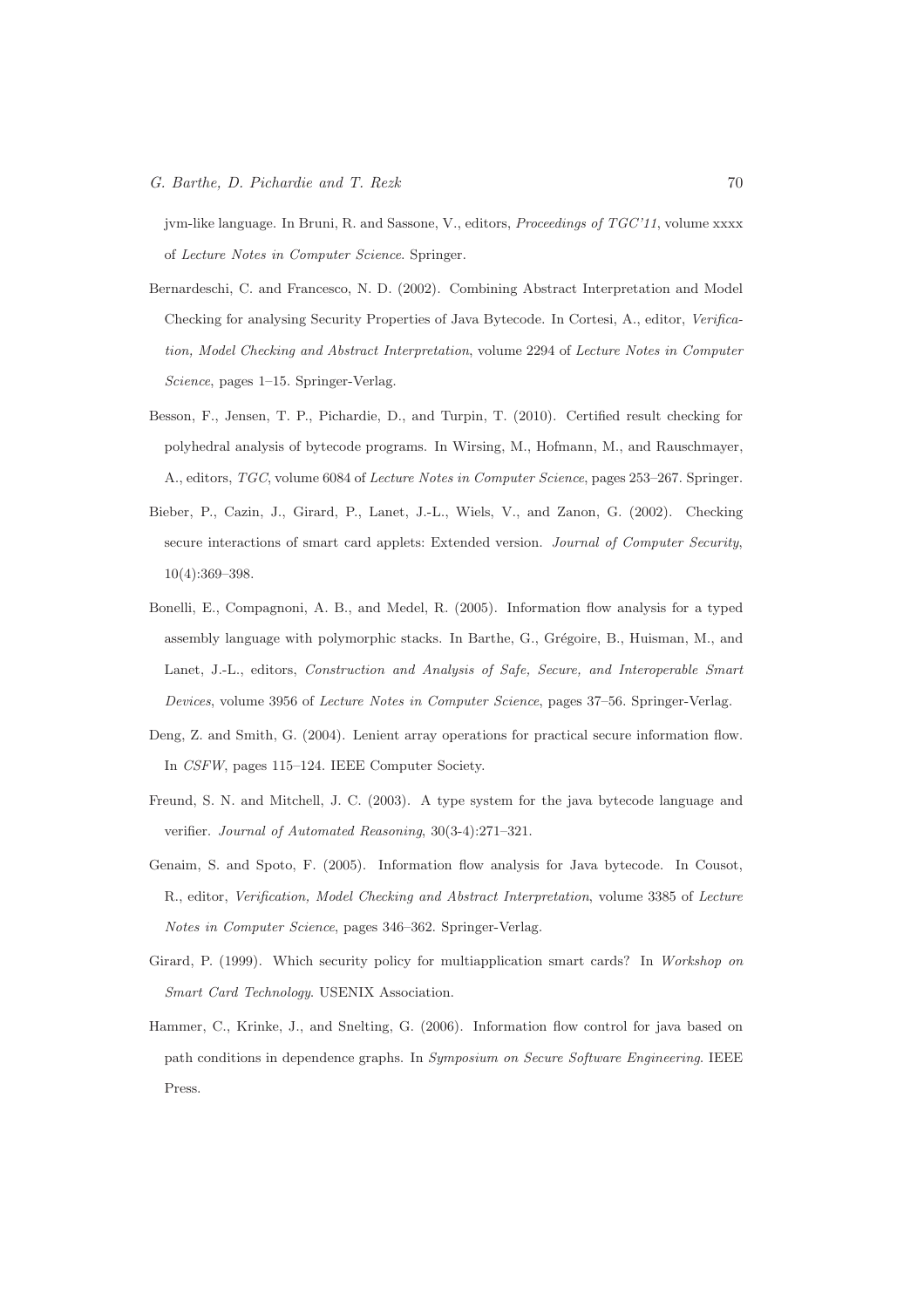- Hankin, C., Nielson, F., and Nielson, H. R. (2005). *Principles of Program Analysis*. Springer-Verlag. Second Ed.
- Hedin, D. and Sands, D. (2006). Noninterference in the presence of non-opaque pointers. In *Computer Security Foundations Workshop*. IEEE Press.
- Hunt, S. and Sands, D. (2006). On flow-sensitive security types. In *Principles of Programming Languages*, Charleston, South Carolina, USA. ACM Press.
- Kobayashi, N. and Shirane, K. (2002). Type-based information analysis for low-level languages. In *Asian Programming Languages and Systems Symposium*, pages 302–316.
- Leroy, X. (2002). Bytecode verification on java smart cards. *Softw., Pract. Exper.*, 32(4):319–340.
- Mantel, H. and Sabelfeld, A. (2003). A Unifying Approach to the Security of Distributed and Multi-threaded Programs. *Journal of Computer Security*, 11(4):615–676.
- Medel, R., Compagnoni, A. B., and Bonelli, E. (2005). A typed assembly language for noninterference. In *Italian Conference on Theoretical Computer Science*, volume 3701 of *Lecture Notes in Computer Science*, pages 360–374. Springer-Verlag.
- Montgomery, M. and Krishna, K. (1999). Secure object sharing in Java Card. In *Workshop on Smart Card Technology*. Usenix.
- Morrisett, G., Walker, D., Crary, K., and Glew, N. (1999). From system F to typed assembly language. *ACM Transactions on Programming Languages and Systems*, 21(3):527–568. Expanded version of a paper presented at POPL 1998.
- Myers, A. C. (1999). JFlow: Practical mostly-static information flow control. In *Principles of Programming Languages*, pages 228–241. ACM Press. Ongoing development at http: //www.cs.cornell.edu/jif/.
- O'Neill, K. R., Clarkson, M. R., and Chong, S. (2006). Information-flow security for interactive programs. In *Computer Security Foundations Workshop, IEEE*, pages 190–201. IEEE Computer Society.
- Pottier, F. and Simonet, V. (2003). Information flow inference for ML. *ACM Transactions on* Programming Languages and Systems, 25(1):117-158. CACM.
- Rezk, T. (2006). *Verification of confidentiality policies for mobile code*. PhD thesis, Université de Nice Sophia-Antipolis.